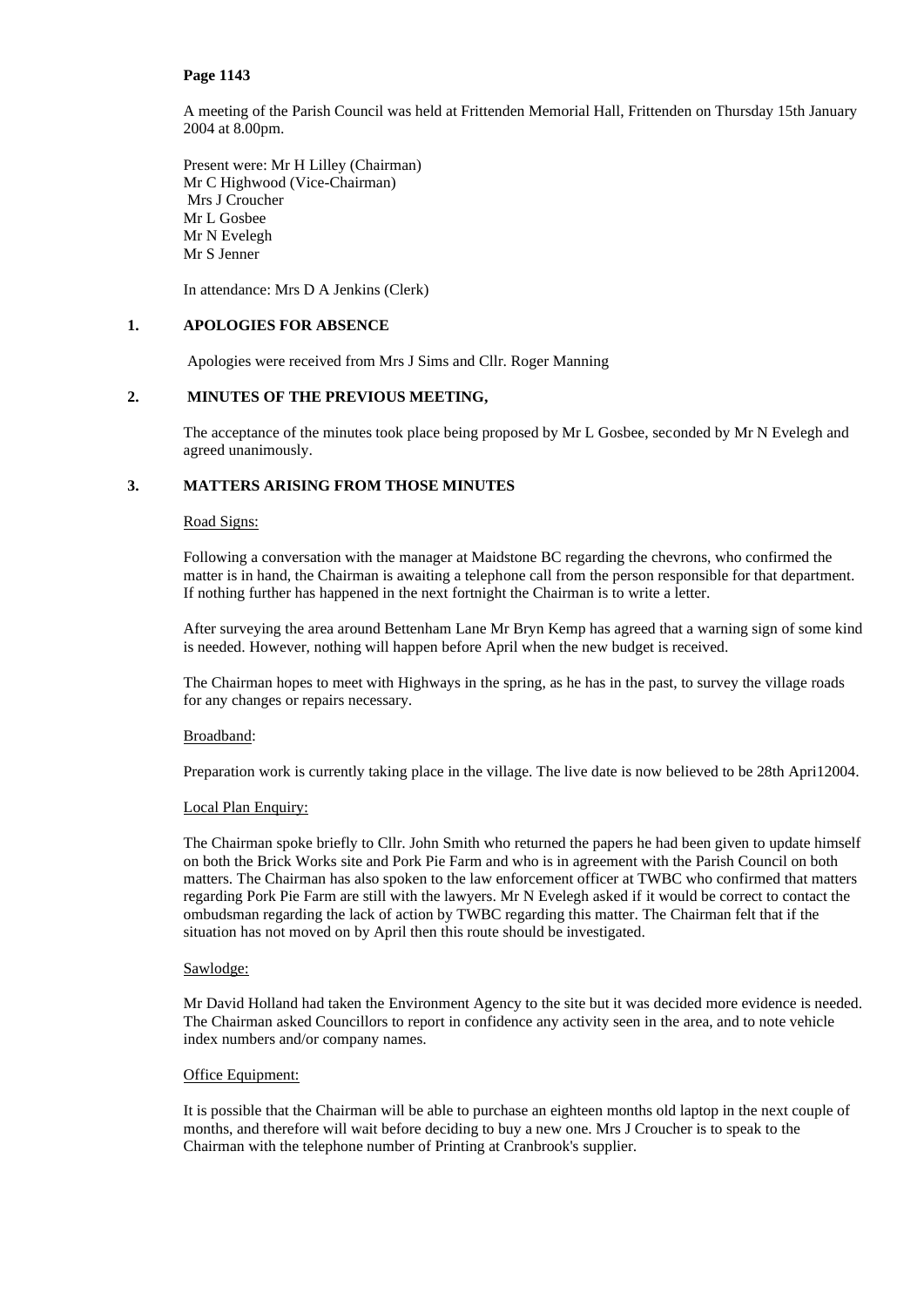### School Governors:

It was reported that Mrs J Sims, after investigating the post, had decided not to pursue the position. The Chairman asked Councillors to speak to people in the village in the hope of filling the post of Governor.

## Finance:

The Chairman confirmed that the £25.80 paid to him last month was for the reimbursement of

### Christmas tree

light bulbs. Mr L Gosbee was thanked for taking the tree down. The Chairman is to thank Mr Chris Edwards for having the tree on his land.

### Plav Equipment:

Mr H Lilley and Mr L Gosbee have yet still to meet to look at the damaged play equipment.

### Bubhurst Lane:

Mr N Evelegh reported that at present there are two cars parked in the lane. It is not known if anyone lives in

the caravan. There is a new owner in the property adjoining the field who it is believed will take an interest in the matter. The Chairman reiterated his earlier advise that Mr David Holland the enforcement officer at Cranbrook should be contacted if necessary.

### Street Lights:

Mrs J Croucher reported that she had spoken to Mr Mike Ashbee regarding the lights, who told her that the units were changed about ten years ago. It was felt that they might need replacing again. The Chairman is to confer with Mr Ashbee.

### Kent Structure Plan:

The Chairman reported that he had read Mr C Highwood's notes on the plan, which would be kept on file for future reference.

### **4. GROUNDS MAINTENANCE CONTRACTS**

The Clerk confirmed that the contracts for tender had been sent and which are to be returned before the February meeting. The Chairman had spoken to Mr Anthony regarding the Bridgelands quote and although he personally doesn't deal with ground maintenance, he will ask the company to quote.

# **5. PRECEPT**

It was proposed by Mr H Lilley, seconded by Mrs J Croucher and agreed unanimously to request a precept of £5000 from Tunbridge Wells Borough Council.

## **6. PLANNING**

## Applications:

TW/03/02547: Notification of Revised Planning Application Details for First floor extension and conservatory at 2 Sawmill Cottages, Dig Dog Lane, Frittenden.

It was proposed by Mr H Lilley, seconded by Mr L Gosbee and agreed unanimously to Recommend Refusal, on the grounds that the proposed conservatory is still too intrusive with regard to the adjoining neighbour's privacy and light; TWBC policy ENl refers.

The Parish Council has no objection to the side extension and in principle no objection to a conservatory. However, it is felt that the current proposal needs to be reduced in height, preferably by lowering the floor level, in order to reduce the loss of light to the adjoining cottage.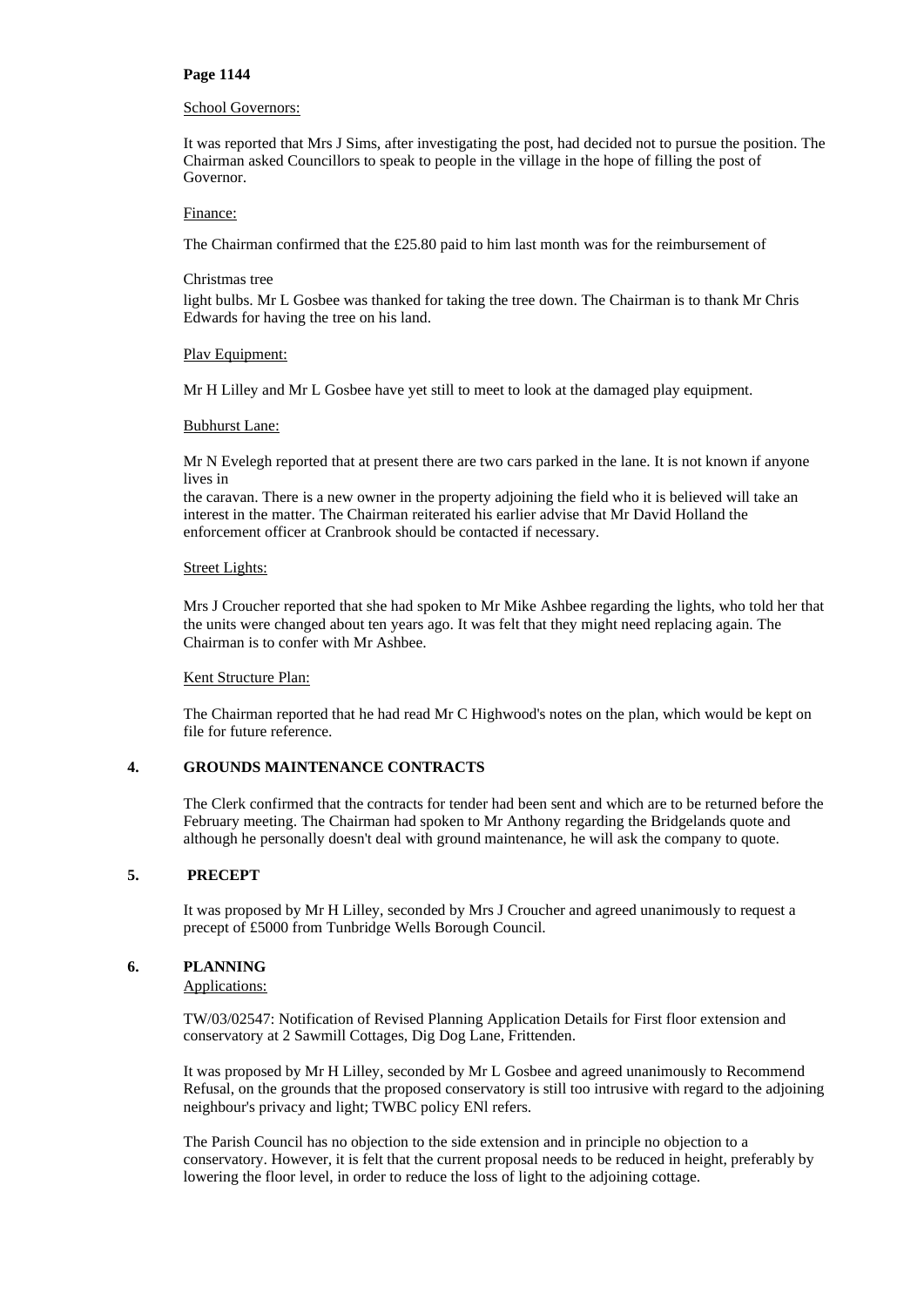## Decisions:

TW/03/02517: Variation of Condition 8 (03/01625 refers) -insertion of enlarged window in east elevation at Park Farm, Cranbrook Road, Frittenden.

Permission granted.

# **7. CORRESPONDENCE**

TWBC: LBC & Conservation Area new planning forms Planning training dates Borough News information request Code of Conduct training dates Various agendas & committee meeting minutes

Kent County Council: Public Services agreement 2 Kent Partnership Vision for Kent progress report T. Wells area bus network Press release re Cliffe airport plans Ground maintenance prices 2004

Kent Highways: Pedestrian facilities Knoxbridge- HL spoken to Bryn Kemp, Engineering & budget problems, Asked PC to bear with them.

### KAPC:

Parish News Notice of area meeting Copies ofletters from Sandhurst PC re Planning Bill and Enforcement to TWBC & Minister for Housing & Planning

Kent Police Authority: News letter & questionnaire

EDF Energy: Contact email address

Audit Commission: Inspection ofKent Districts information & questionnaire

N AL C: Local Council Review

# **8. FINANCE**

### Outstanding Accounts:

It was proposed by Mr L Gosbee, seconded by Mrs J Croucher and agreed unanimously to pay accounts as follows: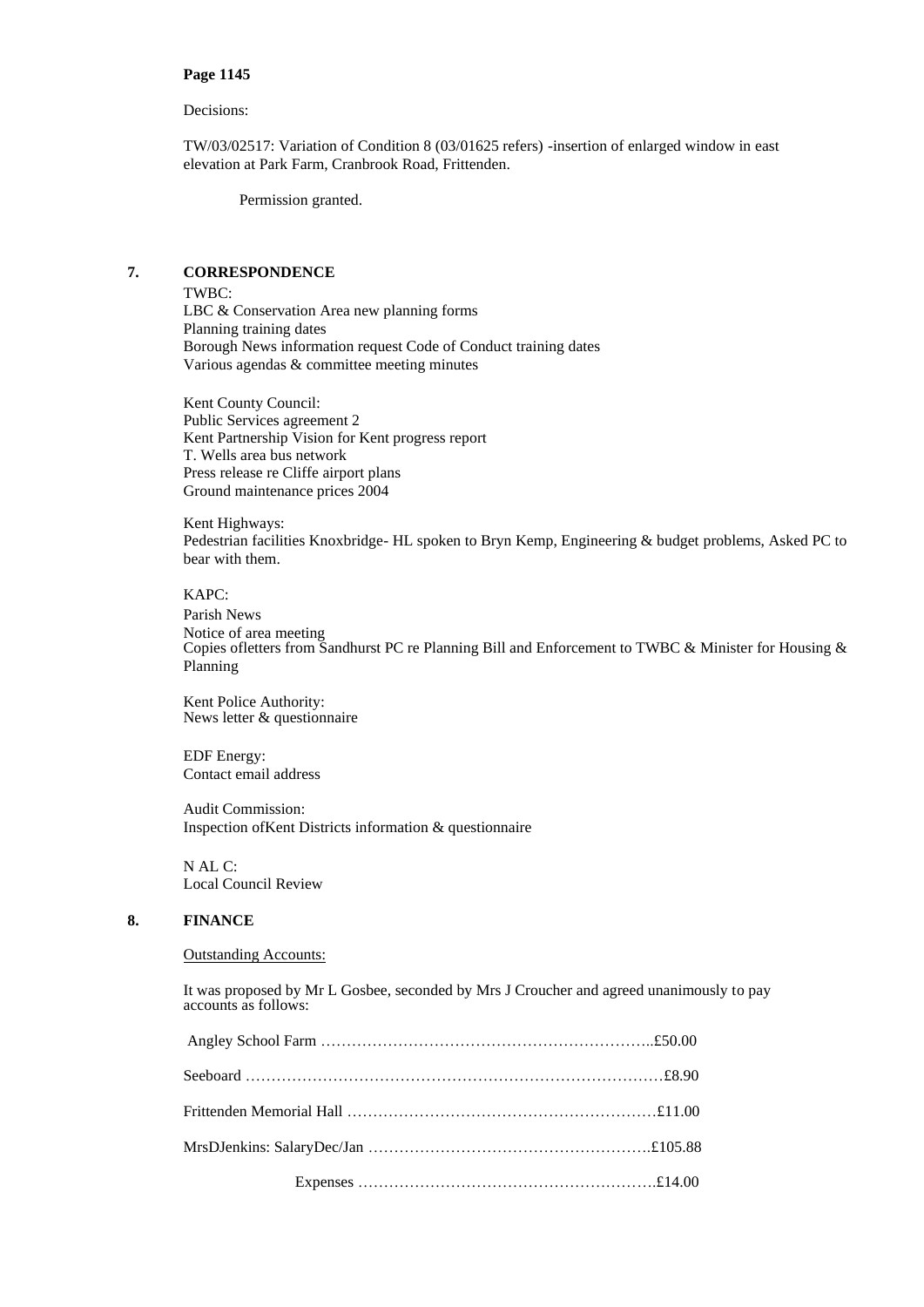# **9. ANY OTHER BUSINESS**

The Chairman had received a letter from Rosalind Riley, secretary of Frittenden Tennis Club, inviting him to a meeting on 2Sth January 2004 which is to be held to try and revive the failing club. At present people are using the court without paying. The Parish Council leases the court to the tennis club, so if the tennis club dies all responsibility and repairs will pass to the PC. The Chairman asked all Councillors to encourage villagers to attend the meeting. If the following result is that the club closes then the future use of the site will have to be considered.

The Chairman had received a call from Mr Lavey regarding fly tipping in Dig Dog Lane. Mr H Lilley visited the site and found a number of items that clearly had come from No.3 The Limes. There is no evidence that the owner actually dumped the rubbish himself, and he is not being accused of this. However, the Chairman did contact TWBC who are to write to the owner informing him that domestic waste belonging to him has been found in the lane.

Mr S Jenner remarked on the dangerous parking of vehicles at the junction with Mill Lane. The Chairman is to contact the police regarding this hazard.

Mr C Highwood read an article written in the newsletter of auctioneers Lambert and Foster, regarding the recent success of the animals bred at Angley School Farm. He thought this would be of interest to the PC in light of the donations we have given to help keep the farm operating, and to bear it in mind when the donations are decided next year.

The Chairman confirmed he will be unable to attend the next meeting and that Mr C Highwood will be in the chair.

There being no further business the Chairman closed the meeting at 9.25pm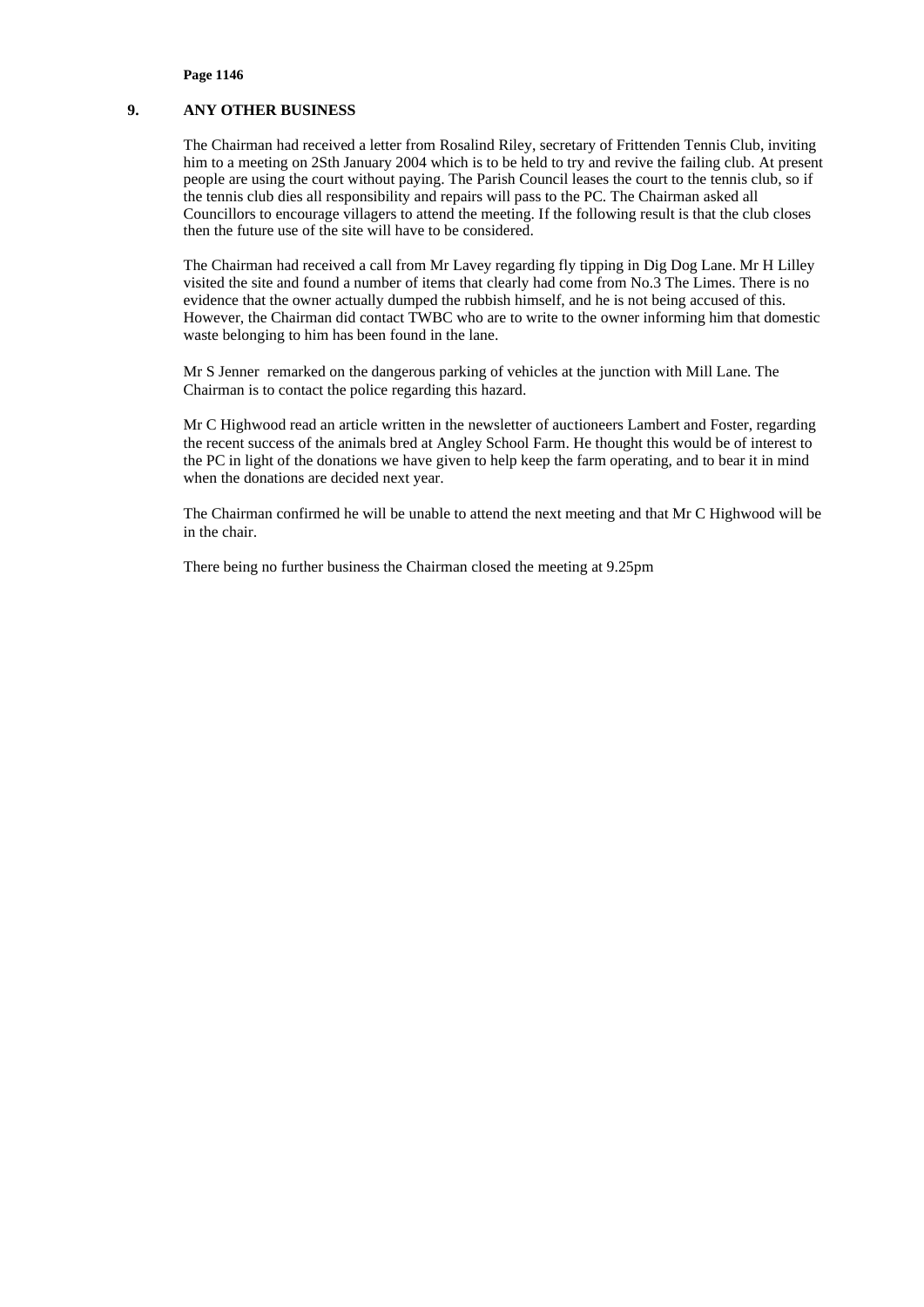A meeting of the Parish Council was held at Frittenden Memorial Hall, Frittenden on Friday 20<sup>th</sup> February 2004 at 8.00pm.

Present were: Mr C Highwood (Vice-Chairman) Mrs J Croucher Mr L Gosbee Mr N Evelegh Mr S Jenner Mrs J Sims

In attendance: Mrs D A Jenkins (Clerk)

## **1. APOLOGIES FOR ABSENCE**

Apologies were received from Mr H Lilley, and Cllr. Roger Manning

# **2. MINUTES OF THE PREVIOUS MEETING**

The acceptance of the minutes took place being proposed by Mr S Jenner, seconded by Mr L Gosbee and agreed unanimously.

# **3. MATTERS ARISING FROM THOSE MINUTES**

### Road Signs:

The Vice-Chairman confirmed that the chevrons should be in place the following week.

It was noted that the hedge on the road to Headcorn adjacent to the railway-bridge is missing. This is within the parish of Headcorn but actually belongs to Railtrack. Both parties will have to be contacted in the aim of having the hedge replaced.

### Office Equipment:

The Chairman is to report on any progress on his return.

# Bubhurst Lane:

There has been no further change.

### Tennis Club:

The Vice-Chairman reported on the meeting he had attended with other Councillors. This was a general discussion regarding the future of the club, including rules and regulations. It appears that a management committee is in place, although a Chairman, Secretary etc. need to be appointed. An AGM is planned for  $31<sup>st</sup>$ March 2004 to be held at the Bell & Jorrocks at 7.30pm, hopefully with nominations for the available posts.

### Dig Dog Lane:

The Vice-Chairman confirmed that the rubbish had been removed, paid for by the owner. The Parish Council will pursue all perpetrators of fly tipping in a name and shame policy where possible.

### **4. EXPERIMENTAL COMPOSTING**

The Vice-Chairman introduced Mr Andrew Friday, the owner of the chicken farm at Knoxbridge, to talk about a planning application that he is in the process of submitting regarding the composting of chicken waste. Mr Friday explained the process of mixing chicken manure with garden waste over a period of eight weeks ending with a dry compost which it is believed will minimise the environmental effect, reduce the number of flies and will not smell. A trial period of six months composting 10% of the waste will begin in April if the application is approved. If the trial is successful and local residents are supportive then it is hoped that all the chicken waste will be processed in the same way. A number of residents from Knoxbridge had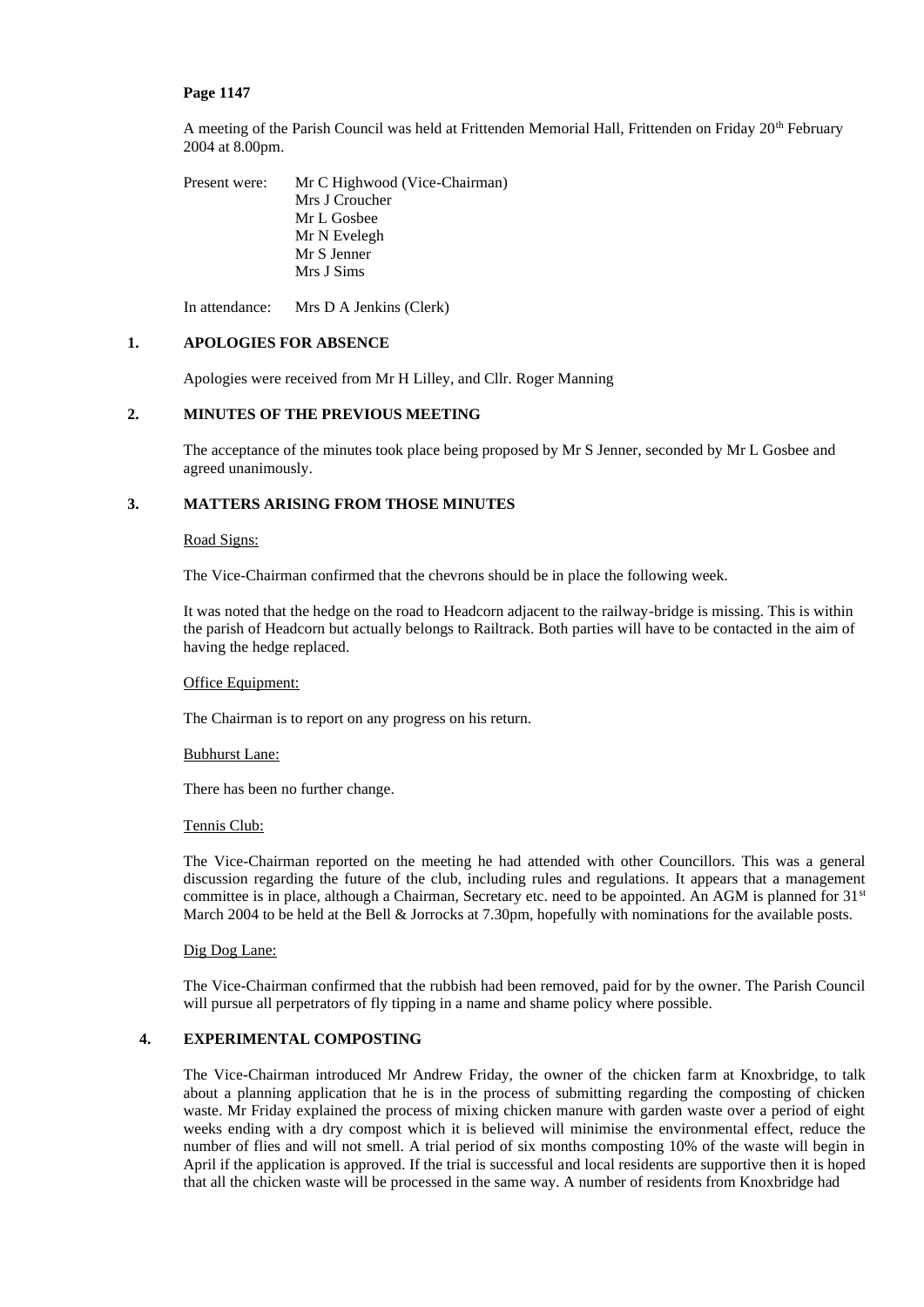attended the meeting, and were invited by the Vice Chairman to ask Mr Friday questions along with the Councillors. Questions ranged from traffic issues to odours, plus other possible processing sites within the Friday farms. Mr Friday confirmed that they are trying to improve the current situation, and if local residents are not in favour of the plan then they will proceed no further. The Vice-Chairman thanked Mr Friday for attending and for his informative speech.

# **5. GROUNDS MAINTENANCE CONTRACTS**

Four sealed bids had been received by the Clerk and were opened at the meeting. It was noted that Bridgelands had not tendered. Mr L Gosbee declared an interest and took no further part in the discussions. It was proposed by Mr S Jenner, seconded by Mrs J Croucher and agreed unanimously to award the following contracts:

Contract 1 – to mow the Parish Field grass and the Mound within the field and under trees and surrounding areas - to KCC Landscape Services @ £533.25

Contract  $2$  – to mow the grass and cut the hedge at the War Memorial – to Mr L Gosbee  $@$  £90.00

- Contract  $3 -$  to cut the Paddock Hedge to KCC Landscape Services  $@$  £84.00
- Contract 4 to cut the Hedge dividing the Parish Field and Laundry Lane to KCC Landscape Services @ £86.10

# **6. PLANNING**

### Applications:

TW/04/00303: First floor extension at 2 Sawmill Cottages, Dig Dog Lane, Frittenden.

It was proposed by Mr L Gosbee, seconded by Mrs J Croucher agreed unanimously to Recommend Approval subject to the size of the extension not exceeding the planning limit.

### Decisions:

There were none.

## Correspondence:

The Clerk had received a letter from Mr N Evelegh requesting a proposal be discussed to write a letter to the Chief Executive of TWBC regarding enforcement at Pork Pie Farm, stating that if no progress is made by May then the Parish Council will consider speaking to the Ombudsman. Mr N Evelegh also thought the local press should be notified. These issues were duly discussed. The Vice-Chairman reported that further activity is taking place on the site at present and therefore the Enforcement Officer could be requested to view. It is also believed the case is awaiting the Crown Court and is taking a long time to be heard. It was finally agreed that the Chairman write a letter to the Chief Executive requesting an update on the situation and informing him of the Parish Councils intention to contact the Ombudsman if the Borough Council does not act satisfactorily. However, it was also agreed not to go directly to the press at present.

# **7. CORRESPONDENCE**

# TWBC:

Applause, West Kent Touring Scheme events list Easter Activities sessions in Frittenden Research compendium database Crime & Disorder audit meeting Buildings at Risk survey Code of Conduct Register of Interests changes Precept 04/05 acknowledgement Launch re Community Plan & Corporate Plan Various agendas & committee meeting minutes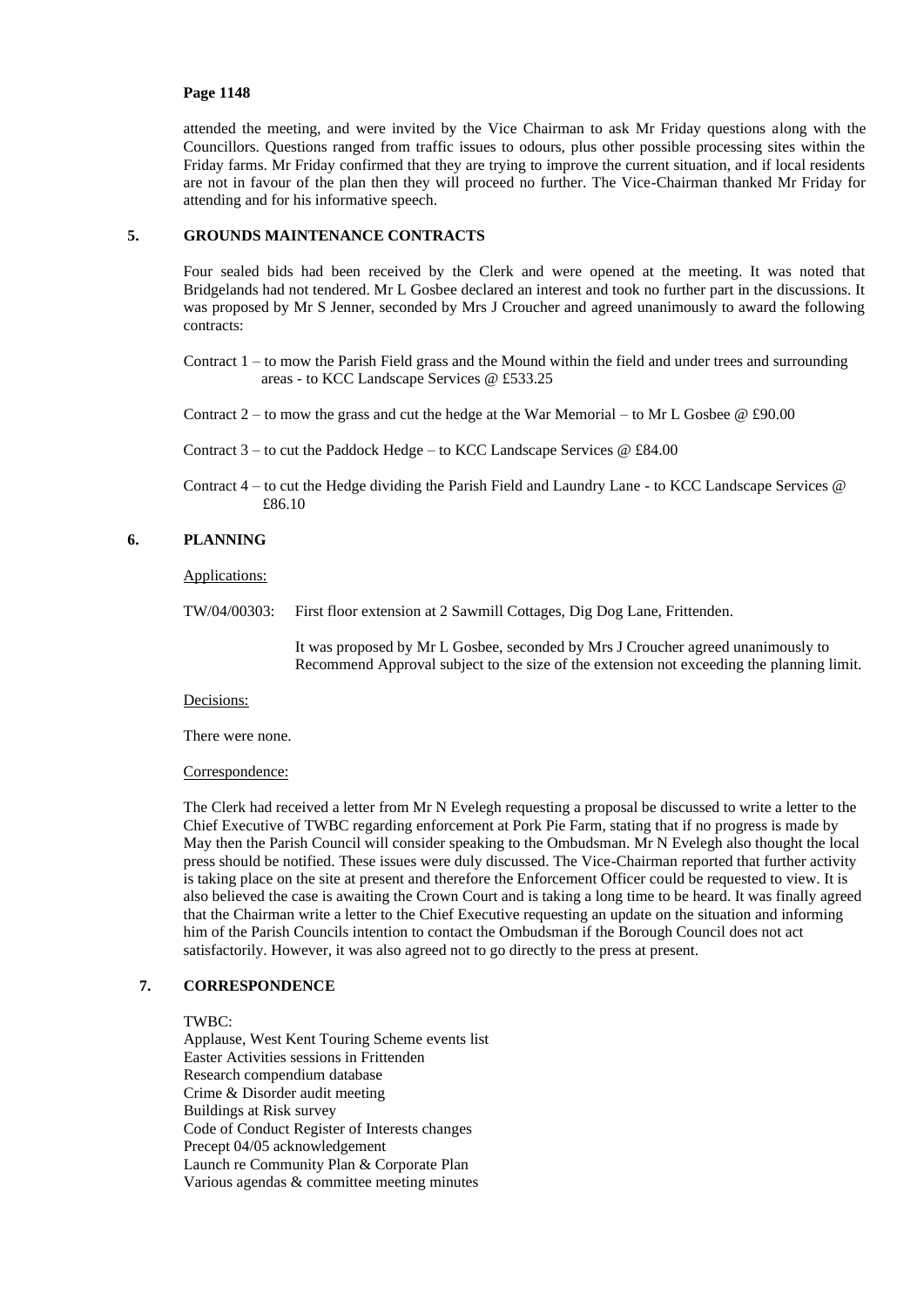Kent County Council: Doorstop selling awareness posters

Kent Highways: Lengthsmen Pilot response unit

KAPC:

Amended date re Area Committee meeting Planning Information day leaflet Children's Playground inspection form Parish News Local Council Administration course news Council of the year nomination form PC Audit targets Strategic rail authority consultation document

Kent Police Authority: Newsletter

Mid Kent Water: Business Plan

KRCC: Kent village of the year information

West Kent Mediation Services: Booklets

Hospice in the Weald: Newsletter

Donation acknowledgements: FPCC Victim Support Hospice in the Weald British Red Cross Cranbrook Citizens Advice Bureau Frittenden pre-school Frittenden primary school Hawkhurst Cottage Hospital

# **8. FINANCE**

# Outstanding Accounts:

It was proposed by Mr L Gosbee, seconded by Mrs J Sims and agreed unanimously to pay accounts as follows:

| £8.90   |
|---------|
| £282.81 |
| £11.00  |
| £26.00  |
| £102.03 |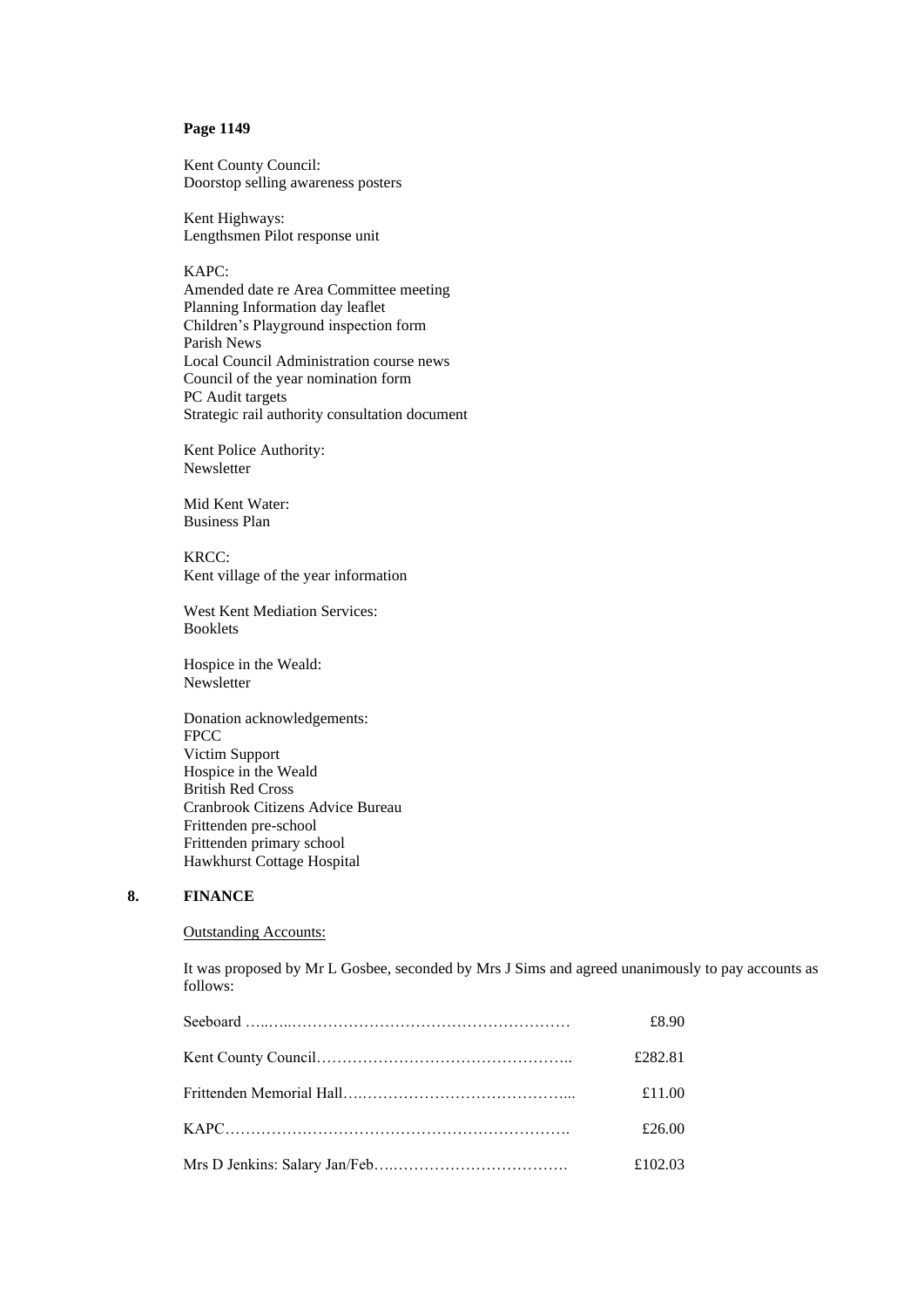|--|

# **9. ANY OTHER BUSINESS**

Mr L Gosbee asked if the Clerk could look into the availability of spares for the play equipment. The Clerk is to do so.

Mrs J Croucher confirmed that she and Mr S Jenner had attended the Planning Training evening, which they had found both interesting and informative.

There being no further business the Chairman closed the meeting at 9.50pm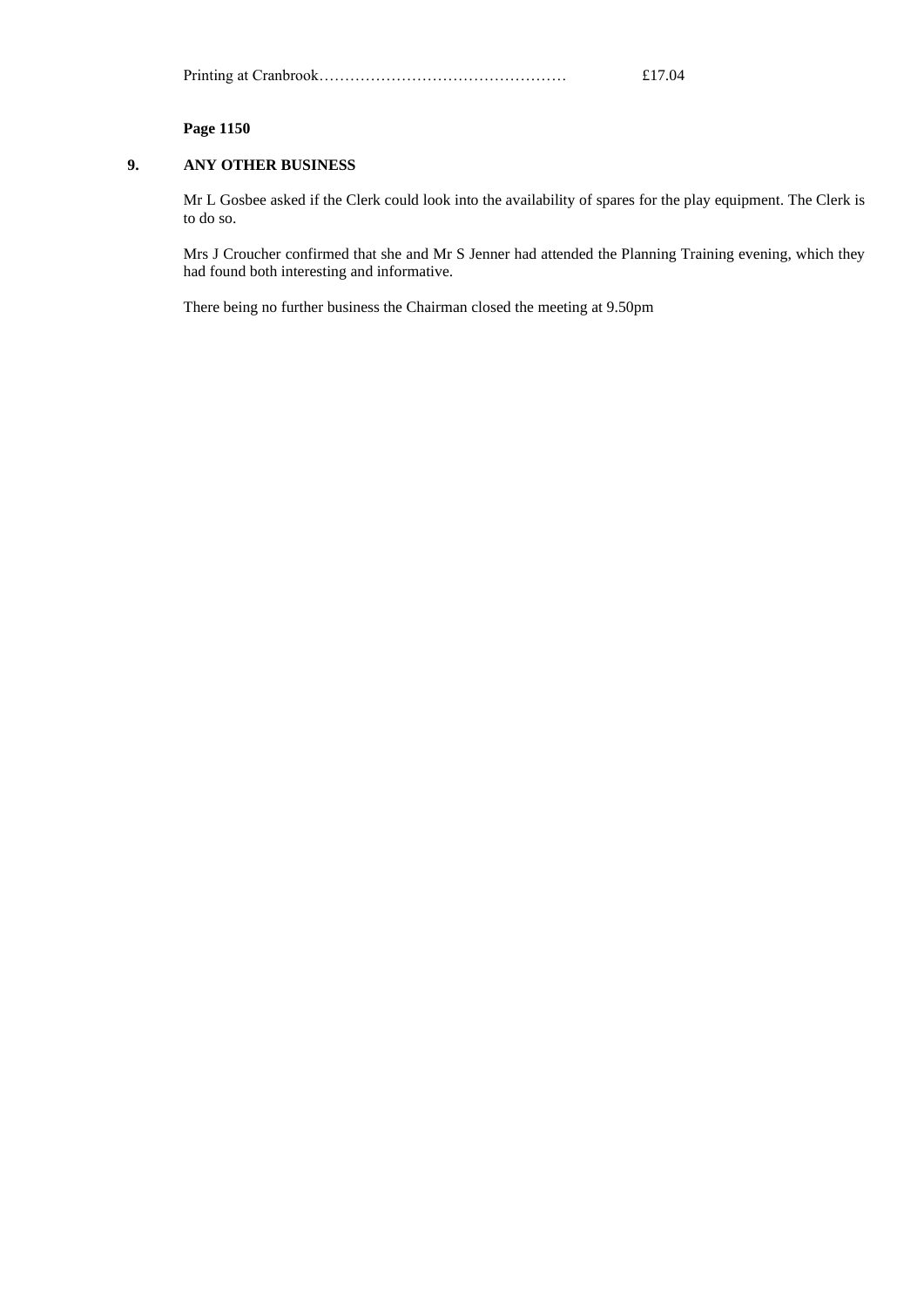A meeting of the Parish Council was held at Frittenden Memorial Hall, Frittenden on Wednesday 17th March 2004 at 8.00pm.

Present were: Mr H Lilley (Chairman) Mr C Highwood (Vice-Chairman) Mrs J Croucher Mr S Jenner Mr N Evelegh

In attendance: Mrs D A Jenkins (Clerk)

# **10. APOLOGIES FOR ABSENCE**

Apologies were received from Mr L Gosbee, Cllr. John Smith and Mrs J Sims.

# **11. MINUTES OF THE PREVIOUS MEETING**

The acceptance of the minutes took place being proposed by Mr C Highwood, seconded by Mr S Jenner and agreed unanimously.

# **12. MATTERS ARISING FROM THOSE MINUTES**

# Road Signs:

The Chairman confirmed that finally the chevrons are in place.

### Hedge on Headcorn Road:

The Chairman is to contact Highways regarding the missing hedge to ask who is responsible for replacing it. However, as it is not within Frittenden Parish boundaries it maybe for Headcorn Parish to follow up.

### Office Equipment:

The Chairman confirmed that the laptop he has been offered at a nominal sum is not be available to us until Broadband has been installed in Frittenden. This should be within the next month.

# Bubhurst Lane:

The Chairman advised that the local residents should contact the Enforcement Officer if they incur any problems.

## Tennis Club:

The AGM is still to be held. However, at present the future of the Tennis Club looks secure.

#### Experimental Composting:

It was generally agreed that Mr Andrew Friday had approached the need to inform the public regarding his impending planning application in a positive way. Mr C Highwood had spoken to a member of Staplehurst Parish Council who confirmed they had the same concerns as Frittenden PC regarding the increase of traffic.

#### Parish Field:

The Chairman reported that there had been problems with cars on the playing field again. He has put more logs across the entrance in the hope of stopping the vehicles entering. A horse trailer had also been tied to a tree in the area whilst it was being painted. The culprit was unknown but the trailer has now gone.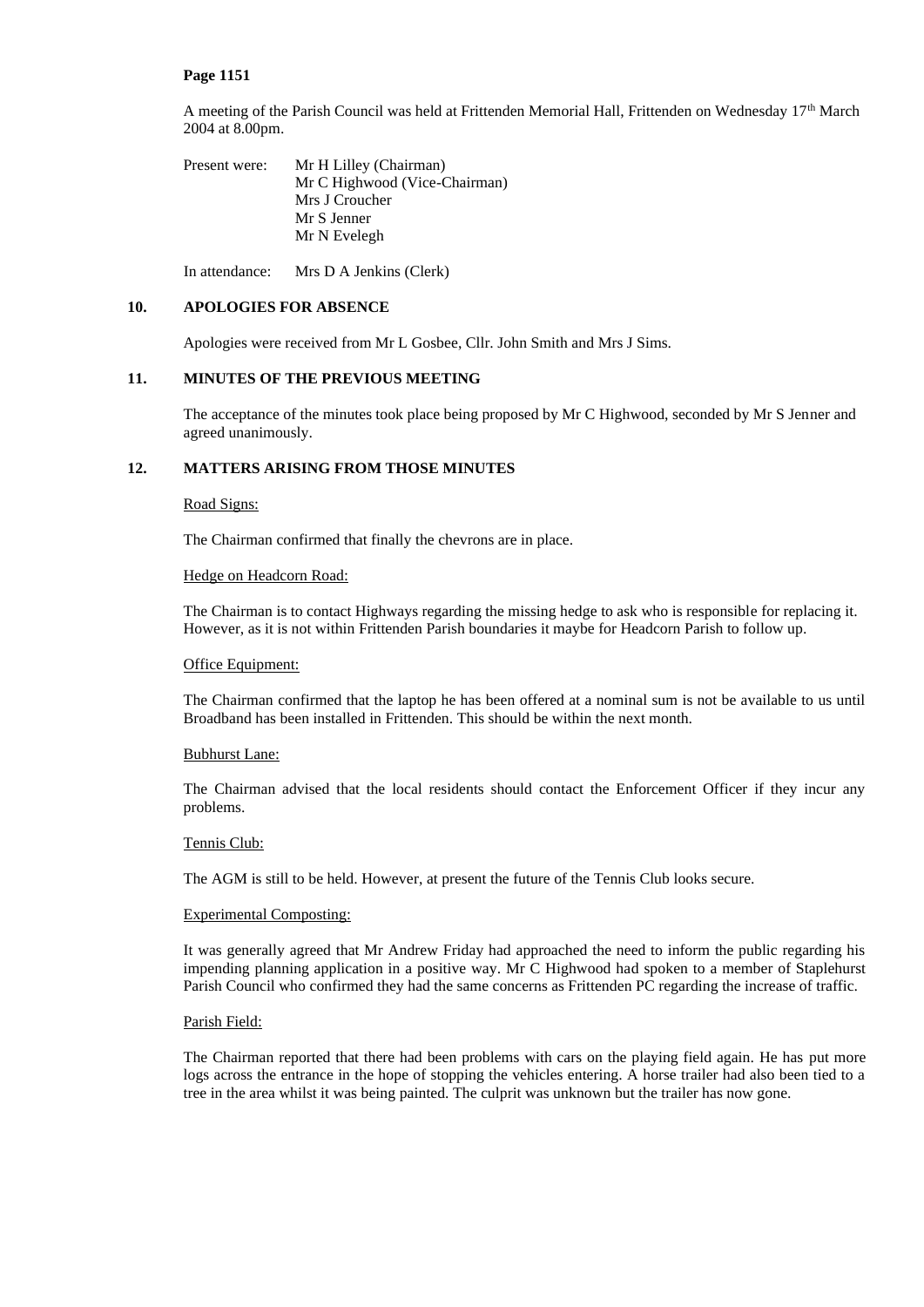## Pork Pie Farm:

The Chairman had received a telephone call from Mr David Holland, the Enforcement Officer, confirming that he had received a letter with the necessary corrections from the Barrister dealing with the case which can now be put forward for the court hearing. The Chairman is in agreement with Mr N Evelegh that a letter should be written to Mr Rodney Stone, Chief Executive of TWBC, asking why the process has taken so long and to request a meeting with him. If this is not forthcoming then Mr Stone will be informed that it is the intention of the Parish Council to contact the Ombudsman. It was agreed that if a meeting were agreed then Mr H Lilley and Mr N Evelegh would attend.

# Play Equipment:

The Clerk informed the Council that she had contacted Lapsett who had provided the climbing frame and horse regarding spare parts. A replacement seat and fixings for the horse will cost £24.00. It was agreed this should be ordered. The Chairman is to inspect the climbing frame before ordering parts as it depends on where the damaged bars are as to how much of the frame needs replacing.

# **13. HEADCORN AIRFIELD**

The Vice-Chairman reported on the AGM, which was held two weeks previously. It was confirmed that the Chairman, Mr Jamie Freeman and the Vice-Chairman, Mr Colin Highwood, had retained their positions but the Secretary had changed. Mr C Highwood informed that a committee meeting had taken place after the AGM and the following was discussed:

- 1. There are to be aerobatics free days for two weeks each month in May, June, July and August.
- 2. It is not known exactly when the Sukkog aerobatics plane will be returning.
- 3. The new toilet block has been delayed and work will not now start until the autumn.
- 4. The museum will go ahead if a lottery grant is approved.
- 5. Government guidelines on Consultative Committees had been reviewed and it was confirmed that Headcorn Airfield is meeting the requirements in most cases.

# **14. PLANNING**

### Applications:

TW/04/00471: New vehicular access and car parking area at Charity Farmhouse, Headcorn Road, Frittenden.

> It was proposed by Mr N Evelegh, seconded by Mr S Jenner agreed unanimously to Recommend Approval.

### Decisions:

Appeal decision for garage at Whitsunden Farmhouse has been allowed.

### Correspondence:

Mr S Jenner had been asked by the residents of Mill Lane to report to the meeting the issue of parked cars at the crossroad in the centre of the village. The Chairman advised that residents should complain directly to the police as force in numbers may help the problem to be addressed by the police. Mr N Evelegh suggested marking the road with paint so the drivers are aware of the distance from the crossroads where parking is legal. This was deemed a good idea and providing Highways do not object the Chairman is to action this, after confirming the legal distance requirements, which is believed to be 15mtrs from a junction.

# **15. CORRESPONDENCE**

TWBC: Update re Town/Parish Training sessions in December and January Leaflet re Licensing Act Joint working re press releases Corporate Plan Various agendas & committee meeting minutes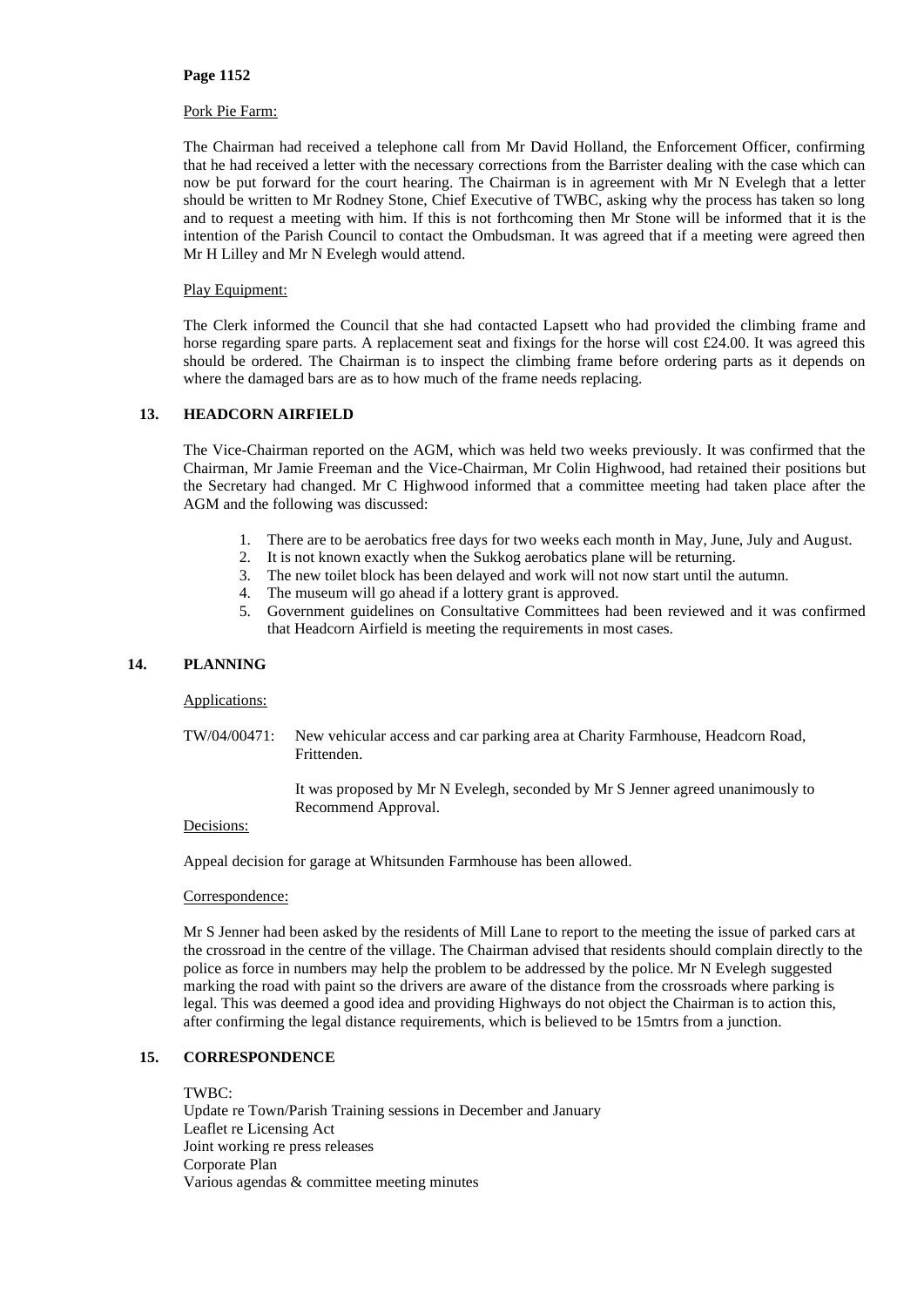Kent County Council: Rural Revival grants annual report

KAPC: Minutes of February Area Committee meeting Parish Charter review progress report Strategic rail authority consultation document

Standards Board: Consultation papers re allegations of misconduct

SE Regional Assembly: Proposed alterations to mineral policies Proposed alterations to waste management policies

DTI:

Partnership re Broadband in rural areas

Cranbrook CAB: Notice of merger with Tunbridge Wells & District CAB

Kenward Trust: Donation request

Hawkhurst Parish Council: Notice of training session re Health & Safety

# **16. FINANCE**

Outstanding Accounts:

It was proposed by Mr S Jenner, seconded by Mr N Evelegh and agreed unanimously to pay accounts as follows:

|          | £8.90            |
|----------|------------------|
|          | £80.00           |
|          | £11.00           |
|          | £45.00           |
| Expenses | £100.00<br>£5.60 |
|          | £14.90           |

## **8. ANY OTHER BUSINESS**

The Chairman confirmed that he is attending the Planning Enquiry on Wednesday 24<sup>th</sup> March 2004 at the Town hall, Tunbridge Wells. Mr C Highwood is to accompany him. Before the meeting the Chairman is to request the support of Cllr. John Smith to the proposal.

The Chairman had received a letter from Mr N Evelegh proposing that all Councillors and the Clerk's names and telephone numbers are published in the Parish magazine in future. This was agreed.

The Chairman has completed a survey of the streetlights and their efficiency in the village and has come to the conclusion that it is probably time they were replaced. There are nine lamps in the village of two different designs, of which eight work off electricity poles and therefore can only be replaced by Seeboard. Mr H Lilley has contacted TWBC who have confirmed there is no money available to help in the replacement of lights.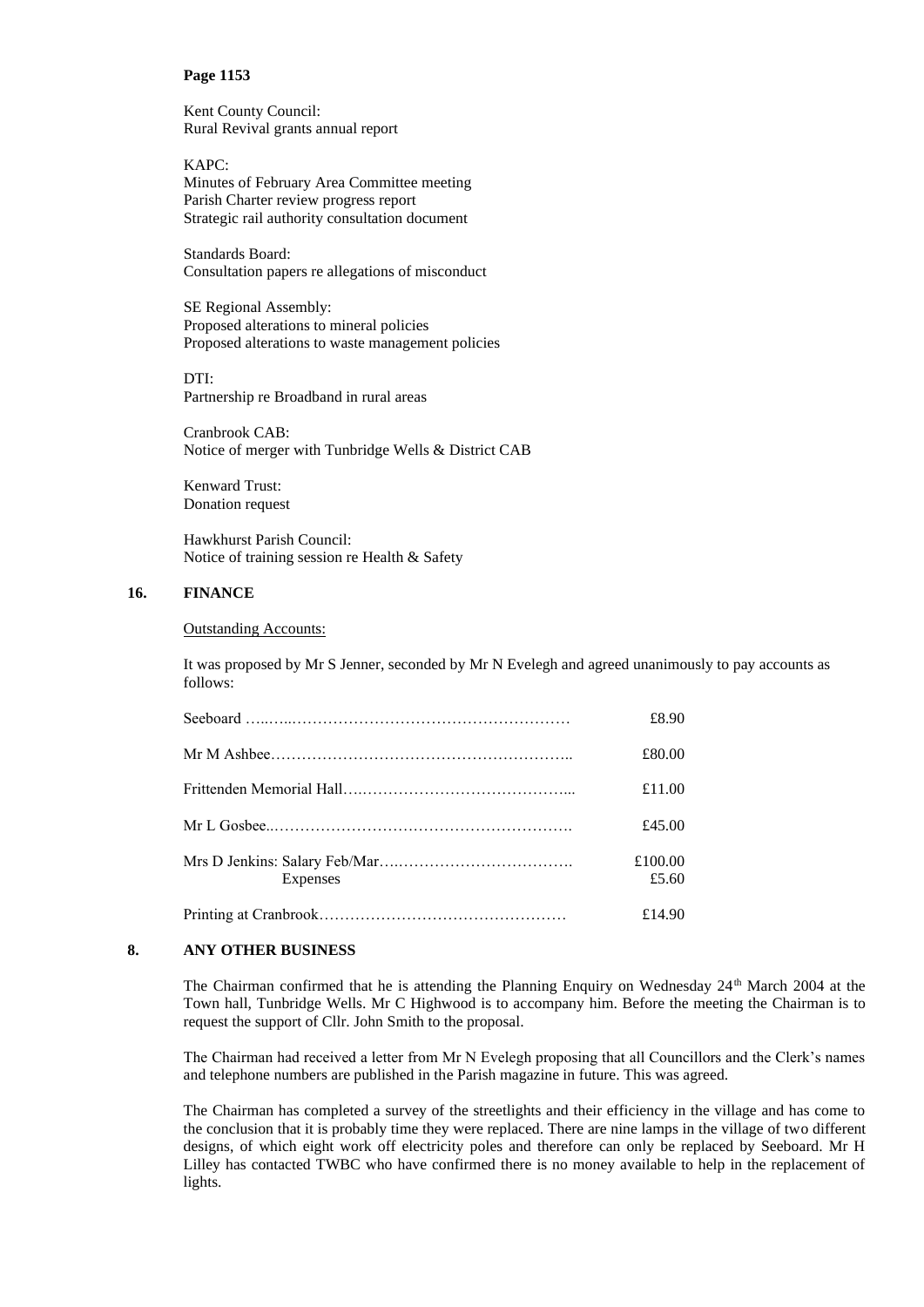Seeboard have also been contacted and are to meet with the Chairman to assess both repair and replacement costs, as well as deciding on the most effective system for the villages needs. Mr H Lilley is to report his findings to the next meeting.

The Chairman has reviewed a letter received from TWBC regarding a survey of Buildings and Graves at risk in the Borough. He has also spoken to a member of this department who confirmed that a 90% grant has been received by FPCC and that three graves have subsequently been repaired. If there are either buildings or graves at risk in the village then grants are available for repairs.

Mr N Evelegh gave notice that he will be unable to attend the next meeting.

Mr N Evelegh also asked the Chairman if the large potholes at the top of Bubhurst Lane are to be repaired. The Chairman confirmed that he had spoken to Highways regarding these and others on the Biddenden Road, of which the latter have been repaired. The Chairman is to contact Highways again.

Mr S Jenner asked if it is possible to have an item on the agenda each month incorporating the Lengthsmen Pilot Response Unit. The Chairman verified this, which is to be named Road Report. The Clerk is to find the correspondence received on the unit to certify which jobs this team can complete.

There being no further business the Chairman closed the meeting at 9.42pm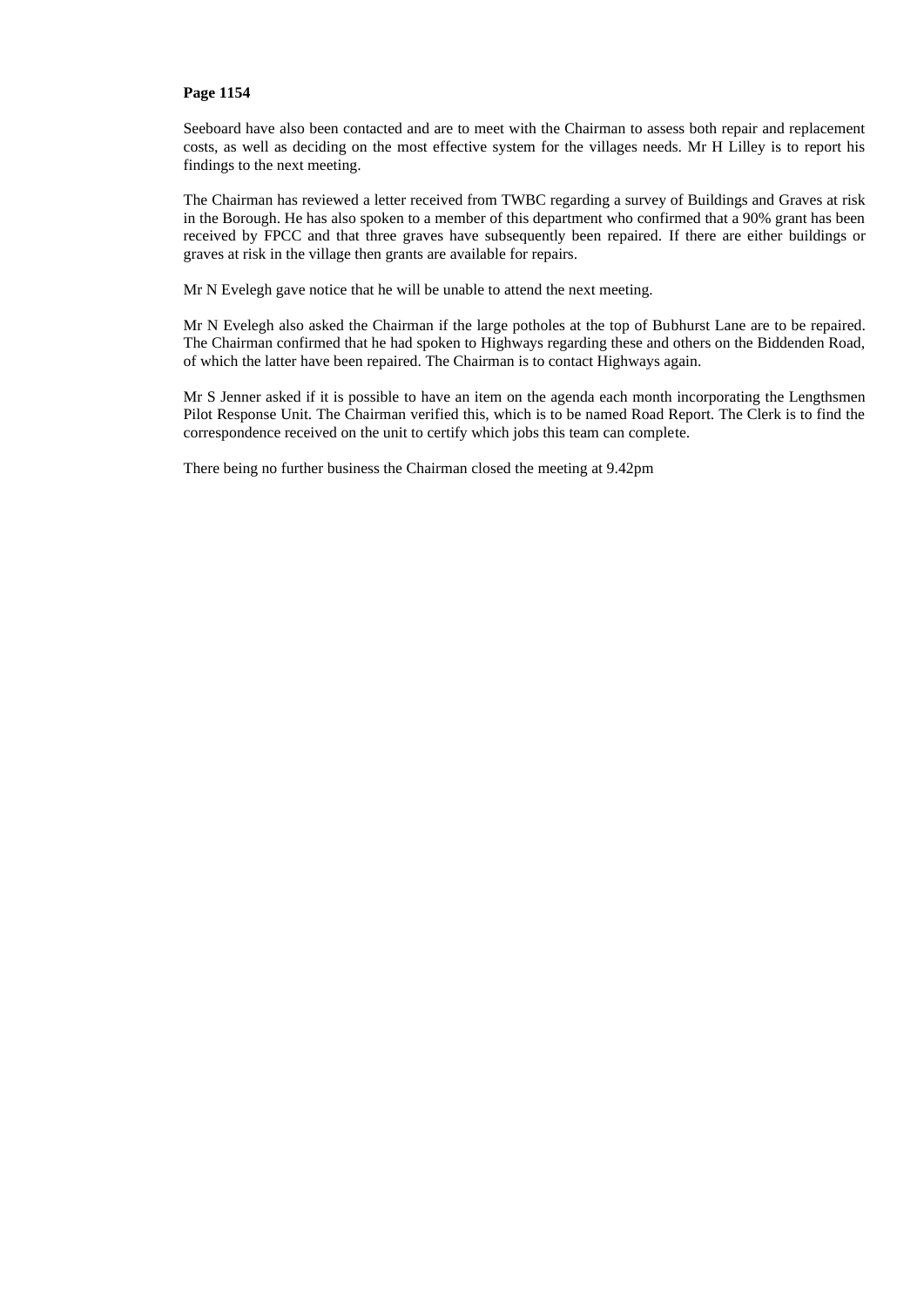A meeting of the Parish Council was held at Frittenden Memorial Hall, Frittenden on Thursday 22nd April 2004 at 8.00pm.

Present were: Mr H Lilley (Chairman) Mr C Highwood (Vice-Chairman) Mrs J Croucher Mr L Gosbee Mrs J Sims

In attendance: Mrs D A Jenkins (Clerk)

# **17. APOLOGIES FOR ABSENCE**

Apologies were received from Cllr. John Smith, Mr N Evelegh and Mr S Jenner.

# **18. MINUTES OF THE PREVIOUS MEETING**

The acceptance of the minutes took place being proposed by Mr C Highwood, seconded by Mrs J Croucher and agreed unanimously.

# **19. MATTERS ARISING FROM THOSE MINUTES**

### Hedge on Headcorn Road:

It is unknown which part of Railtrack deals with boundary hedging and as the area of concern falls under the parish of Headcorn the Chairman is to obtain the address of the Clerk to Headcorn Parish Council and a letter is to be written to them.

# Office Equipment:

Still awaiting Broadband to be connected to the village.

### Parish Field:

There has still been the occasional car on the field, but the ground is now hard and there is less activity than previously.

## Pork Pie Farm:

The Chairman confirmed that he had written a letter to the Chief Executive, Mr Rodney Stone, on 19<sup>th</sup> March 2004 detailing a timetable of unlawful events at the Farm and communications between the Borough Council and the Parish Council since 1985. A meeting has been requested with the Borough Council regarding the lack of action in the past, and future action to be taken by the Borough Council. A date has been set for Friday 21<sup>st</sup> May 2004. The Chairman is to attend along with the Vice-Chairman and Mr N Evelegh and possibly Cllr. John Smith. The Chairman will report back once the meeting has taken place.

### Play Equipment:

The Clerk informed the Council that she has ordered a replacement seat for the horse. The Chairman stated that three wooden dowels are needed in order to repair the climbing frame. The Clerk is to action this.

### Planning Enquiry:

The Chairman confirmed his attendance, along with the Vice-Chairman on 24<sup>th</sup> March 2004. The Borough Council had hired a Planning Consultant to argue against the case of the Parish Council. The results of the enquiry will be published in the near future, however, the chairman does not hold out great hopes for the Parish Councils proposal for the Brick Works site.

# Councillors Contacts:

It was confirmed that all names and telephone numbers are now published in the Parish Magazine.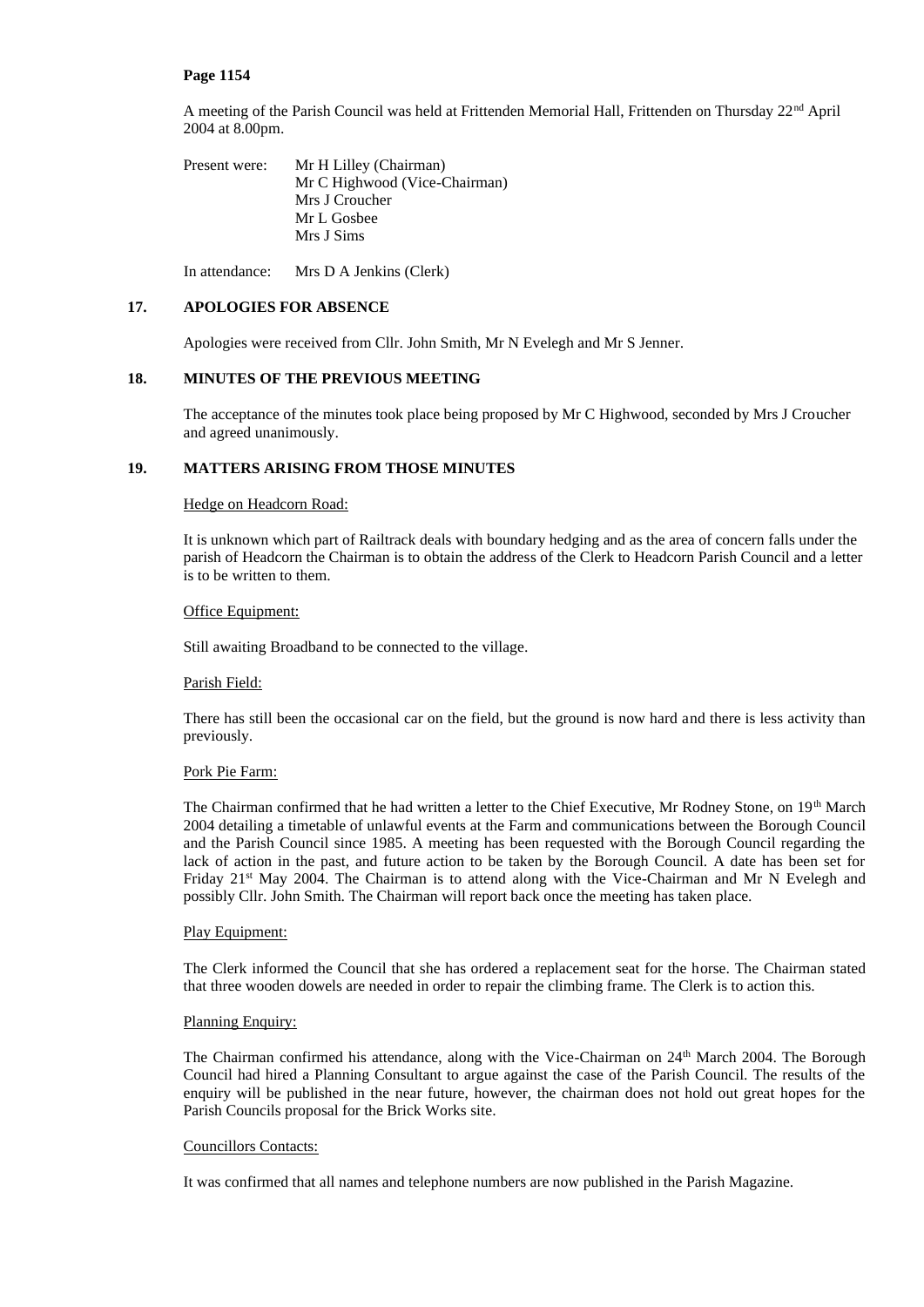## Street Lights:

The Chairman confirmed that Mr Mike Ashbee had now cleaned all the lamps, which are looking much brighter, but the covers do need replacing as they are damaged. Mr H Lilley had a very successful meeting with Mr Dennis Bourne, from Seeboard, who surveyed the lights and said they had been well maintained and were in good condition. He did not feel any of them needed replacing completely and stated that spare parts can be purchased for them. He is going to contact the Chairman once a competitive source for spare parts has been found. One pole is due to be replaced by Seeboard as it has been declared unsafe. Mr Mike Ashbee has been informed.

# Potholes:

The Chairman confirmed that following his request to Highways, the potholes in Bubhurst Lane were promptly repaired.

# **20. ITEMS FOR THE ANNUAL PARISH ASSEMBLY**

Apologies for Absence Minutes of the previous APA Matters arising from those Minutes To receive the accounts of the Charities Highways Village School (If the Chairman of governors is willing to speak) Churchyard and cemetery County Councillor? Borough Councillor? Any Other Business

The agenda will be finalised once people have been contacted to check their availability.

# **21. ROAD REPORT**

The Chairman and Mr S Jenner had met with Highways Richard Emmett and Bryn Kemp to discuss the alternatives to reduce parking and increase visibility at the crossroads in the centre of the village. It was declared that yellow lines on the road are not possible and the bakery vans need to load up outside the bakery, so will have to park there at times. The owner of Poplar House is willing to trim his hedge to aid the site line looking right when exiting Mill Lane. It was also decided that laying kerb stones on the left corner and moving out the white line will enable cars to nose out further than present, aiding vision. A new road surface on the crossroads using a different colour tarmac and anti skid material to warn motorists of the hazard may also discourage people from parking in the area. Highways are to investigate the costs and funding available before initiating improvements to the junction.

The Chairman and Mr Richard Emmett also surveyed the village regarding other road and sign improvements. The gateway signs on entering the village are to be replaced with smaller signs in keeping with Kent policies. It was agreed that the 30mph sign on the Headcorn Road should be placed further out of the village, before the bend, at the same time. Mr Emmett will report back to Mr H Lilley after deciding which will be the most effective warning sign to erect at both ends of the narrow Bettenham Lane, of which one end comes under the jurisdiction of Ashford Borough Council.

Mrs J Croucher asked if it is possible for the gullies on the Cranbrook Road, near the new entrance to Saw Lodge Farm, to be cleaned out as in heavy rain the road floods in this area. The Chairman is to contact Highways.

# **22. PLANNING**

### Applications:

TW/04/00732: Erection of polytunnel at Frittenden Orchard, Cranbrook Road, Frittenden.

It was proposed by Mr C Highwood, seconded by Mrs J Croucher and agreed unanimously to Recommend Approval.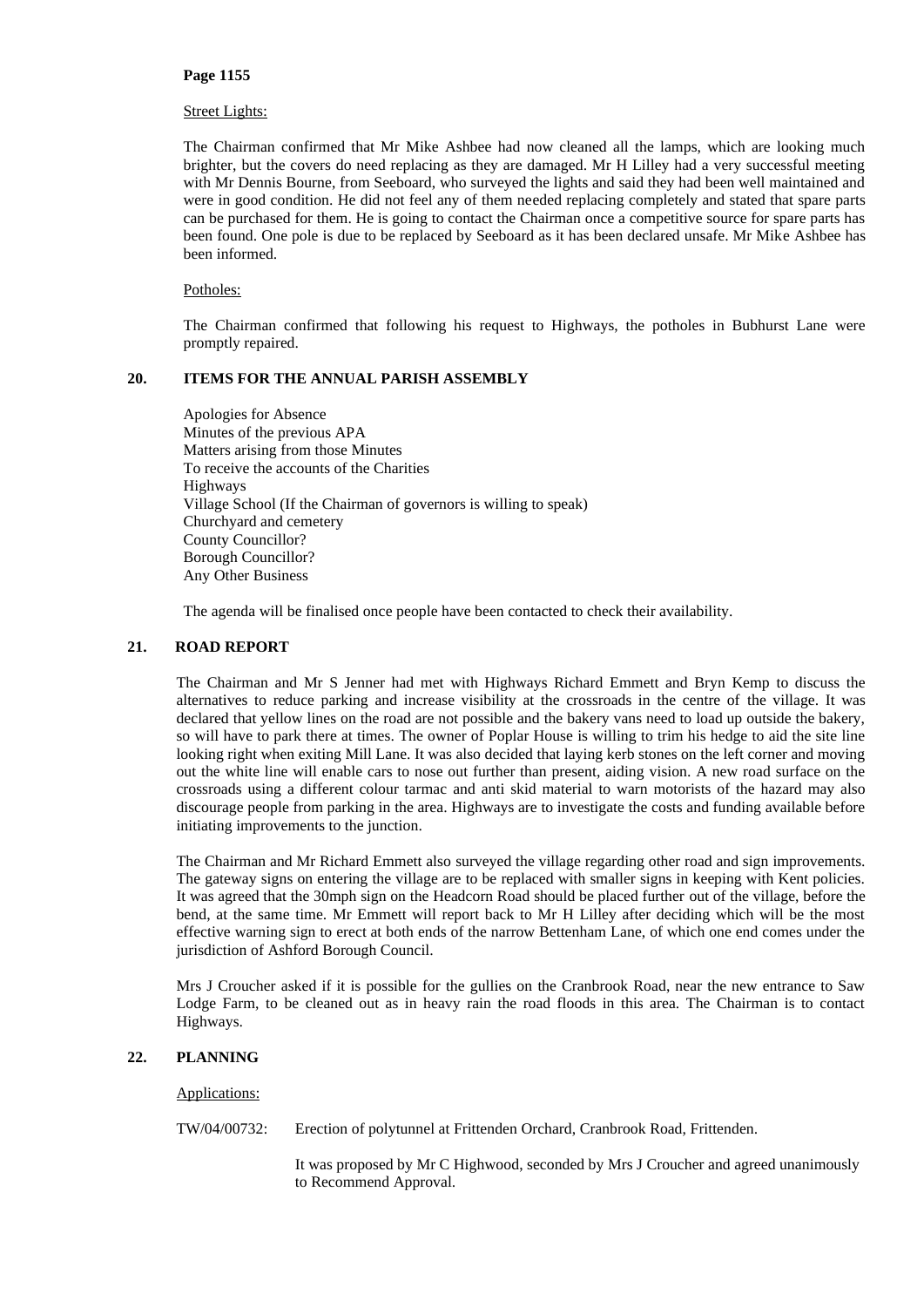TW/04/00962: Two storey extension and conservatory extension to rear of existing kitchen at East lodge, Commenden Manor, Cranbrook Road, Frittenden. It was proposed by Mr H Lilley, seconded by Mrs J Croucher and agreed unanimously that

the Parish Council registers No Objection but notes that there have been extensions in the past and questions whether or not the current proposal fits with the County and Borough planning policies. If it does not the Parish Council Recommends Refusal.

### Decisions:

TW/04/00303: First floor extension at 2 Sawmill Cottages, Dig Dog Lane, Frittenden.

Permission Granted.

#### Correspondence:

Having read the appeal decision for Whitsunden Farm, the Chairman noted a condition of granting the appeal. This states that by 4<sup>th</sup> June 2004 a planning application has to be submitted by the owners regarding soft landscaping around the new building. This matter will be monitored, as the appeal will become null and void if no application is forthcoming.

# **23. CORRESPONDENCE**

A letter to the Chairman from Mrs Jill Watson, requesting a suitable nominee willing to stand for election onto a Patient Participation Group committee at Headcorn Surgery. There were no suggestions at the meeting. However, the notice does appear in the Parish magazine.

An invitation to attend the West Weald Police Forum on 29<sup>th</sup> April. The chairman confirmed he would be attending

## TWBC:

Stakeholder Conference 05.05.04 Financial Assistance for SE in bloom competition Cyclic Maintenance timetable 04/05 Borough News update & information request Community Plan Rural Lanes Practice note Press releases Various agendas & committee meeting minutes

Kent County Council: Kent Trails newsletter Tunbridge Wells local Board meeting 28.04.04

KAPC: Training provision Parish News

Kent Highways: Best Value Review

Local Channel: User group meeting 25.05.04

Mid Kent Water: Leaflet on approved contractor for surfacing & reinstatement

Rotary Club: North Downs Walk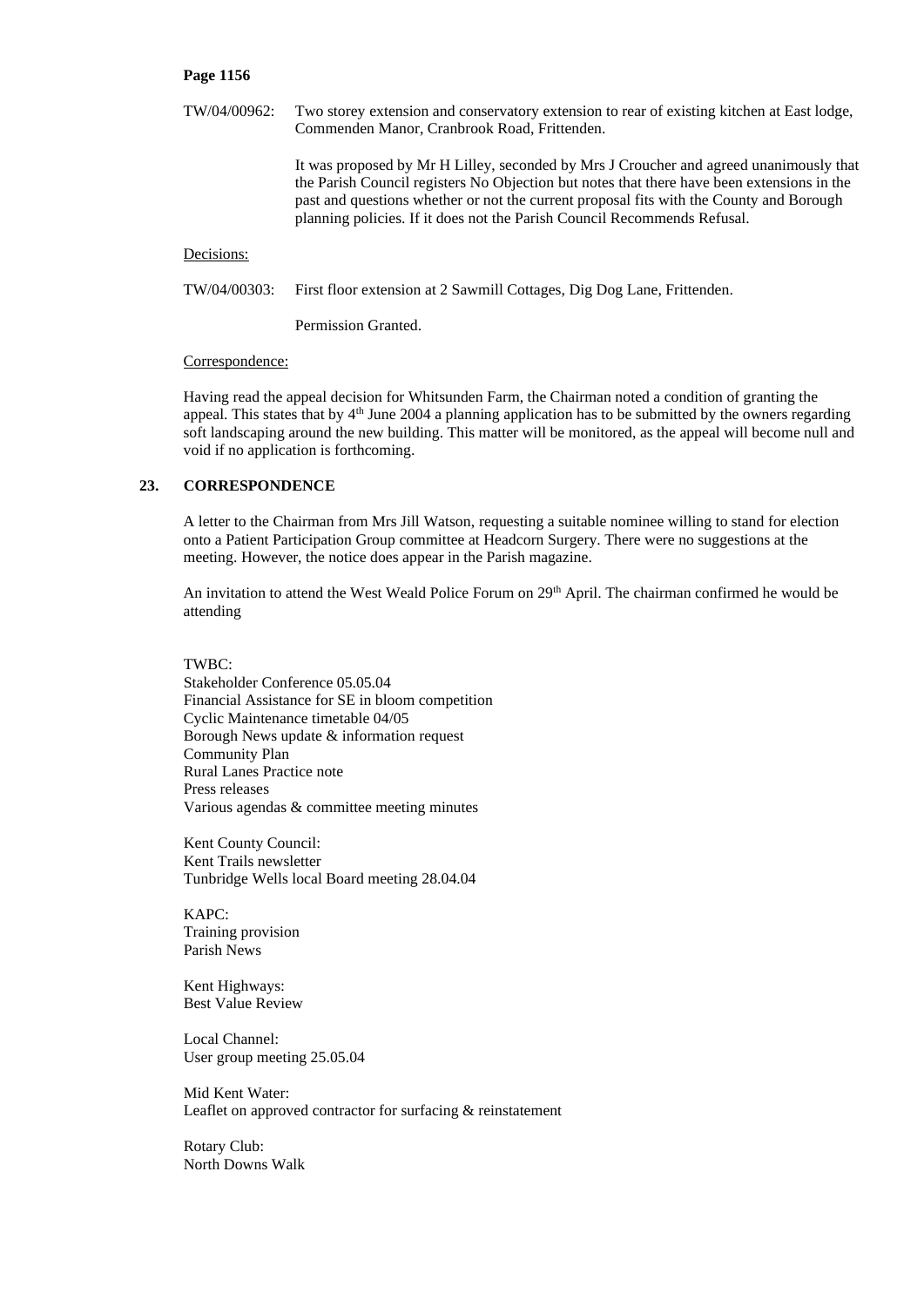Countryside Agency: Vital Villages update

# **24. FINANCE**

## Outstanding Accounts:

It was proposed by Mrs J Sims, seconded by Mr L Gosbee and agreed unanimously to pay accounts as follows:

|          | £8.90            |
|----------|------------------|
|          | £660.88          |
|          | £11.00           |
|          | £240.76          |
| Expenses | £100.00<br>£6.72 |
|          | £14.00           |

The Chairman confirmed that he had performed his own check on the Parish Accounts, which had agreed with the Clerks. He stated the Parish Council is currently solvent with a total balance of £6332.35.

# **25. ANY OTHER BUSINESS**

The Chairman noted the KAPC committee meeting on  $12<sup>th</sup>$  May 2004, which he is unable to attend. Other Councillors were asked if they were able to attend, however, nobody was able to do so.

Cllr. John Smith had contacted the Chairman asking if Frittenden had any sites where flashing speed signs could be erected. Mr H Lilley told him of two locations on entering the village. The Borough Councillor is submitting a bid for a number of signs in the Cranbrook area.

The Chairman has been contacted regarding a planning application at Bethel Chapel, Biddenden Road. As the boundary has been shown incorrectly on the previous application, which the Parish Council approved, a new application will have to be submitted, as an amendment is not possible.

The Chairman had received a telephone call from the Environment Agency, which is currently investigating illegal dumping at Saw Lodge Farm. The situation is being monitored but hard evidence is needed. Councillors, and villagers alike, are asked to take index numbers of any vehicles thought to be dumping on the site and to pass these to Mr H Lilley. Any information received can be anonymously passed to the Chairman.

The Chairman requested that the date of the next meeting, the AGM, be altered, as he is unable to attend. It was agreed that the next Council meeting would take place on Thursday 27<sup>th</sup> May 2004. The clerk is to contact the village hall letting person. It was also agreed the Clerk should investigate reverting meetings to Wednesday evenings. A note will be sent to all Councillors once the dates of future meetings have been agreed.

Mrs J Croucher asked that as the Chapel at Pound Hill has been sold twice, and the conversion has started, how is Mr Harold Worth, as a tenant, affected. The chairman confirmed that apart from having a different landlord the planning application was the same and Mr Worth, as a protected tenant, will still receive the same benefits.

Mr L Gosbee asked if the speed limit on the Biddenden Road could be reduced from 40 to 30mph. The Chairman will mention this request at the next police meeting on  $29<sup>th</sup>$  April.

There being no further business the Chairman closed the meeting at 9.32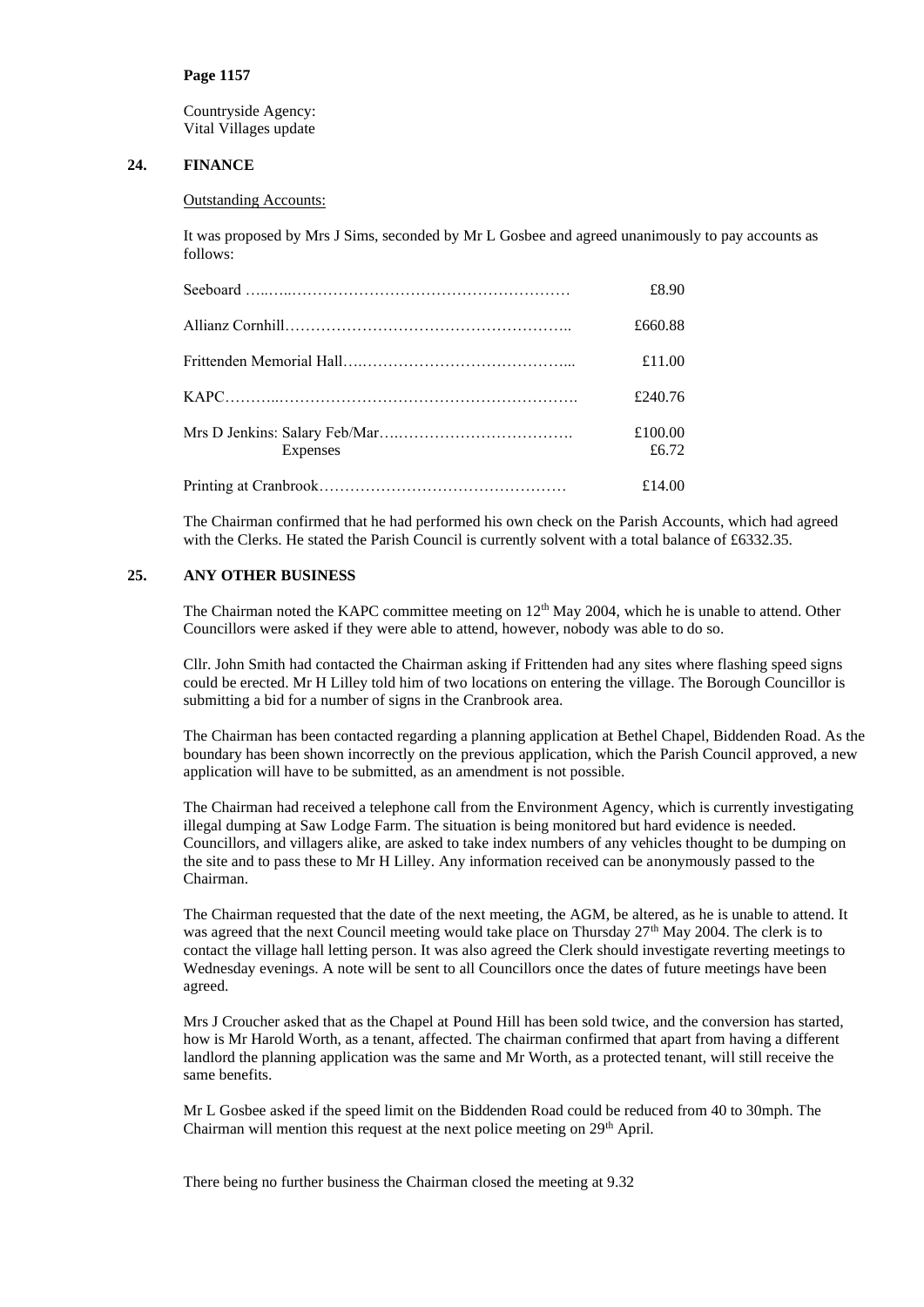A meeting of the Parish Council was held at Frittenden Memorial Hall, Frittenden on Thursday 27<sup>th</sup> May 2004 at 8.00pm.

Present were: Mr H Lilley (Chairman) Mr C Highwood (Vice-Chairman) Mrs J Croucher Mr L Gosbee Mrs J Sims Mr S Jenner Mr N Evelegh

In attendance: Mrs D A Jenkins (Clerk), Kent County Cllr. Roger Manning

## **26. APOLOGIES FOR ABSENCE**

There were no apologies.

# **27. ELECTION OF CHAIRMAN**

It was proposed by Mr C Highwood, seconded by Mr N Evelegh and agreed unanimously that Mr H Lilley be re-elected as chairman.

Mr H Lilley thanked everybody for their support. However, he did ask the Councillors to think about a replacement for the position over the next year as he does not want to continue as Chairman for ever.

# **28. ELECTION OF THE VICE-CHAIRMAN**

It was proposed by Mr H Lilley, seconded by Mrs J Sims and agreed unanimously that Mr C Highwood be re-appointed as Vice-Chairman.

Although Mr C Highwood is happy to be in this position for another year he also urged the Councillors to think of another suitable candidate for this post for the future.

# **29. MINUTES OF THE PREVIOUS MEETING**

The acceptance of the minutes took place being proposed by Mr L Gosbee, seconded by Mr C Highwood and agreed unanimously.

# **30. MATTERS ARISING FROM THOSE MINUTES**

### Hedge on Headcorn Road:

The Chairman confirmed that he had contacted the Clerk to Headcorn Parish Council who hopefully will follow the situation up.

### Office Equipment:

Part of Frittenden is now linked to broadband. The Parish Council should hear about the purchase of the computer in the next month.

### Parish Field:

There are no problems at present.

## Pork Pie Farm:

The Chairman confirmed his attendance, along with the Vice-Chairman and Mr N Evelegh, at the meeting scheduled with Tunbridge Wells BC, where the Borough Council were requested by Frittenden PC to adhere to a timetable of events. This was agreed. A Planning Consultant has been employed by TWBC, which is hoped will help matters. The Chairman stated that the site has been tidied up recently.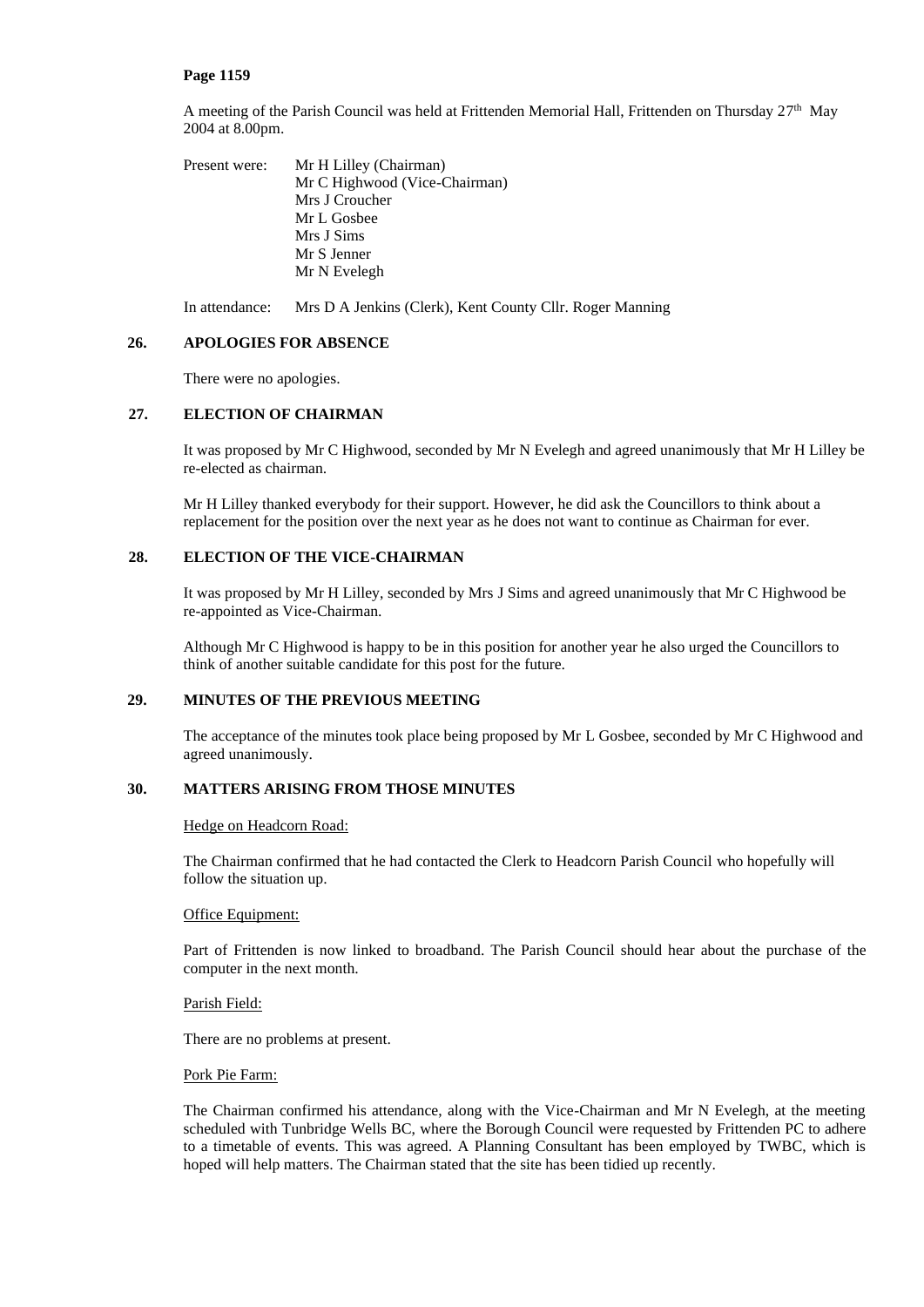### Play Equipment:

The Chairman confirmed that the new rocking horse seat had arrived and been fitted by himself. Lappsett had also provided the Parish Council with four free metal bars to replace the broken dowels on the climbing frame as wooden ones are no longer easily available. These had been cut, and welded, to the correct length by Forge Garage. The Chairman had replaced one rung but asked for help in replacing two more. The fourth rung is a spare. The Clerk is to write to Lappset thanking them for the free rungs.

The Chairman also felt the benches could be situated in their agreed positions now. Concrete foundations will need to be made first for the benches to be bolted to.

### Planning Enquiry:

The Chairman stated that although nothing official has been said he has been advised that the Brick Works site is in the process of being sold to a joinery company. Mr H Lilley is to contact the Planning Office regarding condition of consent at the site. It was generally agreed that this could be a good thing and in keeping with the area. It is hopes that if the sale does go through the new owner will tidy the surrounding land. It is presumed that the partly built cottages on the site opposite, also owned by Salvessens, is not being sold with the Brickworks site. It is hoped these buildings will now be completed and sold separately.

#### Street Lights:

The Chairman is still waiting to hear from Seeboard regarding spare parts.

### Potholes:

The Chairman confirmed that he has contacted the Highways division responsible for the roads within Ashford BC, regarding the potholes on Biddenden Road at Buckhurst Bridge. Hopefully these will now be filled.

#### Road Report:

The Chairman has spoken to Richard Emmett from Highways who confirmed that the Gateway signs into the village would be replaced, subject to budget, and at the same time the 30mph sign on Biddenden Road would be moved out as far as Sand Lane. It was also agreed the 30mph sign on the Headcorn road would be re sited before the bend into the village.

The Vice-Chairman had received a complaint from a parishioner regarding lack of visibility for cars exiting Biddenden Road due to parked cars at the crossroads. The Chairman confirmed that improvements to the crossroads are due. Mr L Gosbee asked if a sign could be erected asking divers not to park in the vicinity. The Chairman is to investigate.

It was confirmed that an untaxed BMW has been parked opposite Mill Lane causing an obstruction. The Chairman is to contact DVLA.

### West Weald Police Forum:

The Chairman confirmed his attendance at the last meeting.

#### Speed Checks:

The Chairman stated that Cranbrook Police are due to receive a new laser gun. He has been assured that Frittenden will get the use of this.

#### Change in Meeting Dates:

The Clerk has sent a letter to all Councillors advising them of the meeting dates for the rest of the year. Mr H Lilley stated that he may arrive late for the next meeting. The Vice-Chairman is to start the meeting if this is the case. Mr N Evelegh confirmed that he is unable to attend the November meeting.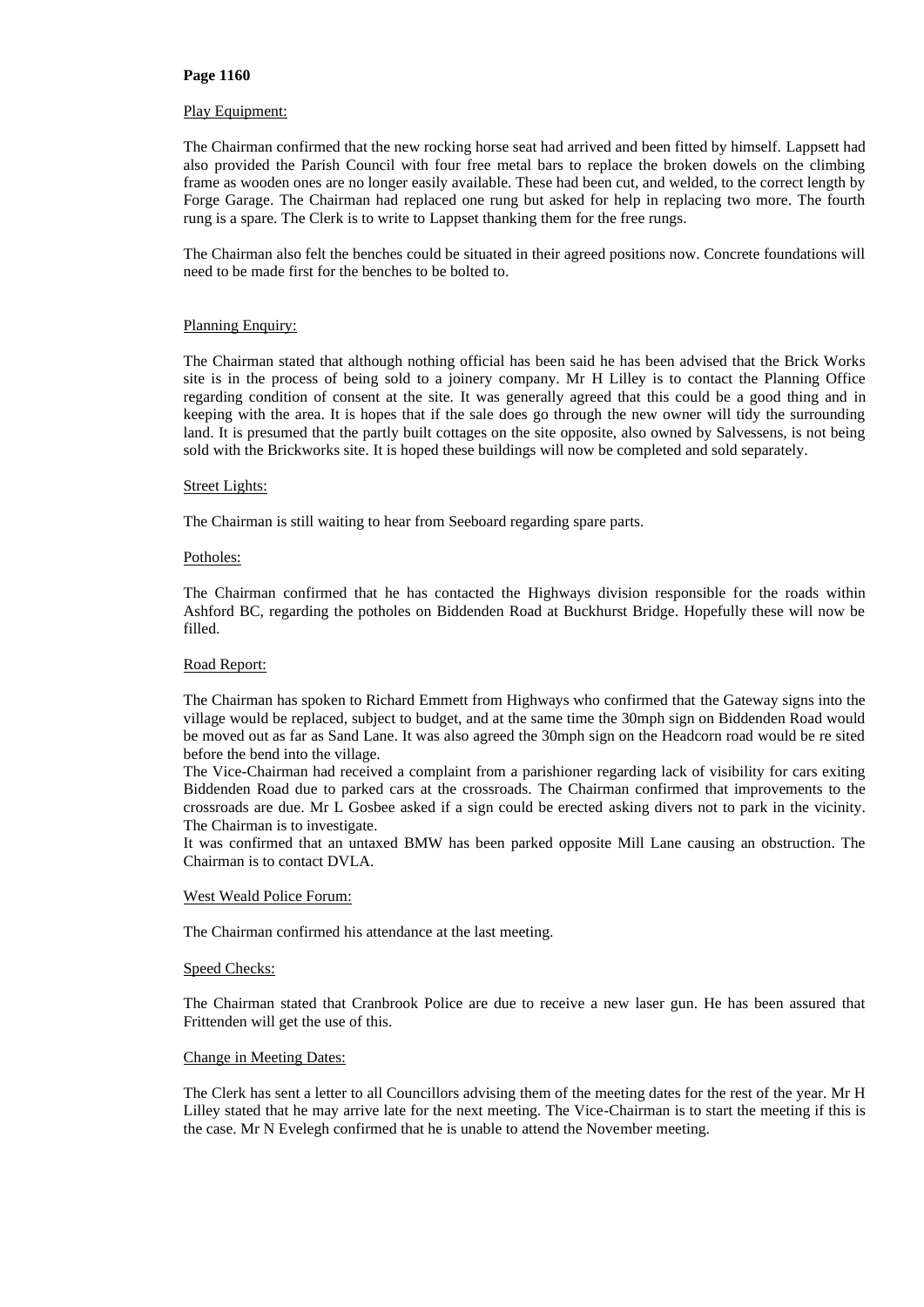## Flashing Speed Signs:

Mrs J Croucher asked if anything further had been heard regarding Frittenden having these on the road into the village. The Chairman replied that he had asked Highways; however, he felt that the village would be a very low priority.

# **31. MATTERS ARISING FROM THE ANNUAL PARISH ASSEMBLY**

The Chairman asked the Clerk to write to High Weald Housing Association regarding the decoration of the flats at Bakery Close.

The Chairman has asked the police to patrol the playing field for vehicles being slept in overnight, when they are in the village.

The Chairman confirmed he has cut the undergrowth at Laundry Lane, which is not under the control of TWBC and could not be done by the Lengthsmen Response Unit.

The Chairman stated the person to contact at Highways Ashford division is Emma Tonks.

# **32. ACCOUNTS FOR THE YEAR 2003/2004**

The Clerk has completed the accounts which have now been inspected by Mr B Millard as internal auditor. It was proposed by Mr N Evelegh, seconded by Mr S Jenner and agreed unanimously to pay an honorarium to Mr Millard of £50.

It was proposed by Mr L Gosbee, seconded by Mr N Evelegh and agreed unanimously to approve the accounts for the year ending 31st March 2004.

It was proposed by Mr H Lilley, seconded by Mrs J Sims and agreed unanimously to approve the Statement of Assurance for these accounts.

# **33. PLANNING**

Applications:

- TW/04/01316: LBC replacement fenestration (raised hip over doors) and replace brick piers with oak posts at Balcombe Farmhouse, Biddenden Road, Frittenden.
- TW/04/01318: Raised hip roof above replacement French windows at Balcombe Farmhouse, Biddenden Road, Frittenden.

It was proposed by Mr C Highwood, seconded by Mr N Evelegh and agreed unanimously to Recommend Approval subject to the views of the Conservation Architect.

A pre planning application had been received to site an Orange Base Station on land at Manor Farm. After much discussion it was generally agreed that this was the best site in the village that had been reviewed by Orange. The Chairman is to write to Orange advising them that the Parish Council would have no objection to this planning application being submitted.

# Decisions:

TW/04/00471: New vehicular access and car parking area at Charity Farm House, Headcorn Road, Frittenden.

Permission Granted.

TW/04/00732: Erection of polytunnel at Frittenden Orchard, Cranbrook Road, Frittenden

Permission Granted.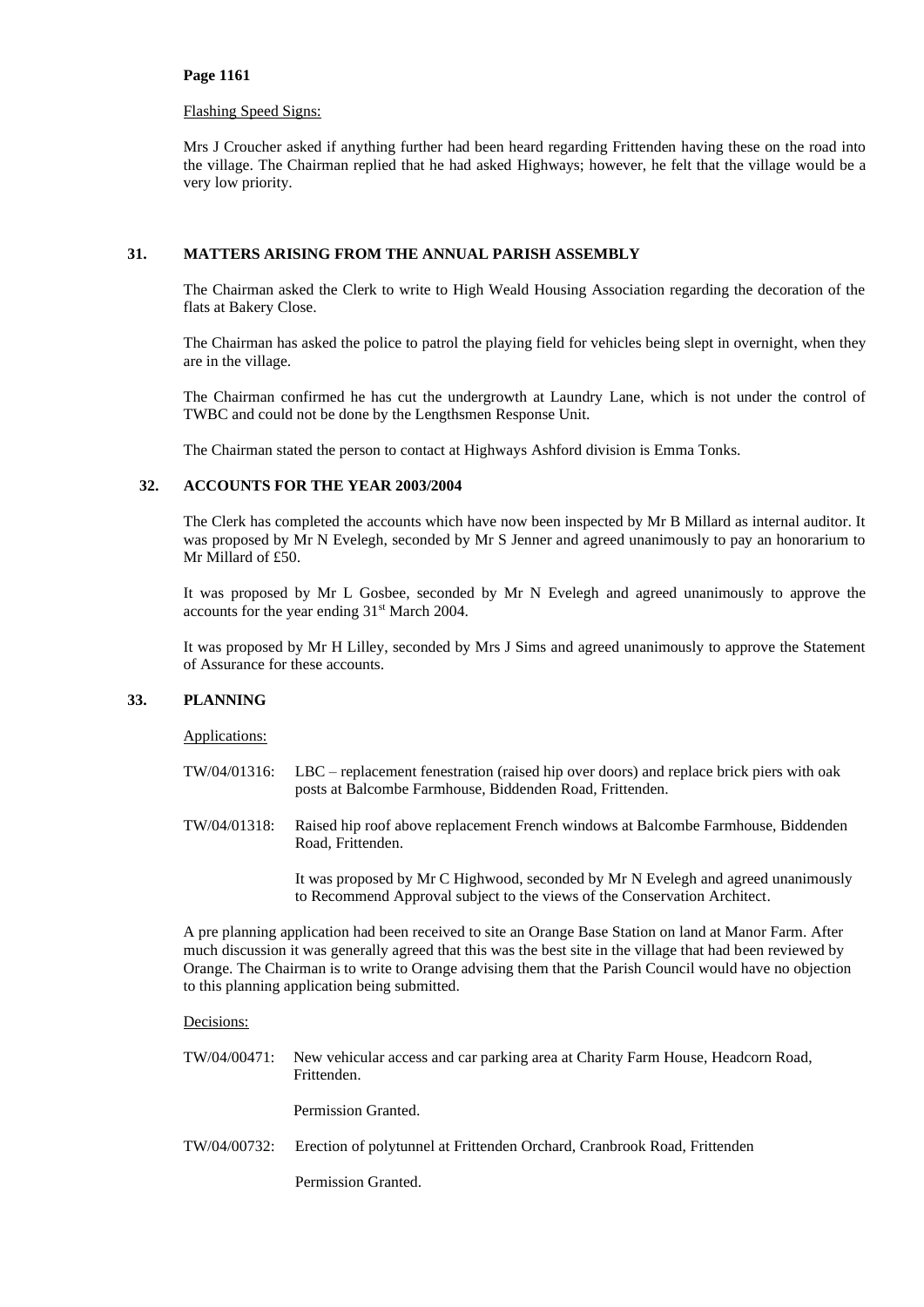#### Correspondence:

TW/03/02272: Confirmation of Withdrawn Application for a new Nursery Manager's dwelling at Gould Farm Nurseries, Gould Farm, Mill Lane, Frittenden.

# **34. CORRESPONDENCE**

# TWBC:

Information re Parish Councillors for Website Notice of Elections Playing facilities survey Sports news Transport Strategy Various agendas & committee meeting minutes

Kent County Council:

A letter from Kent County Cllr. Roger Manning, with regard to KCC Local Boards and Community Grants, and Small Community Capital Projects for which he was invited by the Clerk to address the Parish Council.

Following an apology for not being able to attend any of the Parish Council's previous meeting since his appointment Cllr. Manning introduced himself and gave a brief synopsis of his career background and his remit at Kent County Council, which is to review the structure at Highways Department and restructure as necessary.

Cllr. Manning informed the Parish Council that Local Boards have been set up to forge the link between KCC and local villages. Meetings are held to allow people to speak directly to County Councillors therefore bypassing the district councils. The next meeting is to be held in Paddock Wood on July 14th and Councillors were urged to attend.

A one off Member Community Grant has been made available by KCC and Cllr. Manning has been allotted £10,000 for his area which covers five parishes, including Frittenden. He has decided, therefore, to divide the sum equally awarding Frittenden PC the sum of £2,000 to be spent as wished. He would like to see this grant used as a kick start to a larger project, although it can be used to fund a small one off project that has been unattainable otherwise.

A community Grant of £500,000 is also available to be distributed in chunks of £20,000 to be applied for by the Parishes. The success of an application, which will be approved by a Board of Cabinet Members, will depend on the necessity of a project. Cllr. Manning feels the presentation of a case is crucial.

The Chairman thanked Cllr. Manning for attending the meeting and his informative speech. He asked the Parish Councillors to bring their thoughts on how any grant should be utilised to the next meeting.

 $KAPC$ Minutes of a meeting held on 12.05.04 Parish News Serpa newsletter Car allowances update Training bursaries Clerks Information Day leaflet SE Road works information leaflet

Kent Highways: Temporary traffic signals notice

Mid Kent Water: Final Business Plan 2005-2010

Hawkhurst Parish Council: Copy of letter to MP re Bus services in Weald, support requested

Kent & Medway Biological Records Centre: Article for parish magazine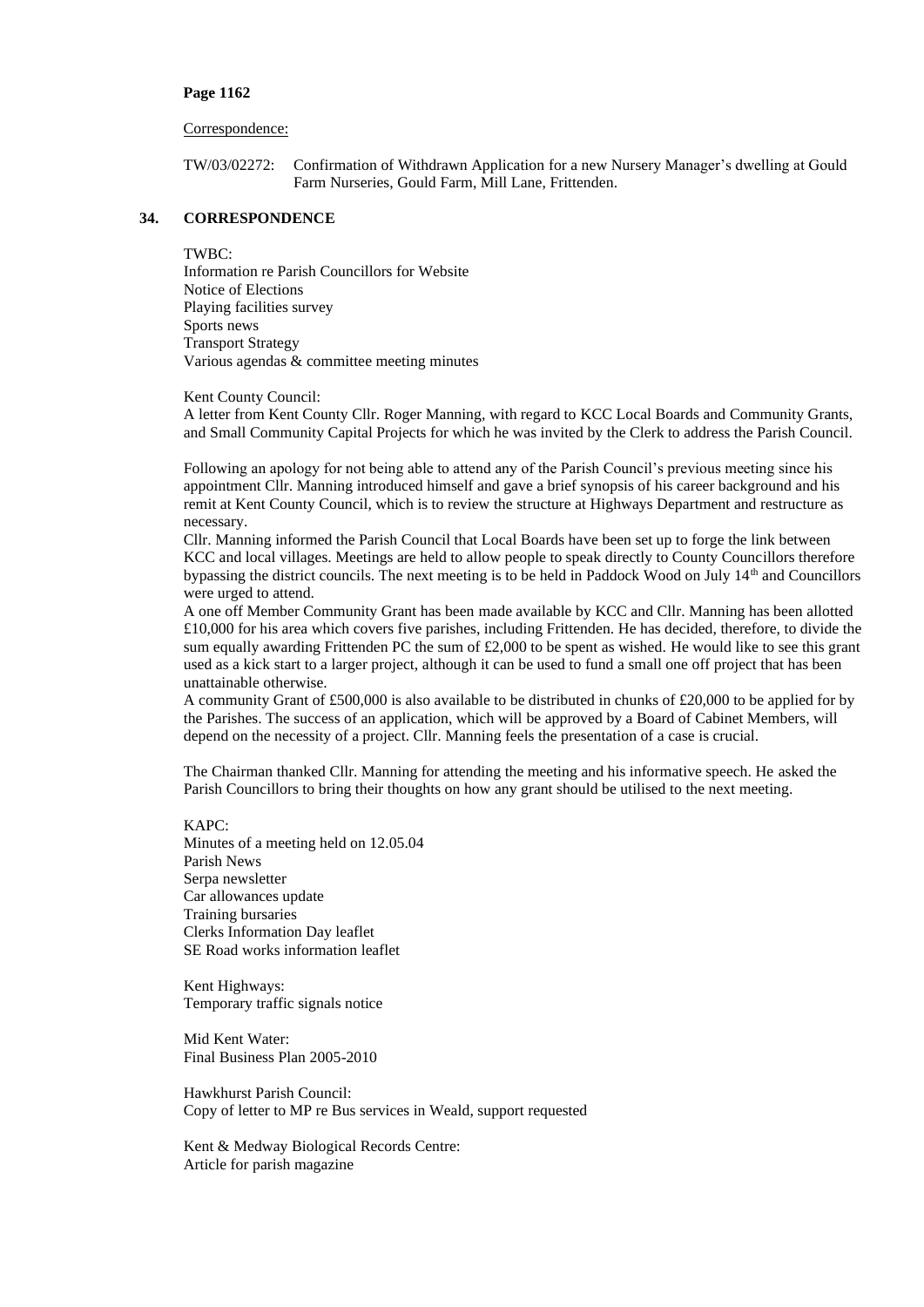Boundary Committee:

Periodic Electoral Review of Kent County Council final recommendations (No changes to Frittenden)

NALC: Local Council Review Countryside Agency

# **35. FINANCE**

# Outstanding Accounts:

It was proposed by Mr L Gosbee, seconded by Mr N Evelegh and agreed unanimously to pay the Clerk the sum of £219.45 for working 28 ½ hours this month.

It was proposed by Mr S Jenner, seconded by Mrs J Croucher and agreed unanimously to pay accounts as follows:

| £8.90  |
|--------|
| £39.00 |
| £11.00 |
| £7.56  |
| £20.36 |

# **36. ANY OTHER BUSINESS**

Mr L Gosbee commented on the hedges at Pound Hill which are in need of a cut. The Chairman believes this is in hand.

Mr L Gosbee was also concerned about the concrete foundations which have been left on the Parish Field following the removal of the Pavilion. This is to be looked at.

Mrs J Croucher stated that the verge at the corner of London Lane is overgrown and obscuring visibility.

There being no further business the Chairman closed the meeting at 10.08pm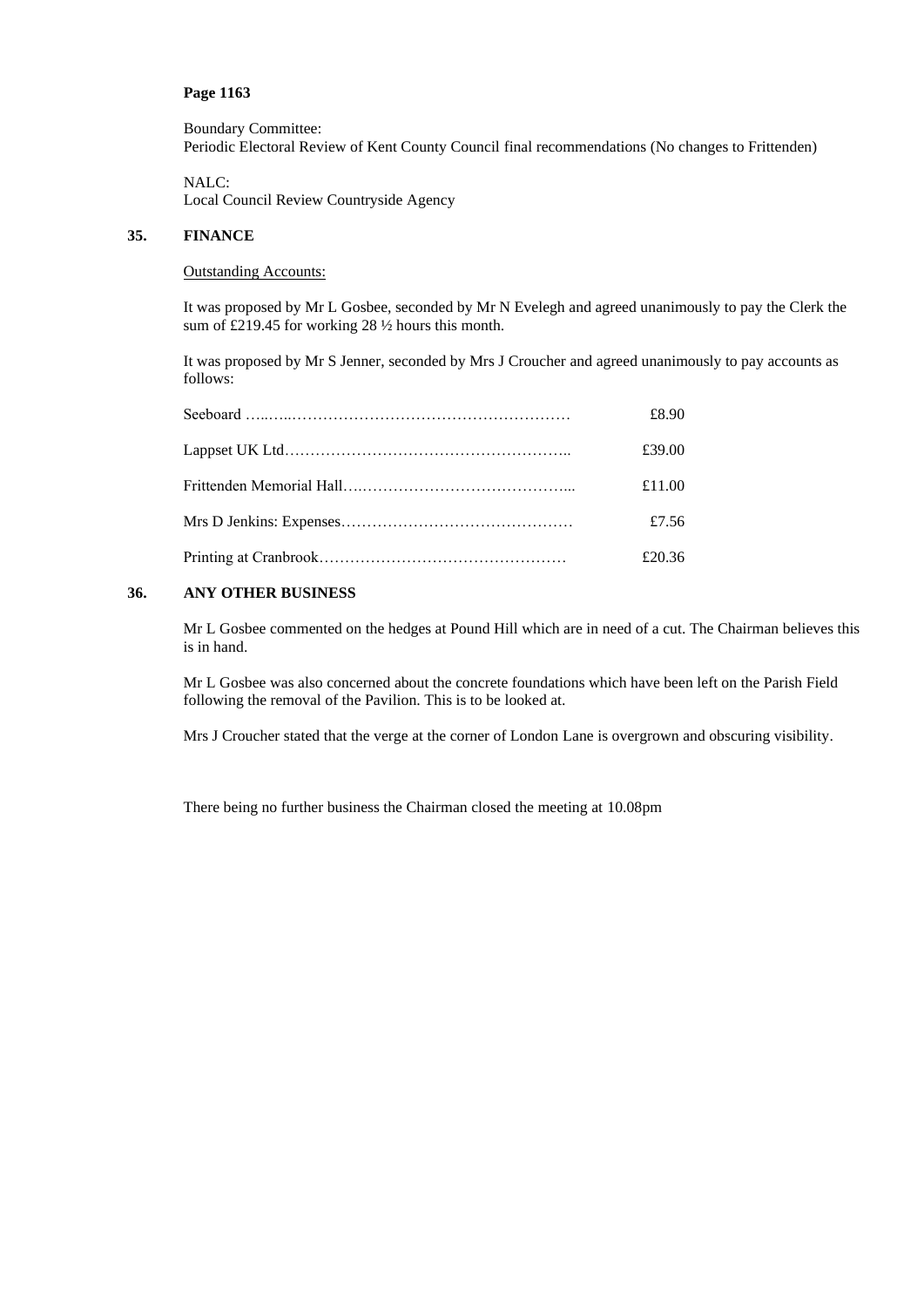June Minutes – Missing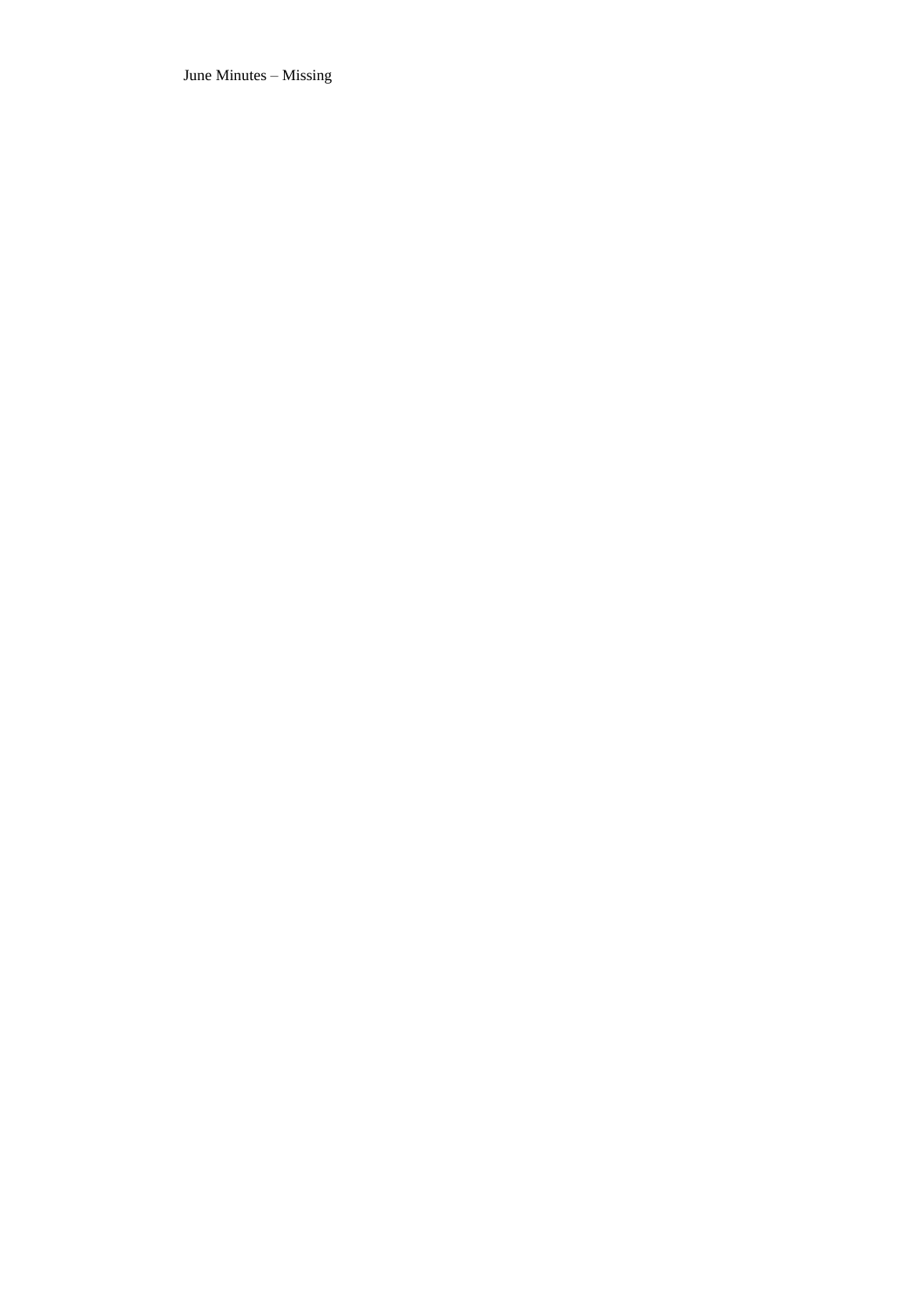A meeting of the Parish Council was held at Frittenden Memorial Hall, Frittenden on Thursday 21st July 2004 at 8.00pm.

| Present were:  | Mr H Lilley (Chairman)<br>Mr C Highwood (Vice-Chairman) |
|----------------|---------------------------------------------------------|
|                | Mrs J Croucher                                          |
|                | Mr L Gosbee                                             |
|                | Mr S Jenner                                             |
|                | Mr N Evelegh                                            |
|                |                                                         |
| In attendance: | Mrs D A Jenkins (Clerk)                                 |
|                | Ms Julie Mellor TWBC and 8 parishioners                 |

# **37. APOLOGIES FOR ABSENCE**

Apologies were received from Mrs J Sims.

# **38. MINUTES OF THE PREVIOUS MEETING**

The acceptance of the minutes took place being proposed by Mr C Highwood, seconded by Mrs J Croucher and agreed unanimously.

# **39. MATTERS ARISING FROM THOSE MINUTES**

### Pork Pie Farm:

The Chairman confirmed that papers have been served. To date there has been no response but TWBC are pursuing the case through the High Courts.

Hedges:

The Chairman stated that all the hedges in question have now been cut.

#### Bakery Close:

The Clerk is to write to High Weald Housing Association again as a reply has still not been received. The grass outside the properties has now been mown.

### Telephone Mast:

The Chairman had received further correspondence which confirmed the mast will be reduced in height from 17mtrs to 15mtrs, a pole tower rather then a lattice tower is to be used and a screening programme will be put in place, as requested. The Chairman also is to ask if a choice of colour is available for the mast. It is likely that a planning application for the Manor Farm site will be received in August.

### Chevrons:

The signs have been replaced. However, if they are vandalised again the Borough Council will have to re assess the situation.

#### Verges:

It was confirmed that cuts take place in May/June and again in September with visibility splays taking place more often. The Chairman asked Councillors to contact Mr Richard Emmett at Highways directly regarding overgrown verges.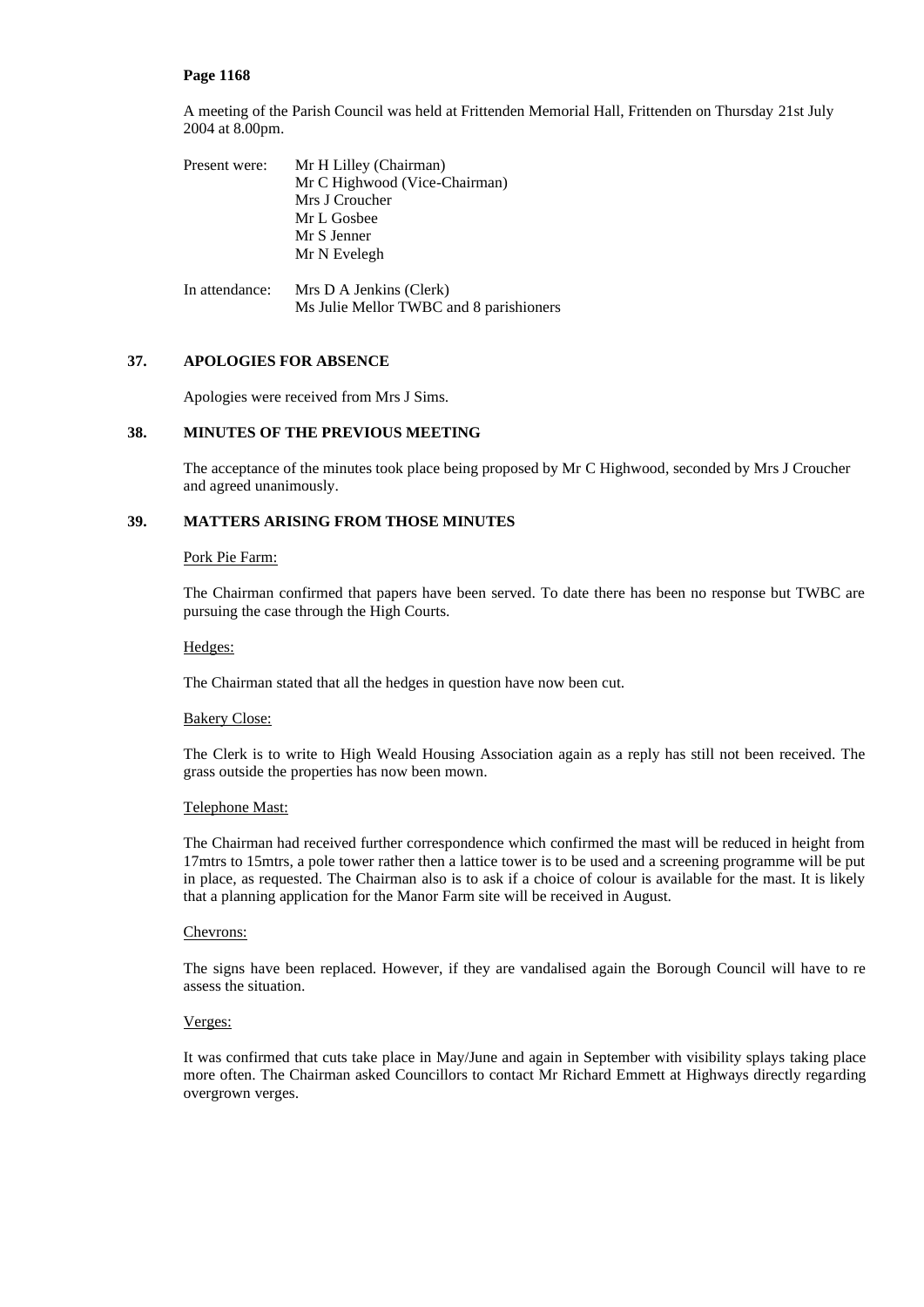## Correspondence:

The Chairman confirmed that he had written to the owner of the land at the rear of the village hall in a negative stance as agreed.

# **40. REFUSE COLLECTION**

Ms Julie Mellor from TWBC addressed the meeting regarding the introduction of the brown bin scheme to Frittenden residents that currently receive the large collection vehicle, in late September early October. She explained why the system is necessary to reach recycling targets set by the Government and how successful the scheme has been in other parts of the Borough. Leaflets will be delivered to the relevant households explaining how the system works and with details of collections. The scheme is suspended over the Christmas period. Roads in Frittenden currently on the one man collection vehicle routes will not participate in the scheme until a later date. Ms Mellor confirmed that a meeting will be held in the village for residents before the new scheme comes into effect. The Chairman thanked Ms Mellor for her informative talk and she and the parishioners present then retired from the meeting.

# **41. PARISH FIELD**

The Chairman has been in contact with the Clerk of Headcorn Parish Council with regard to the company used for the fencing of their village play area. A representative from Sovereign, the company used by Headcorn PC, met with Mr H Lilley and surveyed children's play area within the Parish Field. Sovereign are to send a quote for the work along with the types of fencing available.

The Chairman reported that he had been called out to the field, by a resident, to speak with youths who were riding motor cycles on the grass. A warning was given.

# **42. ROAD REPORT**

Mr S Jenner reported that he had damaged a wheel on his vehicle whilst driving along the Headcorn Road as the haunches are bare along the road. The Chairman is to contact Mr Richard Emmett.

### **43. PLANNING**

### Applications:

MA/04/0998: Amendment or renewal of condition - variation of Condition 3 – No aircraft shall land or take off from one hour after sunset until one hour before sunrise on the following day except (a) in emergencies (b) from  $20<sup>th</sup>$  October until  $20<sup>th</sup>$  March inclusive aircraft may land and take off from one hour before sunrise until 19.30 on each day at Headcorn Aerodrome, Shenley Road, Headcorn, Ashford.

> It was proposed by Mr N Evelegh, seconded by Mr S Jenner and agreed unanimously to Recommend Approval, on the condition that the flying hours applied for are not extended any further.

MA/04/1304: Amendment or renewal of condition – variation of conditions 4 and  $5 -$  to allow propeller driven aircraft (but not including Gazelle type helicopters) to land and take off at a maximum take off weight not exceeding 5,700kg at Headcorn Aerodrome, Shenley Road, Headcorn, Ashford.

> It was proposed by Mr S Jenner, seconded by Mr C Highwood and agreed unanimously to raise No Objection.

TW/04/01580: Rear extensions and new flue at front at Hepplewhite, Headcorn Road, Frittenden.

It was proposed by Mr C Highwood, seconded by Mr S Jenner and agreed unanimously to Recommend Approval.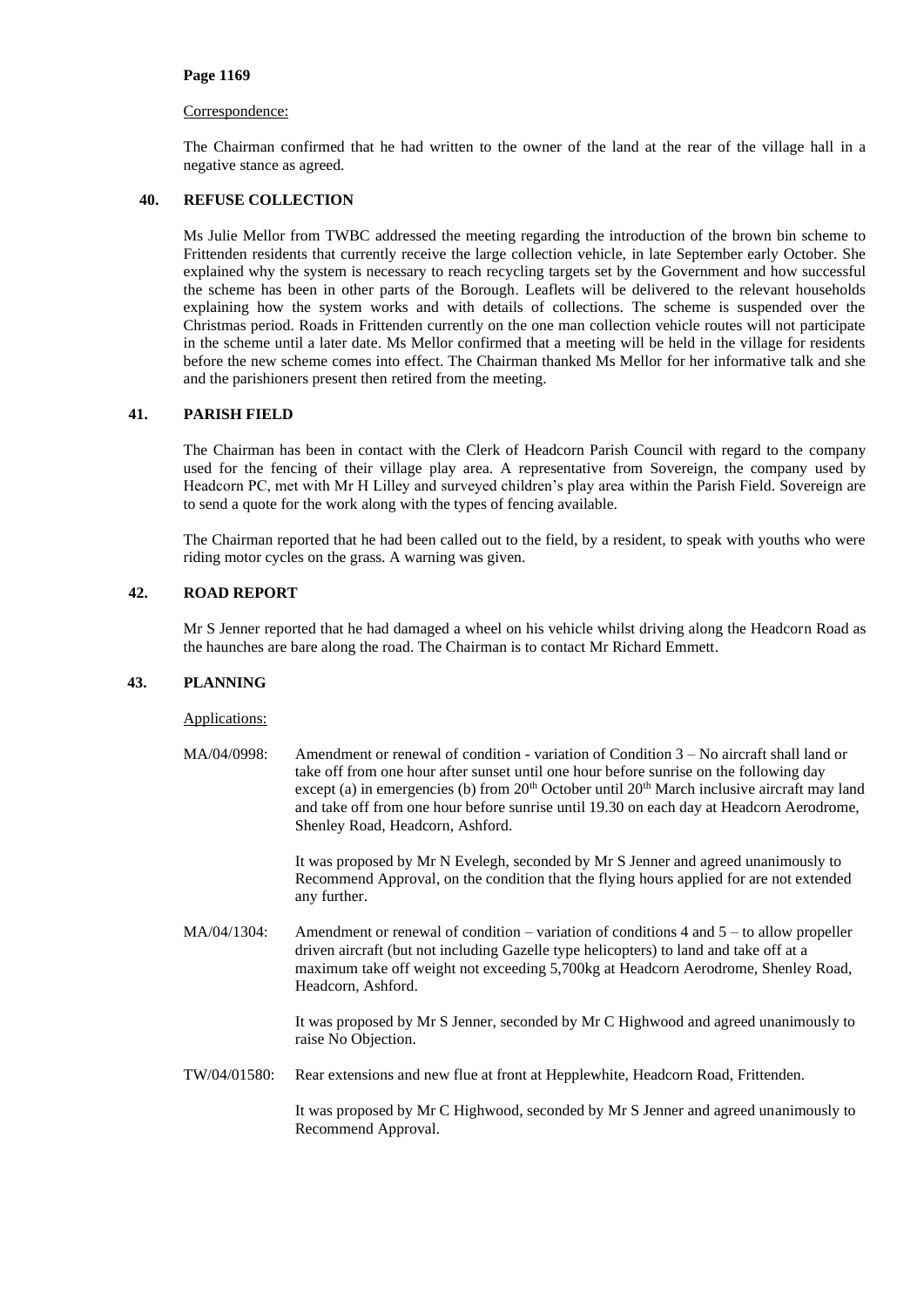TW/04/01652: Single storey side extension at 2 Cressland Cottages, Knoxbridge, Frittenden.

It was proposed by Mr S Jenner, seconded by Mr N Evelegh and agreed unanimously to raise No Objection.

TW/04/01579: Alterations and extension and re-pitching of roof to provide first floor accommodation and New vehicular access at Haffenden Farmhouse, Bubhurst Lane, Frittenden.

> It was proposed by Mr H Lilley, seconded by Mr N Evelegh and agreed unanimously to Recommend Approval.

TW/04/01727: LBC – Extend existing conservatory at 2 Poundlands Cottages, Biddenden Road, Frittenden.

> It was proposed by Mrs J Croucher, seconded by Mr L Gosbee and agreed unanimously to raise No Objection subject to the views of the Conservation Architect.

# Decisions:

TW/04/01271: Conversion of redundant hopper hut to holiday accommodation at Ayleswade Farm, Ayleswade Lane, Biddenden.

Application withdrawn.

TW/04/00962: Two storey extension and conservatory extension to rear of existing kitchen at East Lodge, Commenden Manor, Cranbrook Road, Frittenden.

Permission Granted.

#### Correspondence:

There was none.

# **44. CORRESPONDENCE**

The Chairman had received a letter from the new owner of Larchmere House regarding the possibility of either purchasing or leasing a piece of the Parish Field directly behind his property as a garden for the residents of the home. It was felt that the feasibility of a lease over 5 or 10 years should be investigated further as it could provide an income towards the maintenance of the field. However, the deeds will have to be checked and any legality will have to be looked into before further action can be taken. The Chairman is to reply to the owner in this stance.

### TWBC:

Request re articles for Borough News Refuse Scheme timetable Grants re Christmas decorations Leisure Services concessions poster Parish Charter revised draft Multi-sport activity poster Parish seminar Various agendas & committee meeting minutes

KCC: Rights of Way contact details Annual Plan 2004/5 Parish Website template offer Kent Trails magazine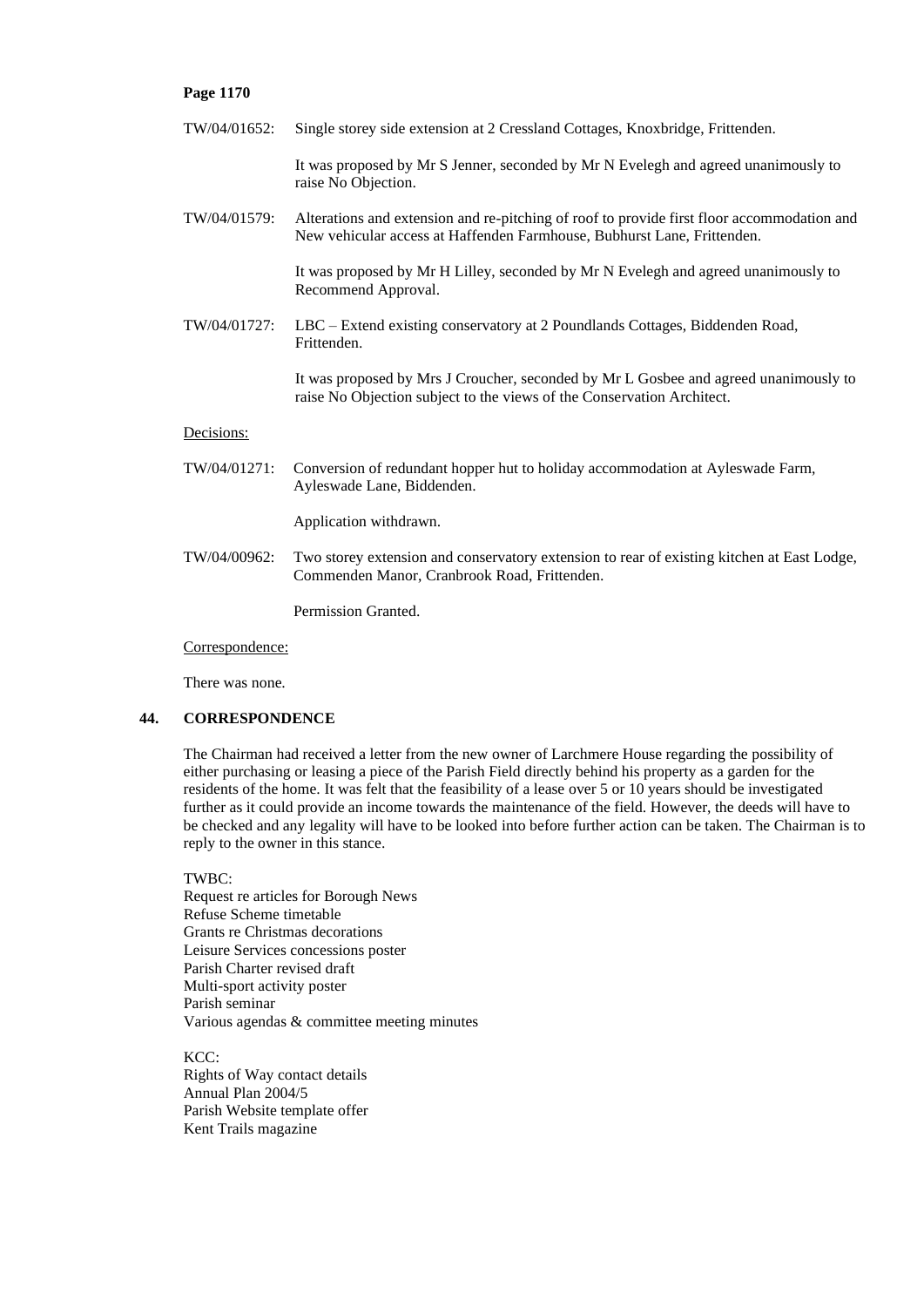KAPC: Parish News Website password BTCV Tree Warden Scheme

Kent Police: Special constable recruitment campaign letter and poster

Kent Fire & Reserve Services: Service performance plan 2004/5

Kent Benefits partnership: Council Tax benefit outreach surgeries for over 60's

Kent Council for Voluntary Youth Services: Rural Youth Conference 25.09.04

Winged Fellowship Trust: Donation request

Audit commission: Completion of Audit certificate

NALC: Local Council Review magazine

# **45. FINANCE**

# Outstanding Accounts:

It was proposed by Mr L Gosbee, seconded by Mrs J Croucher and agreed unanimously to pay accounts as follows:

| £8.90   |
|---------|
| £11.00  |
| £100.00 |

# **46. ANY OTHER BUSINESS**

Mr L Gosbee reported that he had cleared the Parish Field of beer cans and other rubbish today. Two car doors were also seen on the field. The clerk is to contact Landscape Services as the grass underneath the willow tree has not been cut.

Mr N Evelegh reported that Mrs Angela Parish is very disappointed that a member of the Parish Council is not on the school Governing Board. The Chairman replied that the Parish Council is no longer obliged to place a Councillor as a Governor. A letter had been received from the school asking if anyone on the Council was able to stand. However, nobody was in a position to do so.

There being no further business the Chairman closed the meeting at 9.57pm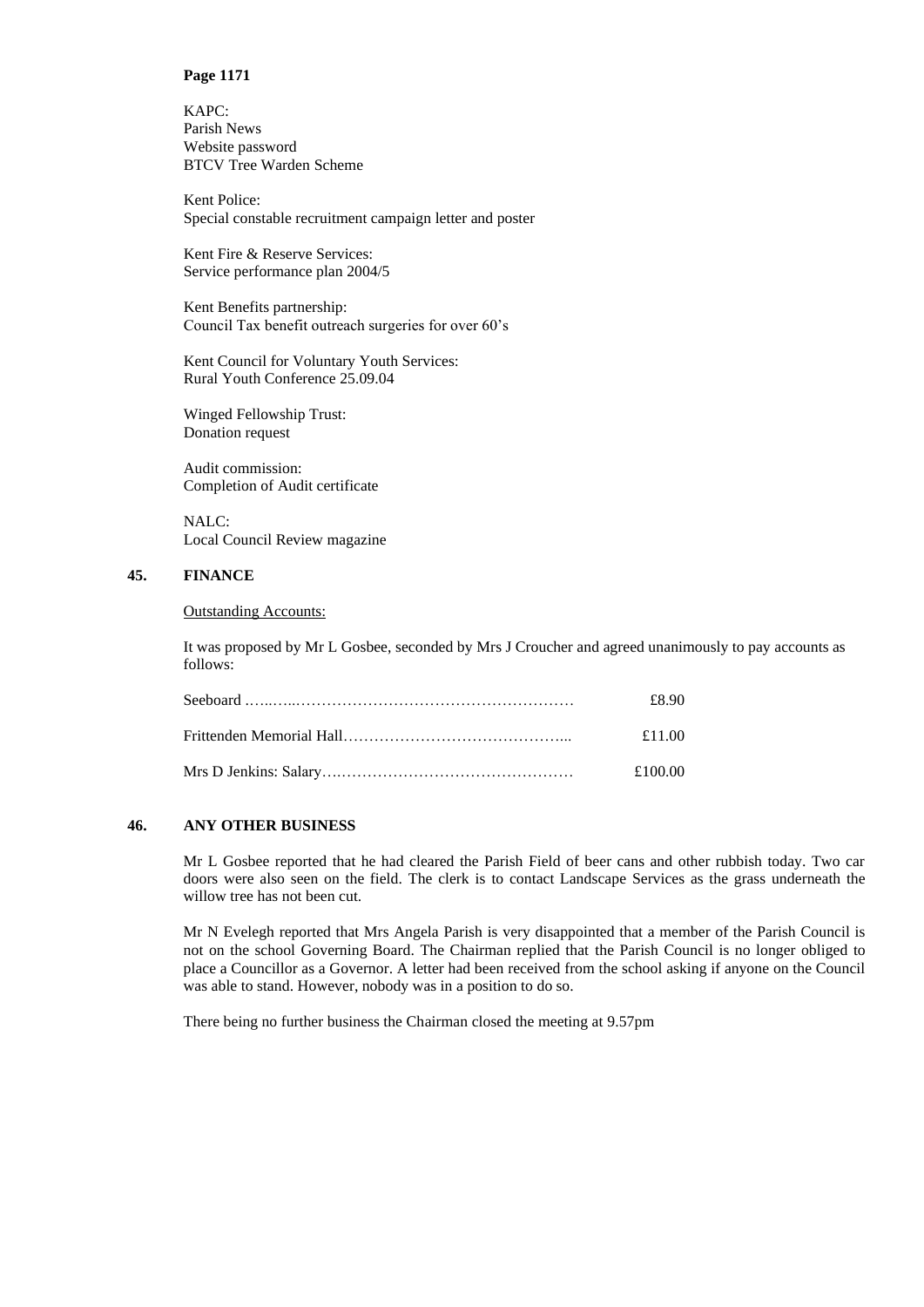A meeting of the Parish Council was held at Frittenden Memorial Hall, Frittenden on Wednesday 15<sup>th</sup> September 2004 at 8.00pm.

Present were: Mr H Lilley (Chairman) Mr C Highwood (Vice-Chairman) Mrs J Croucher Mr L Gosbee Mr S Jenner Mr N Evelegh

In attendance: Mrs D A Jenkins (Clerk)

# **47. APOLOGIES FOR ABSENCE**

Apologies were received from Cllr. Roger Manning.

# **48. MINUTES OF THE PREVIOUS MEETING**

The acceptance of the minutes took place being proposed by Mrs J Croucher, seconded by Mr L Gosbee and agreed unanimously.

# **49. MATTERS ARISING FROM THOSE MINUTES**

### Pork Pie Farm:

The Chairman had received notice from Tunbridge Wells Borough Council that the case will be heard in the High Court on 13<sup>th</sup> December 2004.

### Bakery Close:

The Clerk confirmed that she had spoken to High Weald Housing Association who stated that the building is to be re-decorated and changes are to be made to the doors and communal areas. Mr L Gosbee informed the meeting that work has started with the weatherboarding being replaced by plastic boards.

# Telephone Mast:

Mr L Gosbee reported that there had been a delay in receiving the planning application as Orange had wanted to move the site of the mast on his land. However, this had been refused by him and Orange is now to submit plans for the original site.

### Verges:

All verges have now been cut.

#### Land at Rear of Village Hall:

The Chairman had received a reply to his letter of opposition to building on the site. The owner of the land is open to discussion if village requirements alter in the future.

#### Refuse Collection:

TWBC representative Julie Mellor had spoken to the Chairman confirming that no parishioners attended the meeting held in the village regarding the new collection scheme. However, it is believed that villagers may have been unaware of this meeting. The Chairman is to contact Ms Mellor.

### Parish Field: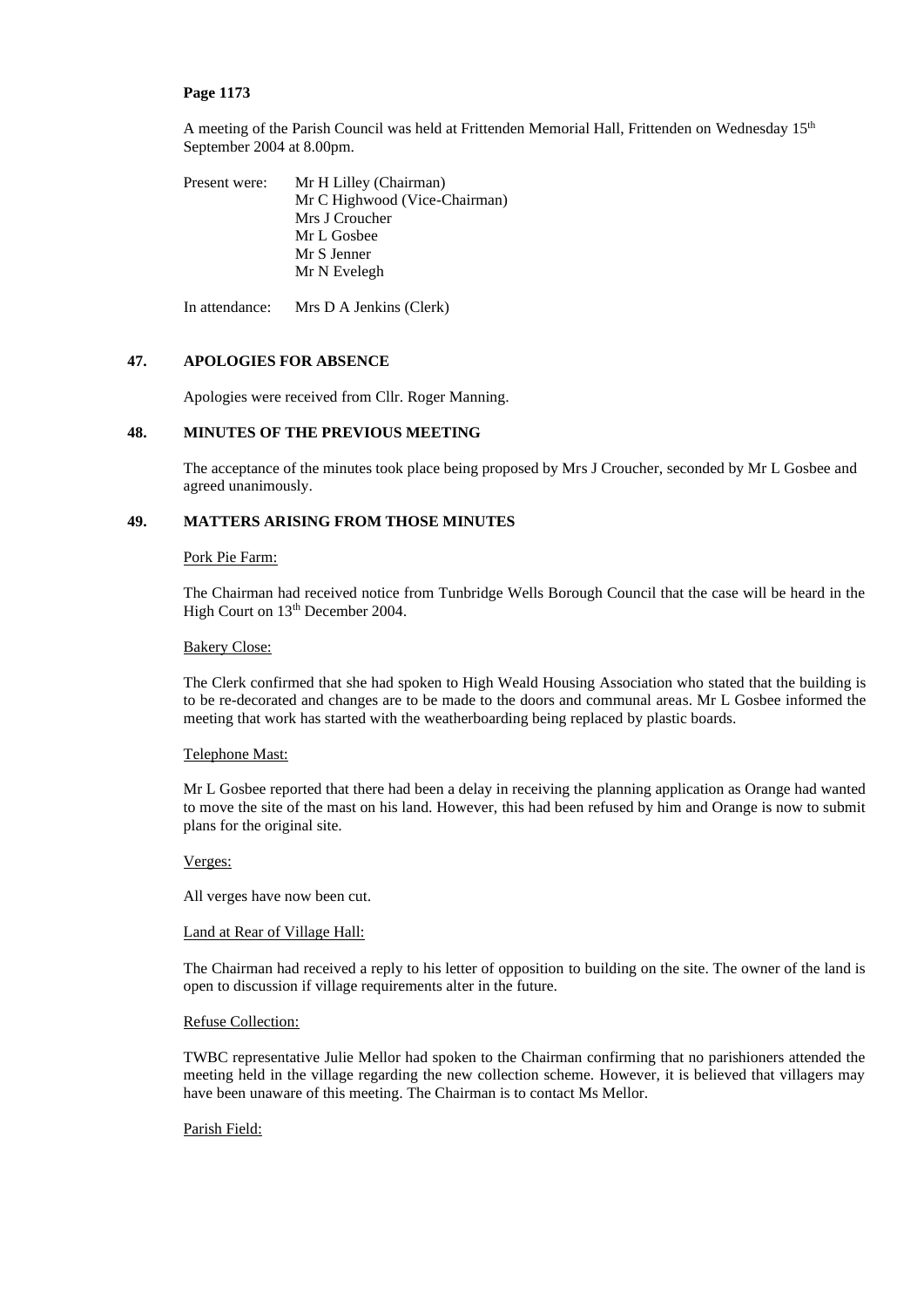Following informal conversations with residents in the village it has been decided that the notion to rent a piece of land to Larchmere should be abandoned. There has been strong opposition from parishioners and an issue was raised of others wanting to do the same. The owner of Larchmere has been informed. **Page 1174**

### School Governor:

Mr N Evelegh requested that a Councillor be appointed as a link between the school and the Parish Council as none of them were able to stand as a Governor. It was agreed that this would be a benefit to all. Mr N Evelegh agreed to fill this role.

# **50. STAPLEHURST MARTYRS MEMORIAL**

The Clerk had received correspondence from the Clerk at Staplehurst Parish Council regarding the Memorial which is in need of cleaning and restoration. A grant is being pursued from the Protestant Alliance by them, but as two of the Martyrs were from Frittenden a request for a donation and/or voluntary helpers was sent to Frittenden PC. It is hoped to complete the work for the centenary of the Memorial in April 2005. Mr H Lilley proposed that this was a worthy cause and a donation of 50% of Staplehurst PC's costs, up to the sum of £100 be offered. This was seconded by Mr N Evelegh and agreed unanimously. The Clerk is to contact Staplehurst Parish Council.

# **51. PARISH FIELD**

The Chairman had received a quotation from Sovereign for fencing the play area at a total cost of £3067-16 for palisade fencing. It was decided that this was far too expensive and further quotes be obtained.

# **52. ROAD REPORT**

Mr J Croucher reported that the haunches by the bridge over the railway line on the Headcorn Road are in need of repair. Also the road between the A274 and the Biddenden Road is broken at the edges. Mrs J Croucher is to speak to the Chairman of Biddenden Parish Council regarding this.

Mr S Jenner reported that the haunches at Hammer Stream are in need of attention.

# **53. PLANNING**

Applications:

TW/04/02317: Conversion of chapel to dwelling with car parking and access (amendment – TW/99/01854 refers)

> It was proposed by Mr H Lilley, seconded by Mr L Gosbee and agreed unanimously to Recommend Approval, subject to the following conditions:

- 1. The boundary dispute is resolved to the satisfaction of all sides.
- 2. The water supply to The Mitchells and Corner Farm are to be re-routed at the expense of the contractors.
- 3. A condition is attached to ensure the chimney, because of its low height, does not cause pollution or a nuisance to The Mitchells.

### Decisions:

TW/04/00962: Two storey side extension and conservatory to rear of existing kitchen at East Lodge, Commenden Manor, Cranbrook Road, Frittenden.

Permission Granted.

TW/04/01271: Part retrospective conversion of redundant hopper hut to holiday accommodation and provision of residential curtilage, parking area and new vehicular access at Ayleswade Farm, Ayleswade Lane, Biddenden.

Withdrawn.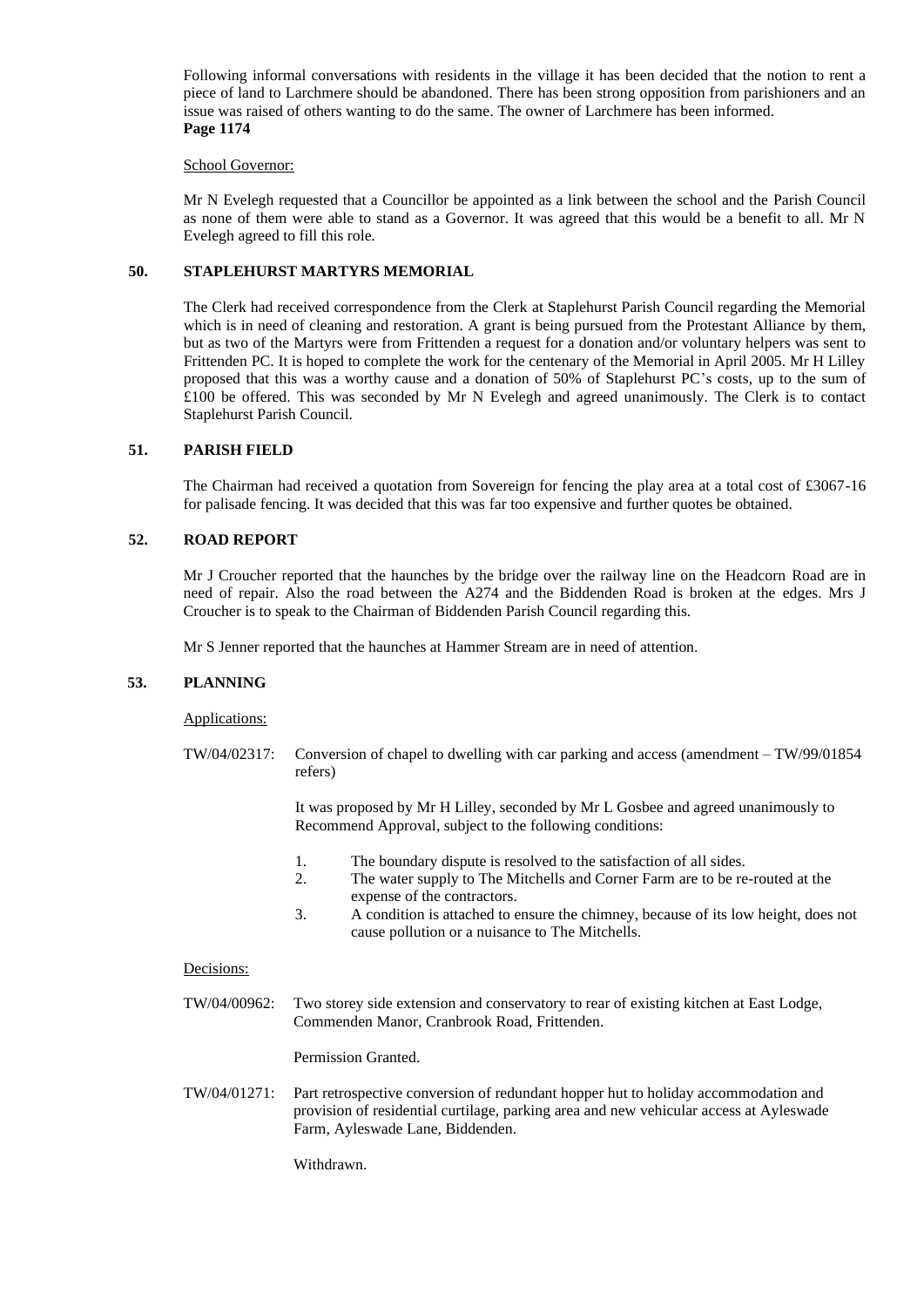TW/04/01316: LBC – replacement fenestration (raised hip roof over doors) and replace brick piers with oak posts at Balcombe Farmhouse, Biddenden Road, Frittenden.

Consent granted.

TW/04/01318: Raised hip roof above replacement french windows at Balcombe Farmhouse, Biddenden Road, Frittenden.

Permission Granted.

TW/04/01357: Lawful development certificate (Existing) Caravan for residential occupation by Game Keeper at Saw Lodge Farm, Cranbrook Road, Frittenden.

Notification of Grant of Certificate.

TW/04/01361: Single storey conservatory at Great Bubhurst, Bubhurst Lane, Frittenden.

Permission Granted.

TW/04/01362: LBC - Single storey conservatory at Great Bubhurst, Bubhurst Lane, Frittenden.

Consent granted.

- TW/04/01580: Rear extensions and new flue at front at Hepplewhite, Headcorn Road, Frittenden. Permission Granted.
- TW/04/01652: Single storey side extension at 2 Cressland Cottages, Knoxbridge, Frittenden.

Permission Granted.

TW/04/01727: LBC – Extend existing conservatory at 2 Poundlands Cottages, Biddenden Road, Frittenden.

Permission Refused.

Appeal re change of use to unrestricted B8 use at Four Acres, Cranbrook Road, Frittenden.

Appeal allowed and planning permission granted.

Correspondence:

There was none.

### **54. CORRESPONDENCE**

The Chairman has received an invitation to a Civic Dinner & Dance on 9/10 but is unable to attend.

Headcorn Surgery Newsletter from Mr John McFrederick, Frittenden's representative on the Patient Committee.

A letter received from the Mayor of Tunbridge Wells, to Mr H Lilley, requesting donations to his Toy Appeal. A note is to be placed in the Parish Magazine asking if parishioners want to donate individually. It was proposed by Mr H Lilley, seconded by Mr N Evelegh and agreed unanimously to donate the sum of £50 from the Parish Council.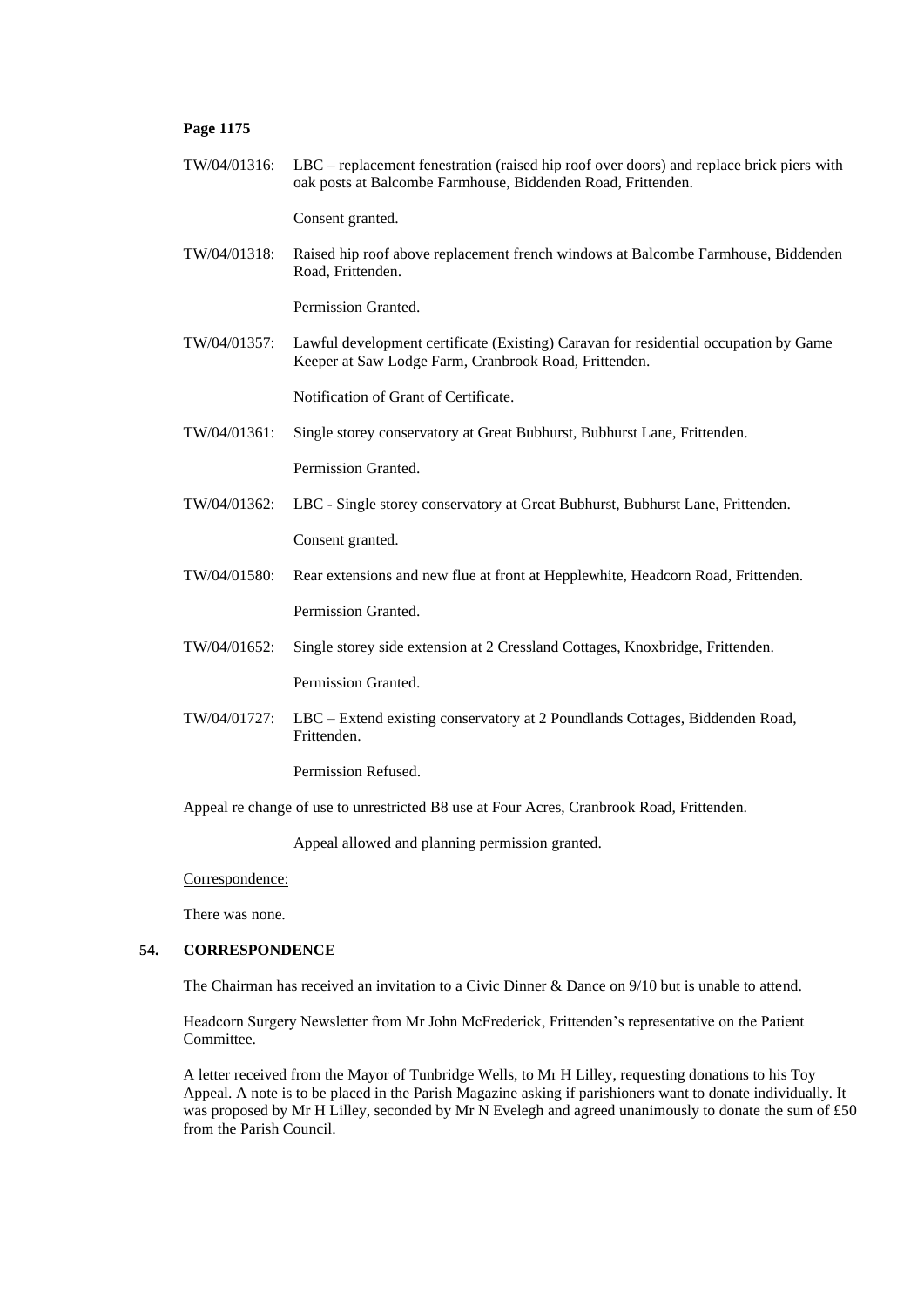TWBC: Kent Highways Partnership Audit Commission report Stakeholder Conference news Local Plan Review amendment Community Plan leisure projects Town/Parish Council evening seminar update Advise Sessions posters Draft licensing policy Revised information re Planning Documents Various agendas & committee meeting minutes

KCC: Unauthorised encampments leaflet Community Warden appointment update Kent & Medway Structure Plan

Office of Deputy Prime Minister: Consultation on draft Code of Conduct of Government Employees

### KAPC:

Committee Meeting notice 1.9.04 and May meeting minutes Finance Information day leaflet SE road works information leaflet Safety surfacing brochure Update on SE Plan NALC salary awards Playing Fields Association newsletter Parish News

Environment Agency: Kent Flood Fair notice 19.9.04

Campaign to Protect Rural England: Notice of conference 25.9.04

Society of Local Council Clerks: Training Day

BTCV: Pond & Tree Warden Schemes

NALC: Local Council Review

# **55. FINANCE**

### Outstanding Accounts:

It was proposed by Mr S Jenner, seconded by Mr N Evelegh and agreed unanimously to pay accounts as follows:

| £362.64 |
|---------|
| £45.00  |
| £6.83   |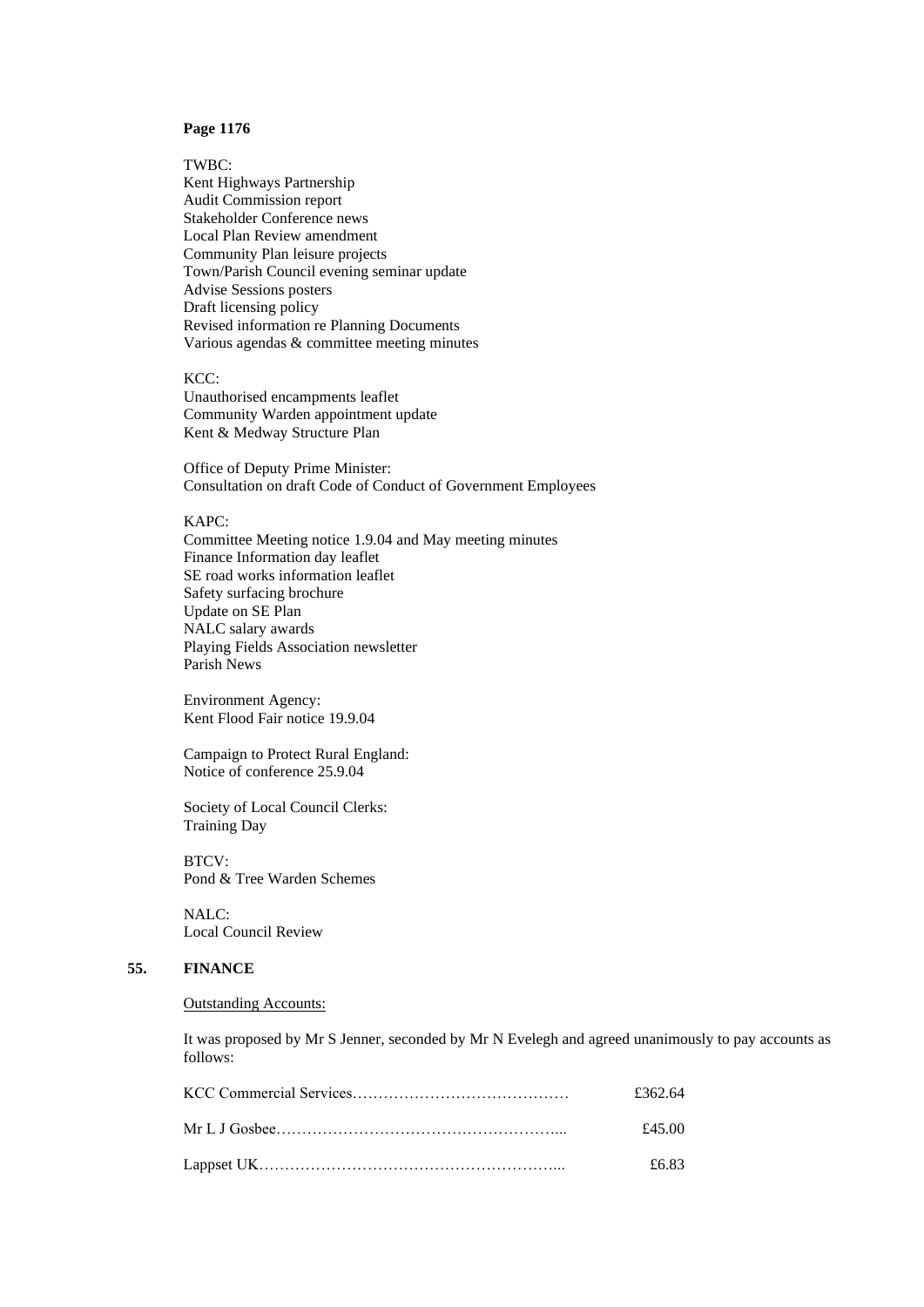|           | £17.80  |
|-----------|---------|
| Page 1177 | £9.00   |
|           | £141.00 |
|           | £11.00  |
|           | £127.05 |
|           | £50.00  |

# **56. ANY OTHER BUSINESS**

The chairman reported that the Brick Works site has been sold to Howard Brothers of Battle, makers of stonework and joinery. The site has been cleared. It is expected that they will develop the area having small industrial units. There will be traffic, but only small lorries will access the site.

The October meeting will only take place if absolutely necessary. Mr H Lilley is away for most of October, Mr C Highwood is away between 18<sup>th</sup>-24<sup>th</sup> October and Mrs J Croucher is also away. Planning Applications are to be sent to the Clerk who will liaise with Councillors as necessary.

Mrs J Croucher asked if the farmhouse at Saw Lodge Farm has changed it's restriction from an agricultural dwelling. The Chairman confirmed that although no application has been received to date to have the restriction removed, he has spoken to TWBC who have told him an application is currently being written.

Mr N Evelegh confirmed that the motor home in Bubhurst lane has been removed following an enforcement notice being served.

There being no further business the Chairman closed the meeting at 9.25pm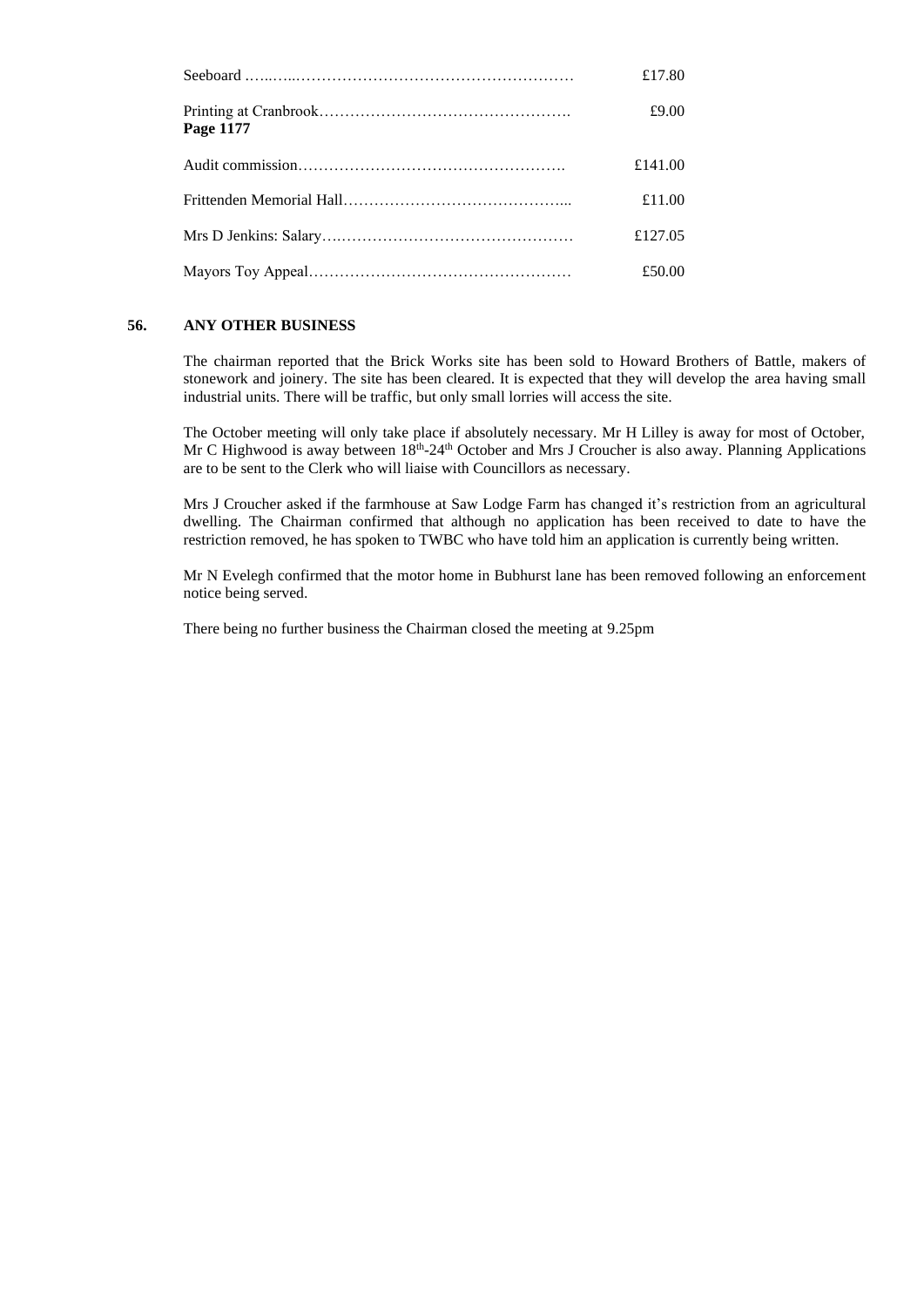October Minutes Missing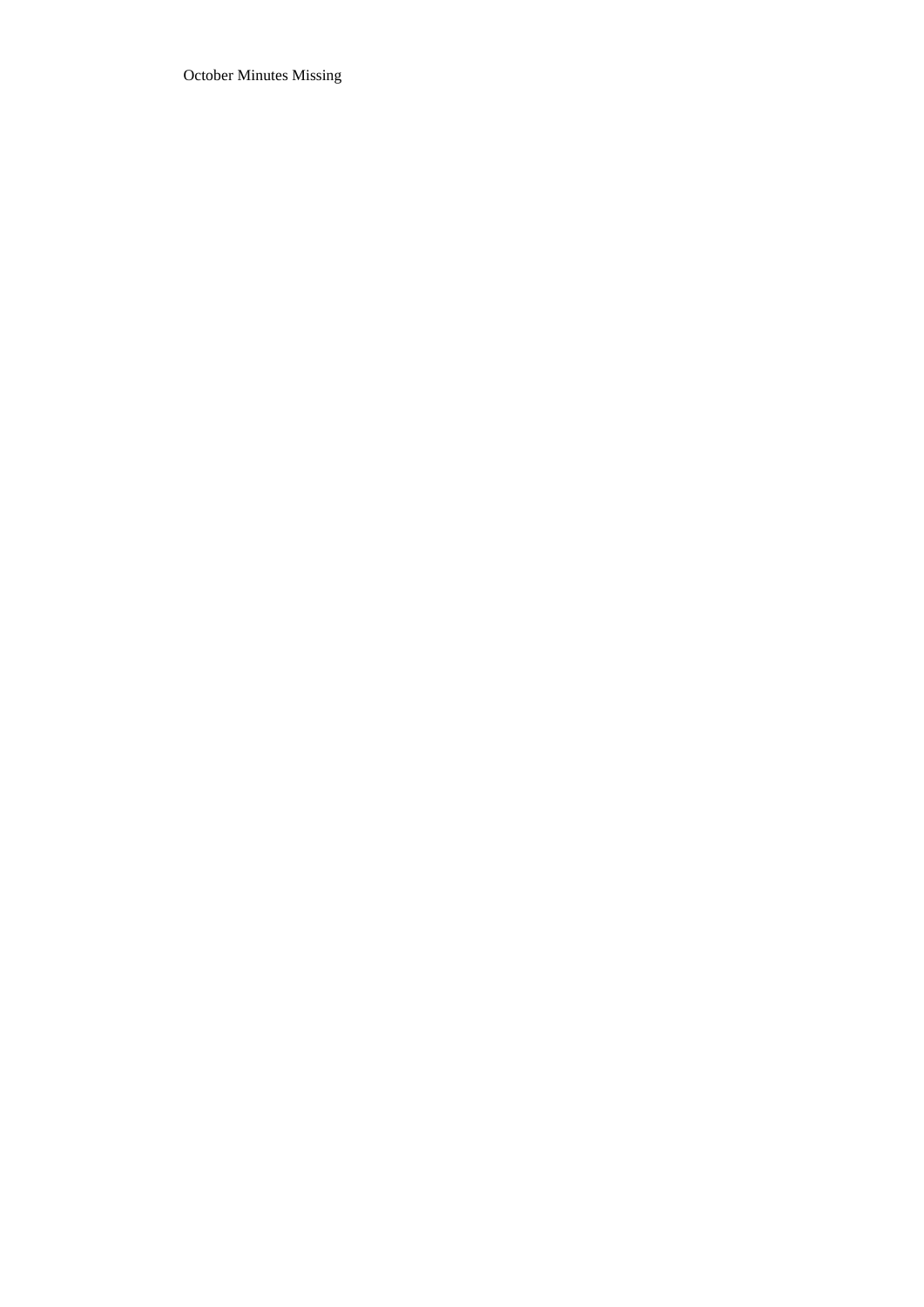A meeting of the Parish Council was held at Frittenden Memorial Hall, Frittenden on Wednesday 17<sup>th</sup> November 2004 at 8.00pm.

Present were: Mr H Lilley (Chairman) Mr C Highwood (Vice-Chairman) Mrs J Croucher Mr L Gosbee Mr S Jenner

In attendance: Mrs D A Jenkins (Clerk)

# **57. APOLOGIES FOR ABSENCE**

Apologies were received from Mr Nick Evelegh, Mrs J Sims and Cllr. Roger Manning.

# **58. MINUTES OF THE PREVIOUS MEETING**

An amendment was made to page 1174, Road Report from 'Mr' to 'Mrs' J Croucher. The acceptance of the minutes then took place being proposed by Mr C Highwood, seconded by Mr L Gosbee and agreed unanimously.

# **59. MATTERS ARISING FROM THOSE MINUTES**

### Refuse Collection:

The Chairman has spoken to Ms Julie Mellor who stated that leaflets had been distributed to those residents involved in the scheme informing them of the meeting date in the village.

### School Governor:

Since Mr N Evelegh offered his services as a link between the Parish Council and the School, the Chairman has received a letter from the Headmistress informing him that they are looking for a full time Governor resident in the village. Mr L Gosbee informed the meeting that Mr Mike Fitzgerald maybe willing to stand and has been in contact with the Chairman of Governors regarding this position.

### Staplehurst Martyrs Memorial:

The Clerk confirmed that she had been in contact with Staplehurst Parish Clerk regarding the donation and is currently awaiting a quotation of costs.

### Road Report:

Mrs J Croucher stated that before she could contact the Chairman of Biddenden Parish Council the road had been repaired.

### Brick Works:

Mrs J Croucher asked if the new owners of the site were advertising units to let on the premises. The Chairman replied that he was aware that this was their intention. The site has been tidied up and only small businesses would be run from the units.

Mrs J Croucher also asked if Salvessens still intend to build the houses they have permission for on the opposite side of the road. The Chairman stated that he had been in contact with Judith Norris, however, she is no longer acting for them. The general consensus was that as the foundations have been built the houses will be completed at some point in the future.

### Saw Lodge Farm:

The Chairman has spoken to Mr David Prentice who confirmed that a planning application is imminent. If this is not received an enforcement issue will have to be issued. The Chairman is prepared to write to Rodney Stone regarding the matter if necessary.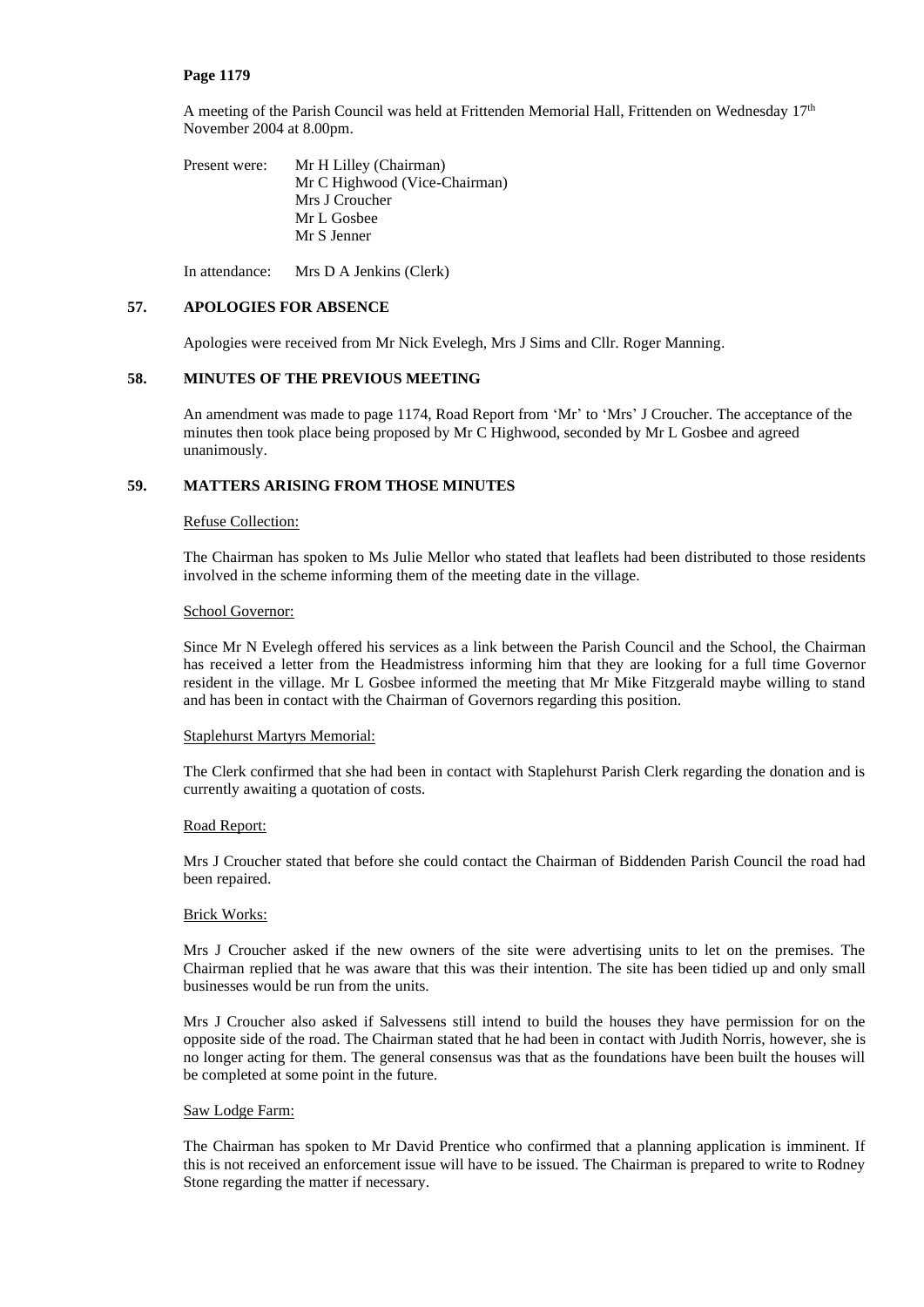# Planning:

The Chairman had received a letter from TWBC regarding restrictions on right to buy in the borough. The Clerk is to reply in support of these restrictions.

# **60. BUDGET**

A copy of the budget for the year ending 2005/2006 had previously been sent to all Councillors. The Chairman ran through the budget explaining figures where necessary. The precept will have to increase by the sum of £500 to cover the necessary outgoings for next year. This is without any allowance for a transfer to the Capital account. It was proposed by Mrs J Croucher, seconded by Mr S Jenner and agreed unanimously to accept the budget.

# **61. PRECEPT**

It was proposed by Mr H Lilley, seconded by Mr C Highwood and agreed unanimously to set the precept for the year 2005/2006 at £5500.00. The Clerk is to write to TWBC requesting this sum.

# **62. PLAY AREA**

The Clerk had obtained a quote for fencing from Steve Relf at Cranbrook Fencing of £487.14 +VAT for flat tops to the palisade. An increase of approximately £50 would be charged for rounded tops. The Chairman is to contact Steve Relf. It was agreed that Mr H Lilley be authorised to spend a maximum budget of £750.00 for fencing after confirming and possibly upgrading the strength and durability of the wood being used before going ahead.

# **63. COMMUNITY WARDEN**

The Chairman had received a telephone call from Carol Bell who confirmed that a Community Warden, shared between Benenden and Frittenden, is to start in January. Ms Bell requested a base in the village for the use of facilities for the Warden. The Chairman offered his house. However, another base is also needed for when the Chairman is not at home. Mrs J Croucher was asked if the village hall could be used. She is to bring this up at the next Village Hall Committee Meeting.

### **64. HEADCORN AIRFIELD**

The Vice-Chairman had recently attended a meeting where the following points were raised:

- 1. The owner of Shenley Park Caravan site is concerned about the number of planes flying over his property. On occasion the wind makes the planes veer rather than going straight ahead at the end of the runway. Figures for July/Aug/Sept '03 were found to be 12700 and the same period '04 10262.
- 2. A telemast has been erected at Summerhill the distance from the airfield is acceptable.
- 3. The owner of New House Oast is concerned re engine failures over the property. This is due to testing at 500ft.
- 4. Headcorn PC is raised concerns about an influx of helicopters due to the recent planning. This will be restrained by parachuting and the lack of fixed lighting. Five take offs and landings per annum are required to keep the status.
- 5. A few complaints had been received concerning horses.
- 6. A flypast was due over the old Staplehurst Airfield where awaiting dignitaries were disappointed when parachutes interrupted play.

#### 7. **65. ROAD REPORT**

Mrs J Croucher commented on the uneven road surface between Pound Hill and Sand Lane on the Biddenden Road. The Chairman is unsure of how the new system of KCC being responsible for Highways will work and whether pending projects in the village will happen. He will speak to Richard Emmett regarding this.

Mr C Highwood said that the pothole at Hammer Stream had still not been filled. This is a Lengthsmen job. Mr H Lilley is to contact them.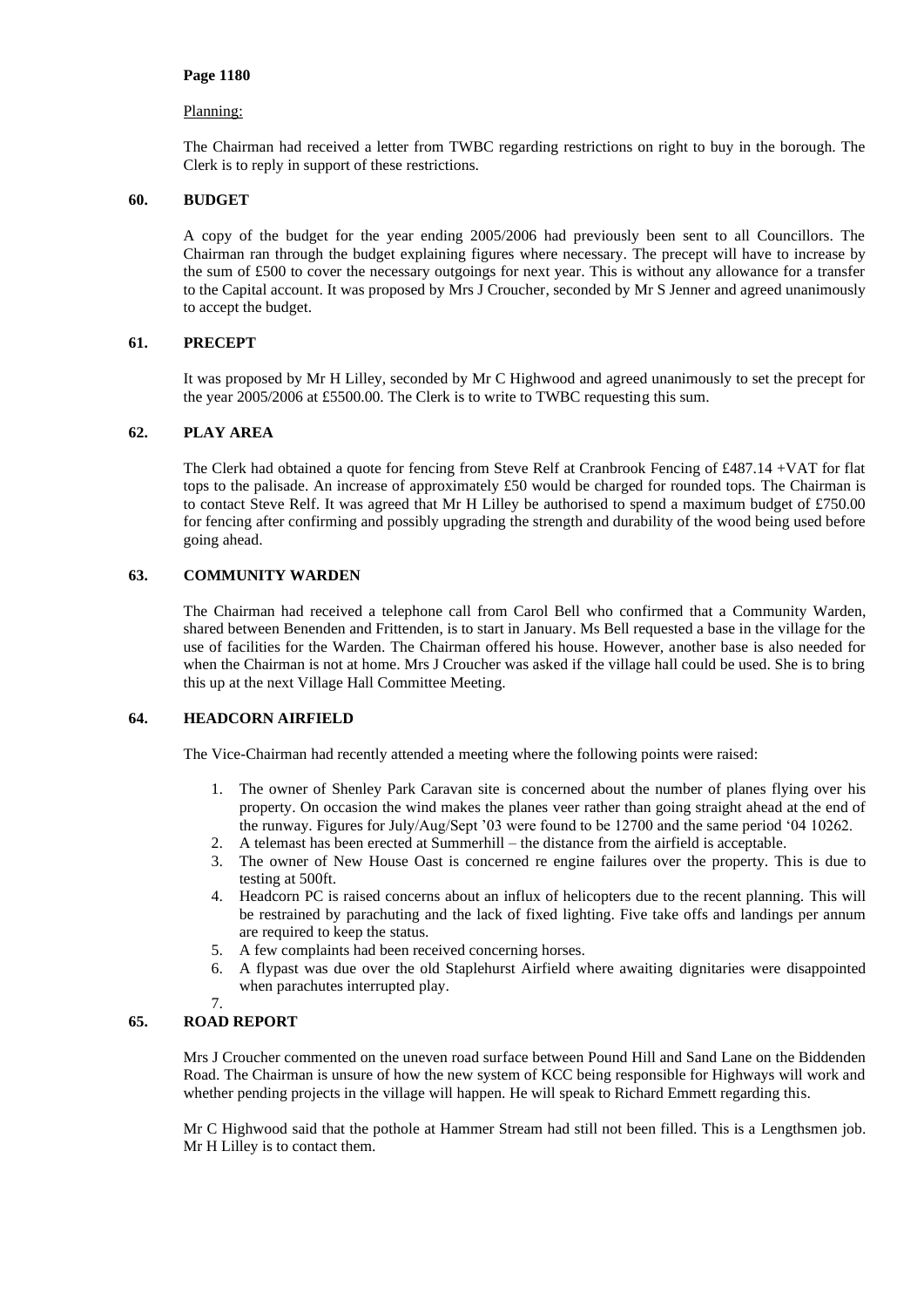# **66. PLANNING**

Applications:

TW/04/02729: Removal of Condition 6 – (TW/93/00045 refers) at Larchmere House, Biddenden Road, Frittenden.

The chairman had previously dealt with this application by telephone with the Councillors.

It was proposed by Mr H Lilley, seconded by Mr C Highwood and agreed unanimously to Recommend Approval.

TW/04/02317: Notification of revised planning application details – Conversion of chapel to dwelling with car parking and access at The Bethel Chapel, Biddenden Road, Frittenden.

Noted.

TW/04/02808: Telecommunications installation comprising of a 17m lightweight lattice mast with 3no. dual band dual polar antennas and 4no. 600m transmission dishes attached to the structure along with a 6 pack of equipment cabinets enclosed in a 6m x 6m fenced compound at Manor Farm, Biddenden Road, Frittenden.

> It was proposed by Mr H Lilley, seconded by Mr S Jenner and agreed unanimously to Recommend Approval.

TW/04/02890: Retrospective – Farm building for calf rearing and general purpose agricultural storage in use under existing farming system at Pork Pie Farm, Grandshore Lane, Frittenden.

> It was proposed by Mr H Lilley, seconded by Mr L Gosbee and agreed unanimously to Recommend Refusal on the grounds that we can't determine this properly until the legality of residency on the site is decided. However, we will reconsider if residential status is granted providing an Agricultural Viability report is received.

#### Decisions:

TW/04/02013: Single storey side extension to existing garage and conversion of existing roof space to form room including 2no. dormer windows at Great Bubhurst, Bubhurst Lane, Frittenden.

Permission Granted.

TW/04/02016: LBC - Single storey side extension to existing garage and conversion of existing roof space to form room including 2no. dormer windows at Great Bubhurst, Bubhurst Lane, Frittenden.

Permission Granted.

Correspondence:

There was none.

# **67. CORRESPONDENCE**

The Chairman has received an invitation to the Mayors Christmas reception.

Notification of West Weald Police Parish Forum.

A letter had been received from Volunteer England regarding suitable sites for an IT Pod. The Chairman has registered Frittendens interest but hasn't yet had a reply.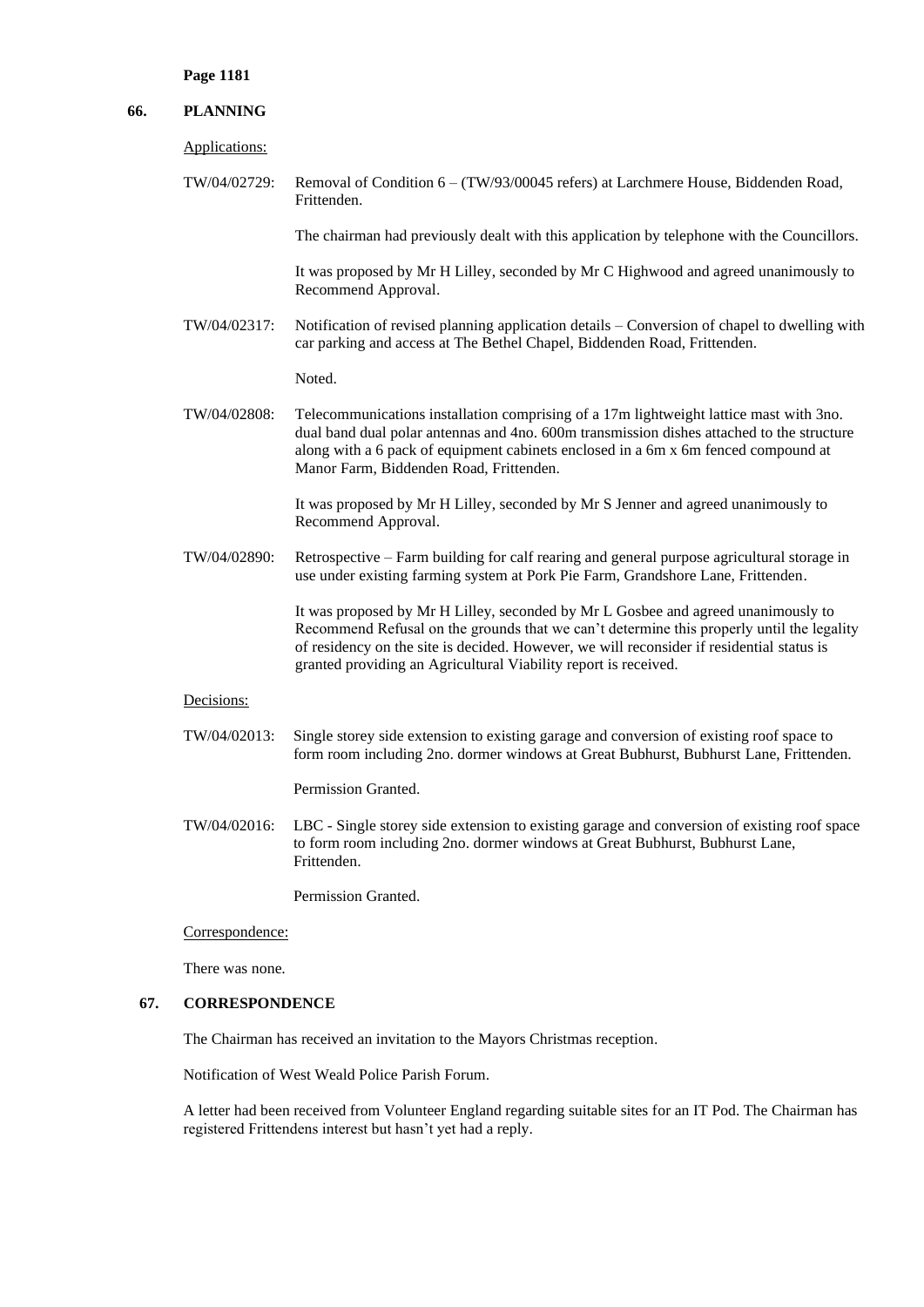The Chairman had received an e-mail from Nick Bolton regarding the piece of land adjacent to the village hall which has been illegally fenced off preventing access to his land. The Chairman is to send a suitable reply informing him that the matter is being investigated.

## TWBC:

Letter of thanks from the Mayor re donation to Toy Appeal Relations improvement between TWBC and parishes Notification of Local Plan closure Xmas grant acceptance Stakeholder Conference News Training Planning day 24/11 Crime Audit & Outline Strategy Various agendas & committee meeting minutes

KCC:

Kent Highways partnership update Women's and Children's Services Improving Local Paths leaflet Kent Rural directory

Office of Deputy Prime Minister: Ethical framework regulations

# KAPC:

Notice of AGM and Annual Report Training update Quality Council guide Minutes of meeting 1.9.04 Notice of Meeting 8.12.04 Parish News Playing Fields Association newsletter

Office of lord Lieutenant of Kent: Leaflets regarding the post

John Aspinall Foundation: Donation request

### KRCC:

Notification of change of name

Hospice in the Weald: Newsletter

NALC: Local Council Review

Environment Agency: Request on views of River Medway

DEFRA: Clean Neighbourhoods Consultation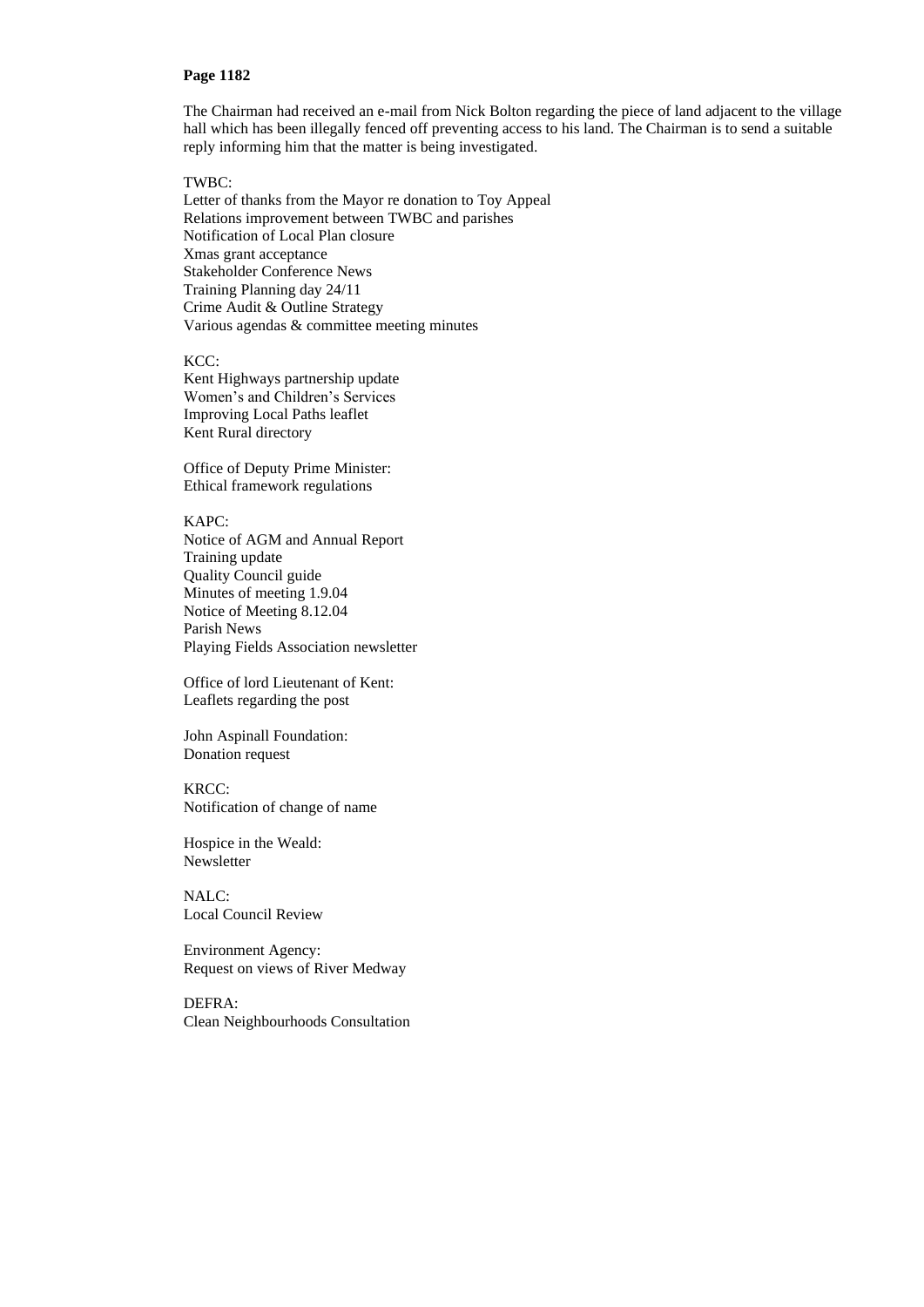# **68. FINANCE**

#### Outstanding Accounts:

It was proposed by Mr L Gosbee, seconded by Mr C Highwood and agreed unanimously to pay accounts as follows:

| £17.80  |
|---------|
| £21.36  |
| £11.00  |
| £170.45 |

#### Donations:

It was proposed by Mrs J Croucher, seconded by Mr S Jenner and agreed unanimously to send donations to the following for the year 2004/05:

| Kent Air Ambulance                  | £50  |
|-------------------------------------|------|
| Hawkhurst Cottage Hospital          | £50  |
| Cranbrook Citizens Advice Bureau    | £50  |
| Frittenden Pre-School               | £50  |
| Frittenden Parochial Church Council | £300 |
| Hospice in the Weald                | £30  |
| <b>British Red Cross</b>            | £30  |
| Kent Youth                          | £30  |
| Frittenden Primary School           | £50  |
| Victim Support                      | £25  |
| Angley School Farm                  | £50  |

# **69. ANY OTHER BUSINESS**

Mr L Gosbee raised his concerns regarding litter on the Parish Field. He is unable to dispose of it in local resident's wheelie bins, as he did before, as the rubbish is now collected fortnightly. Also residents at the flats have placed their own household rubbish in the litter bins on the field since the fortnightly collection. He has spoken to Julie Mellor requesting a wheelie bin solely for rubbish at the field, to be kept on his property, but has been refused. It was suggested the Parish Council pay £8 per month to have the rubbish collected weekly by Clearaway. The Chairman is to meet with Mr L Gosbee regarding this matter.

Mr L Gosbee asked the Chairman if the football nets on the field are to be replaced. The Chairman said that as they have been vandalised yet again he is disinclined to at present.

Mr S Jenner stated that a few residents had made complaints to him regarding the fortnightly rubbish collection. The Chairman said any complaints should be directed to TWBC, but better recycling skill were needed.

Mr S Jenner asked if and when the markings on the crossroads would be implemented. The chairman replied that due to changes at Highways he didn't know.

There being no further business the Chairman closed the meeting at 9.58p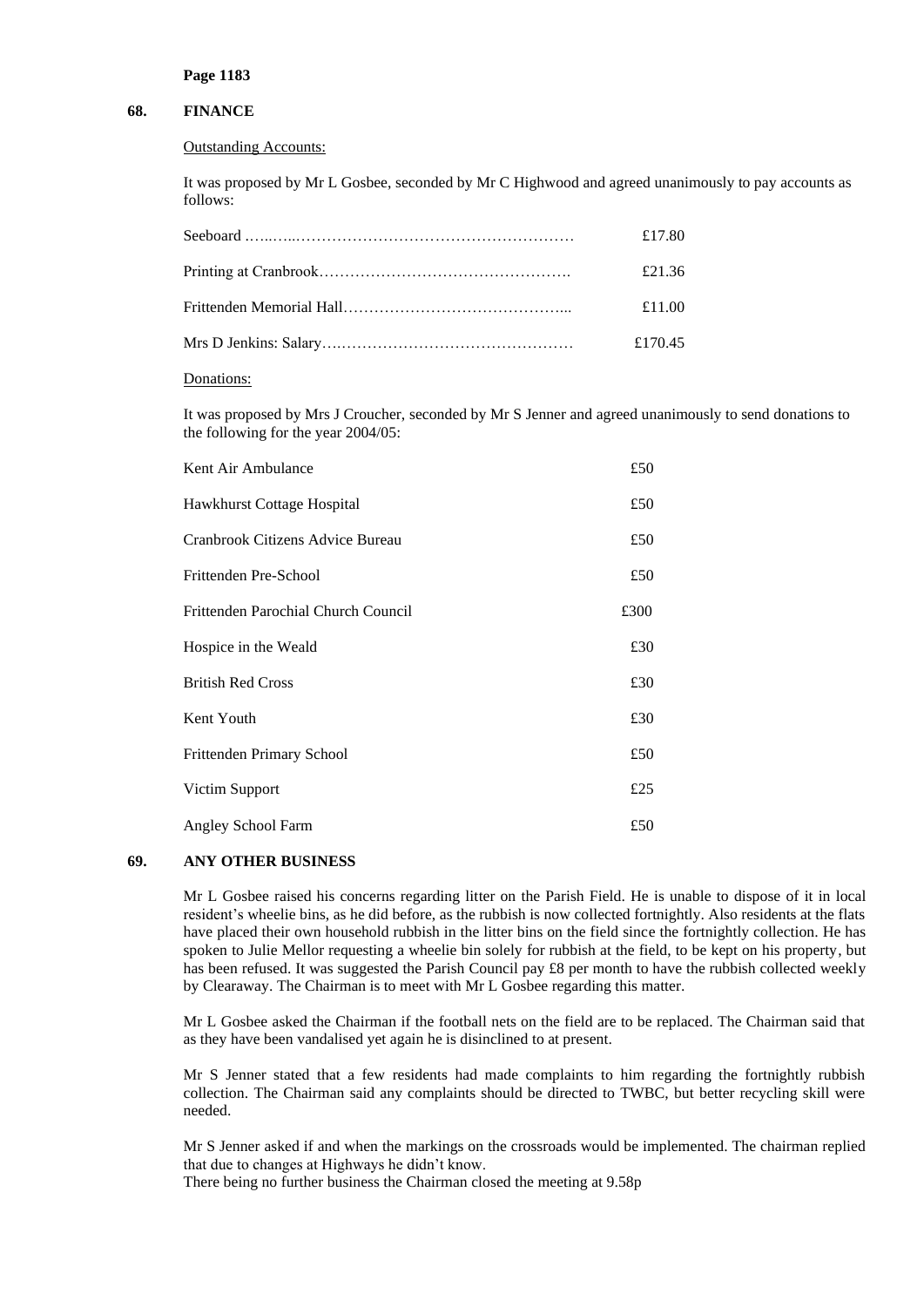A meeting of the Parish Council was held at Frittenden C of E Primary School, Frittenden on Wednesday 15th December 2004 at 8.00pm.

Present were: Mr H Lilley (Chairman) Mr C Highwood (Vice-Chairman) Mrs J Croucher Mr L Gosbee Mrs J Sims Mr N Evelegh

In attendance: Mrs D A Jenkins (Clerk)

## **70. APOLOGIES FOR ABSENCE**

Apologies were received from Mr S Jenner.

# **71. MINUTES OF THE PREVIOUS MEETING**

An amendment was made to page 1179, Saw Lodge Farm; "Mr David Prentice" was changed to "Mr David Holland." The acceptance of the minutes then took place being proposed by Mr C Highwood, seconded by Mrs J Croucher and agreed unanimously.

# **72. MATTERS ARISING FROM THOSE MINUTES**

### Christmas Decoration Grant:

The Chairman confirmed that he had spent almost all the  $£100$  grant received on new lights for the tree outside Ivy House, which had been provided by Mr L Gosbee, and on the tree and lights on the village shop. The remainder is to be spent on spare bulbs. Mr Peter Gilham had kindly given a set of outdoor lights to the Parish Council. These decorated the village hall.

### School Governor:

Mr H Lilley had conversed with the Head Teacher at the school who is aware of Mr Mike Fitzgerald's interest in the Governors position.

# Brick Works:

The Chairman reported that following further investigations it has been confirmed that Ms J Norris is still acting on behalf of Salvessens, and she is to chase them on their plans for completing the houses they have started opposite the Brick Works site.

Mrs J Croucher stated that complaints had been made by residents regarding noise made by the new owners. The Chairman requested the residents involved contact him directly.

### Play Area:

Mr H Lilley had met with Mr Steve Relf from Cranbrook fencing who quoted the sum of £974.15 inclusive of Vat for fencing the play area. This had been agreed by telephone with all Councillors.

### Community Warden:

The Chairman confirmed that the Village Hall Committee had agreed to their facilities being used by the Warden, who will not be appointed for another two to three months.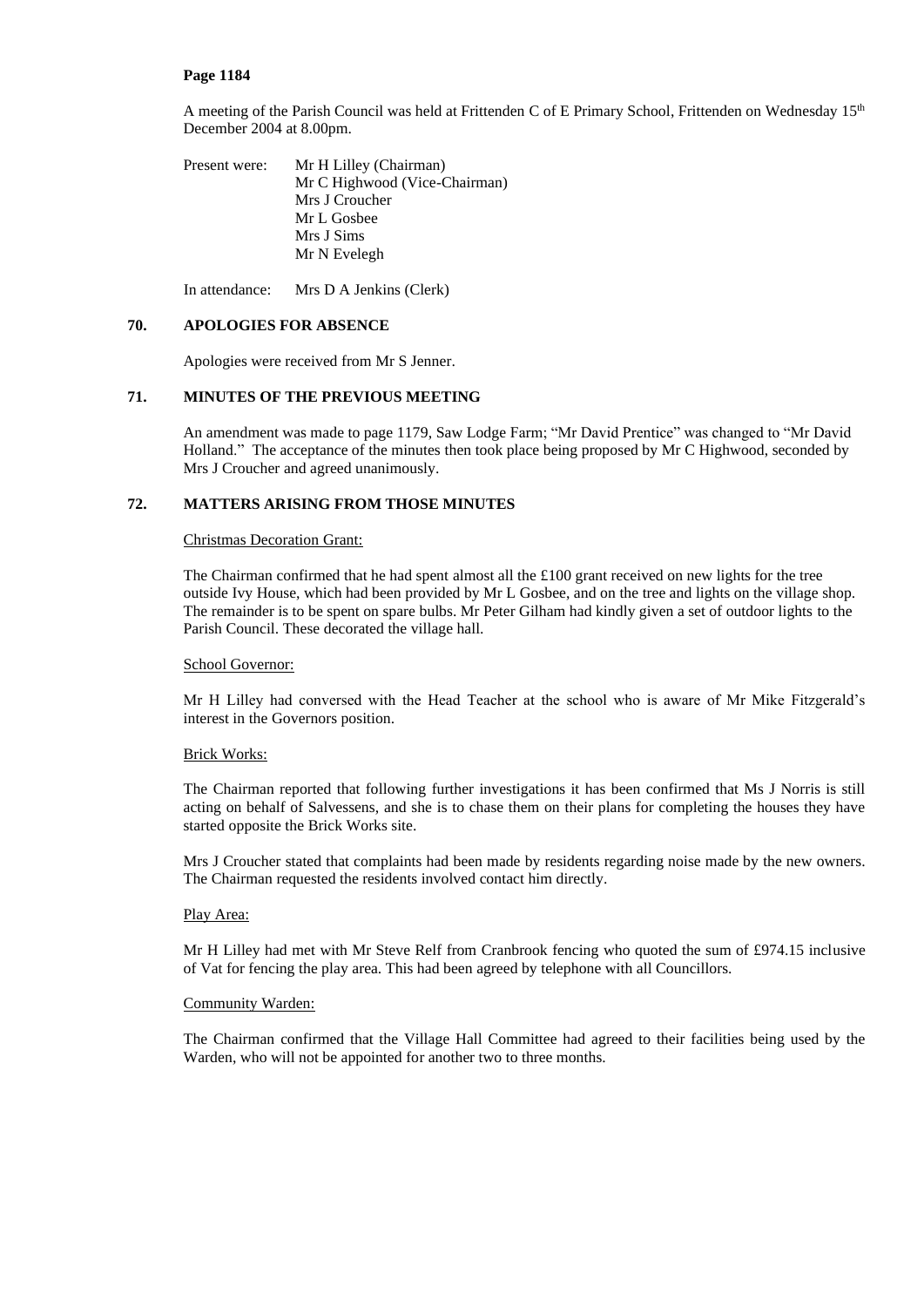### Road Report:

Mr H Lilley has spoken to Mr Richard Emmett from Highways who stated that the projects pending in the village will not happen in this financial year but are in the budget for next. Pound Hill is not included in this. However, it is possible that the white lines on the roadsides will also be painted. Mr L Gosbee reported that the signs, which were agreed, at Bettenham Lane have never been installed. The Chairman is to chase this. Mr C Highwood confirmed that the pot hole at Hammer Stream had been filled but the camber had not been touched.

### Pork Pie:

The Chairman had received a letter from the Borough Solicitor confirming that an injunction had been passed and the barn is not to be used for residential use. Mr Redford has three months to comply.

### Litter on Parish Field:

Mr H Lilley has spoken again to Julie Mellor but is unable to acquire another wheelie bin. A letter threatening prosecution will be sent to known offenders. It was proposed by Mr L Gosbee, seconded by Mrs J Croucher and agreed unanimously that a contract is taken out with Clearways to collect the rubbish. Mr L Gosbee is to investigate.

Mrs J Croucher asked if a sign could be placed on the notice board informing people to recycle rubbish not to leave it on the field.

# **73. MEMORIAL HALL**

Mrs J Croucher and Mr L Gosbee declared an interest.

Mr H Lilley outlined his involvement in the dispute over land adjacent to the Memorial Hall following an email received from Mr N Bolton who has access over this land to his field. Mr Alan Burgess had recently erected a fence between his property and the Memorial Hall, blocking access, claiming the land belonged to his deceased father. Although correspondence had been sent asking him to remove the fence he had not done so. Mr Ivor Jauncy, Chairman of the Memorial Committee, who attended the Parish Council Meeting, confirmed that he also wrote to Mr A Burgess to no avail. The deeds for the village hall have consequently been sourced, and are in the possession of Mr Jauncy, which confirm that the land does belong to the Memorial Hall. A resolution was passed "that the Chairman is authorised to obtain advise from all sources open to him, short of expenditure of public money, to assist the Memorial Hall Committee, when requested, to resolve the dispute over the boundary of 1 Weald View in order to restore the land to the Memorial Hall and protect the vehicular right of way as shown in the Hall deeds." This was proposed by Mr H Lilley, seconded by Mr C Highwood and agreed unanimously by those able to vote.

# **74. NEXT YEARS MEETING DATES**

The meeting dates for next year, which are to revert to a Wednesday evening, are as follows:

| 19 <sup>th</sup> January  | 18 <sup>th</sup> May APA | $17th$ August            | $14th$ December |
|---------------------------|--------------------------|--------------------------|-----------------|
| 16 <sup>th</sup> February | $25th$ May               | $21st$ September         |                 |
| 16 <sup>th</sup> March    | $15th$ June              | 19 <sup>th</sup> October |                 |
| 20 <sup>th</sup> April    | $20th$ July              | $16th$ November          |                 |

The Clerk is to circulate a list to Councillors.

### **75. ROAD REPORT**

Mrs J Croucher reported that at Burnt Wood there are posts devoid of signs which had previously warned of ice, and are they to be reinstated over the winter. The Chairman is to investigate.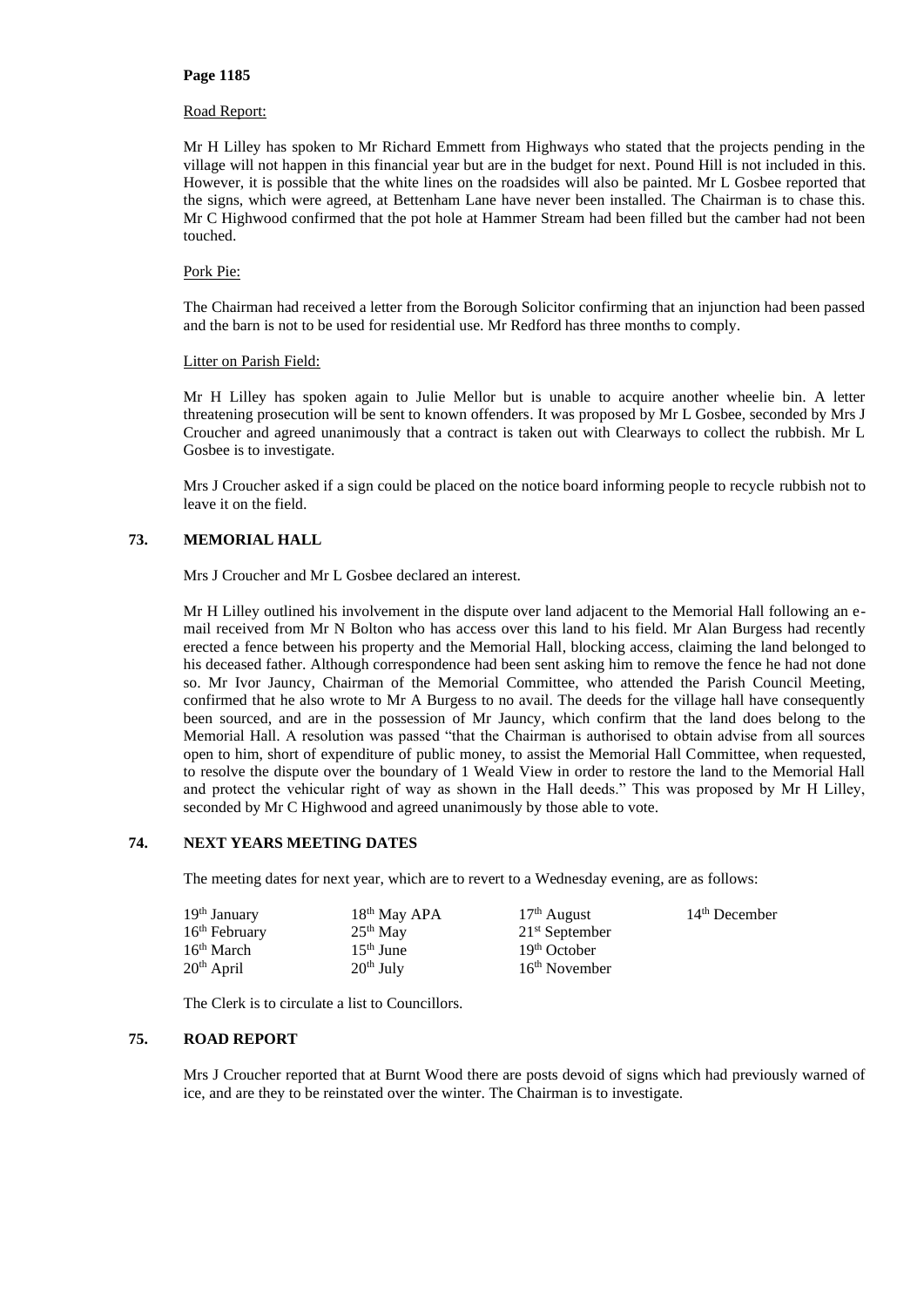| 76. | <b>PLANNING</b> |                                                                                                                                                                                                                                                                                                                                                                                                                                                                                                          |
|-----|-----------------|----------------------------------------------------------------------------------------------------------------------------------------------------------------------------------------------------------------------------------------------------------------------------------------------------------------------------------------------------------------------------------------------------------------------------------------------------------------------------------------------------------|
|     | Applications:   |                                                                                                                                                                                                                                                                                                                                                                                                                                                                                                          |
|     | TW/04/03106:    | Erection of Horse Walker at Marsh Cottage, Mill Lane, Frittenden.                                                                                                                                                                                                                                                                                                                                                                                                                                        |
|     |                 | It was proposed by Mr L Gosbee, seconded by Mr N Evelegh and agreed unanimously to<br>Recommend Approval.                                                                                                                                                                                                                                                                                                                                                                                                |
|     | TW/04/03151:    | Conversion of existing barn to residential annex at Rockdene, Rocks Hill, Frittenden.                                                                                                                                                                                                                                                                                                                                                                                                                    |
|     |                 | It was proposed by Mrs J Croucher, seconded by Mr L Gosbee and agreed unanimously to<br>Recommend Refusal as the building is a long way from the main residence, and therefore<br>in the future could be sold as a separate dwelling. It would also mean another residence,<br>which is not architecturally interesting, in an area of special landscape.                                                                                                                                                |
|     | TW/04/03149:    | Certificate of lawful development (existing) – use as dwelling house without complying<br>with agricultural occupancy condition at Saw Lodge Farmhouse, Cranbrook Road,<br>Frittenden.                                                                                                                                                                                                                                                                                                                   |
|     |                 | It was proposed by Mr H Lilley, seconded by Mrs J Croucher and agreed unanimously to<br>Recommend Refusal. The Parish Council is to ask the Borough Council to rigorously<br>investigate this. The Parish Council remain vehemently opposed to the granting of a<br>certificate and will help the BC in anyway they can as they believe the land has been used<br>for agriculture up to 1999. In view of this they would also ask the Enforcement Officer to<br>investigate the status at Mallards View. |
|     |                 | Mr L Gosbee and Mr C Highwood agreed to speak directly to Mr Peter Turner regarding<br>the movements at Saw Lodge Farm.                                                                                                                                                                                                                                                                                                                                                                                  |
|     | Decisions:      |                                                                                                                                                                                                                                                                                                                                                                                                                                                                                                          |
|     | TW/04/02164:    | Temporary residential caravan for agricultural worker at Pork Pie Farm, Grandshore Lane,<br>Frittenden.                                                                                                                                                                                                                                                                                                                                                                                                  |
|     |                 | Permission Refused.                                                                                                                                                                                                                                                                                                                                                                                                                                                                                      |
|     | TW/04/02422:    | Two storey side extension to dwelling house to incorporate bedrooms, family room and<br>music room at Shenlands Farm, Ayleswade Lane, Biddenden.                                                                                                                                                                                                                                                                                                                                                         |
|     |                 | Permission Refused.                                                                                                                                                                                                                                                                                                                                                                                                                                                                                      |
|     | TW/04/02467:    | Renewal (TW/99/01949 & TW/94/1196 refer) – conversion of barn/dairy to one dwelling at<br>Buckhurst Farm, Biddenden Road, Frittenden.                                                                                                                                                                                                                                                                                                                                                                    |
|     |                 | Permission Granted.                                                                                                                                                                                                                                                                                                                                                                                                                                                                                      |
|     | TW/04/02474:    | Change of use of redundant chapel to a dwelling at Providence Chapel, Biddenden Road,<br>Frittenden.                                                                                                                                                                                                                                                                                                                                                                                                     |
|     |                 | Permission Granted.                                                                                                                                                                                                                                                                                                                                                                                                                                                                                      |
|     | TW/04/02475:    | LBC - Change of use of redundant chapel to a dwelling at Providence Chapel, Biddenden<br>Road, Frittenden.                                                                                                                                                                                                                                                                                                                                                                                               |
|     |                 | Permission Granted.                                                                                                                                                                                                                                                                                                                                                                                                                                                                                      |
|     | TW/04/02668:    | Notification of Grant of Certificate of Lawful Use or Development at Corner Farm,<br>Biddenden Road, Frittenden.                                                                                                                                                                                                                                                                                                                                                                                         |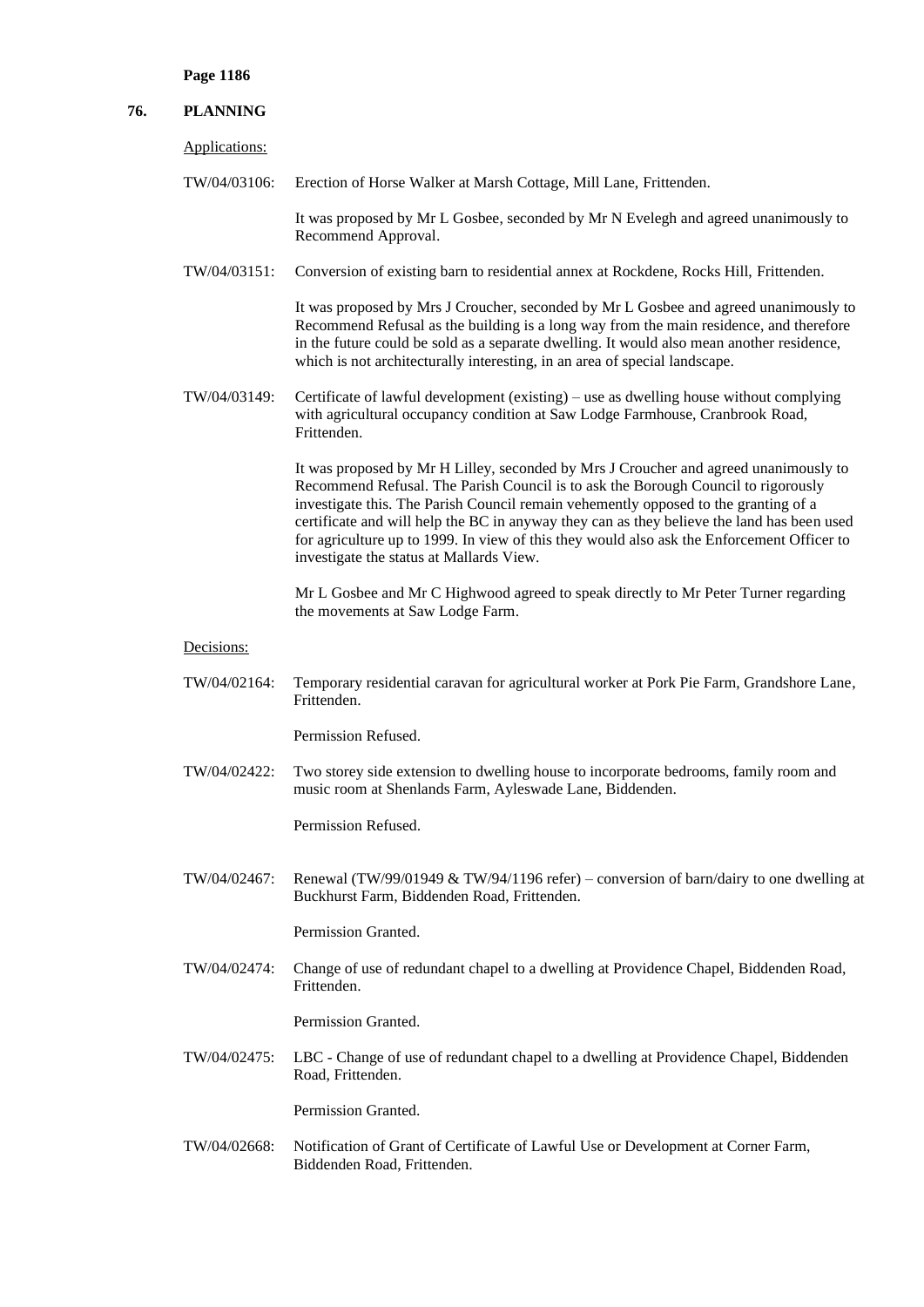# Correspondence:

There was none.

# **77. CORRESPONDENCE**

The Chairman had not heard anymore regarding the IT Pod but will report back when he has.

Mr H Lilley confirmed that he had attended the Chairman's Meeting.

### TWBC:

Minutes of Parish Charter Review Play Area Improvements Grant Consultation on draft Private Sector Renewal Strategy Traffic Enquiries new contact details Clerk's Information days at TWBC Borough News Various agendas & committee meeting minutes

KCC: Grounds Maintenance Contract '05 Overview of Kent Design

KAPC: Copy of letter to BC Leader re Chairman's Meeting

Environment Agency: Flood Guide

Canterbury Oast Trust: Donation request

Serpa: Donation request

Victim Support: Donation request

# **78. FINANCE**

## Outstanding Accounts:

It was proposed by Mrs J Croucher, seconded by Mrs J Sims and agreed unanimously to pay accounts as follows:

| £8.90   |
|---------|
| £100.00 |
| £463.81 |
| £108.80 |
| £979.15 |

# **79. ANY OTHER BUSINESS**

Mr N Evelegh asked if the debate regarding the dispute over land at the Memorial Hall would go into the press. The Chairman replied it would.